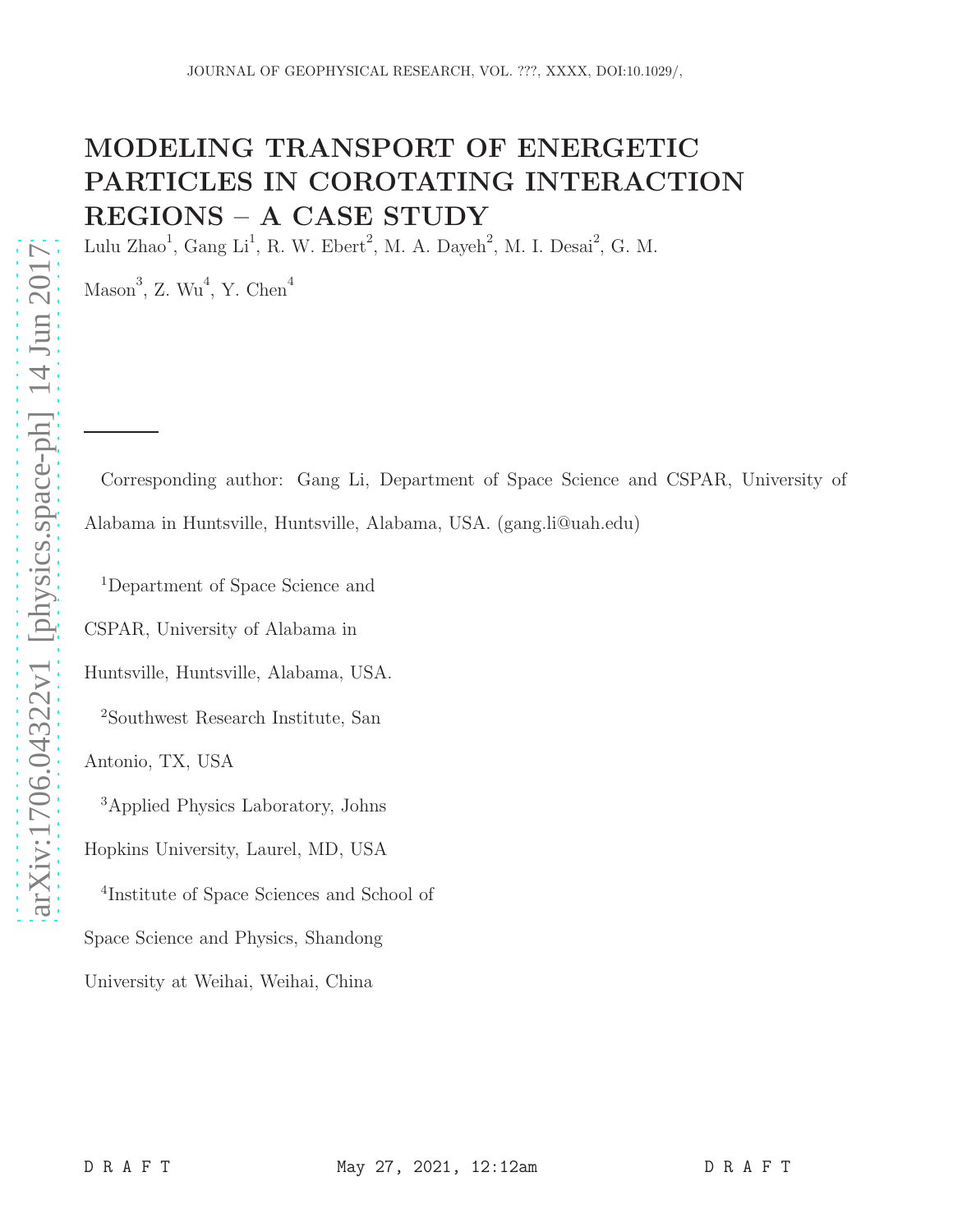Abstract. We investigate energetic particle transport in Corotating Interaction Regions (CIRs) through a case study. The CIR event we study occurred on 2008 February 08 and was observed by both the Advanced Composition Explorer (ACE) and the twin Solar TErrestrial RElations Observatory (STEREO)-B spacecraft. An in-situ reverse shock was observed by STEREO-B (1.0 AU) but not ACE (0.98 AU). Using STEREO-B observations and assuming the CIR structure does not vary significantly in the corotating frame, we estimate the shock location at later times for both the STEREO-B and ACE observations. Further assuming the accelerated particle spectral shape at the shock does not vary with shock location, we calculate the particle differential intensities as observed by ACE and STEREO-B at two different times by solving the focused transport equation using a Monte-Carlo simulation. We assume that particles move along Parker's field and experience no cross-field diffusion. We find that the modulation of sub-MeV/nucleon particles is significant. To obtain reasonable comparisons between the simulations and the observations by both ACE and STEREO-B, one has to assume that the CIR shock can accelerate more particles at a larger heliocentric distance than at a smaller heliocentric distance.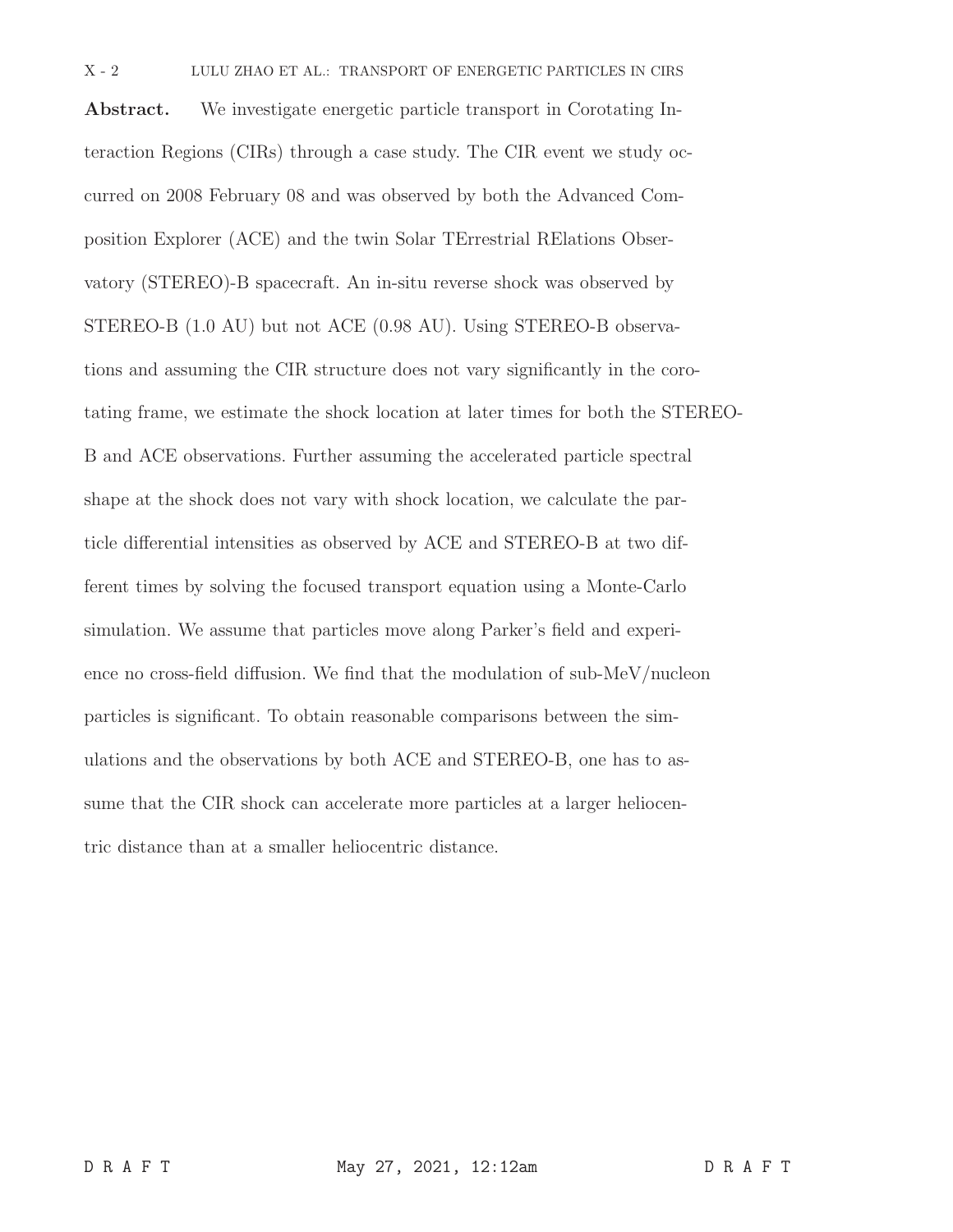## 1. Introduction

Corotating Interaction Regions (CIRs) are formed when fast solar wind, originating from coronal holes that extend to low latitudes, compresses slow solar wind in front of it. A forward shock can form at the leading edge of the compression region and propagate into the slow solar wind, and a reverse shock can form at the trailing edge of the compression region and propagate into the fast solar wind. Early studies showed that by 3 to 4 Astronomical Units (AU), most CIRs are bounded by a forward and reverse shock pair [e.g. Hundhausen and Gosling, 1976]. Recently, a statistical study by Jian et al. [2006] found that 31% of CIRs observed at 1 AU are associated with shocks.

CIRs are a major source of energetic particles in the inner heliosphere during solar minimum [e.g. van Hollebeke et al., 1978; McDonald et al., 1976; Richardson et al., 1993]. Fisk and Lee [1980] first examined particle acceleration associated with CIRs. They solved the steady state transport equation with a geometry appropriate to CIRs. In their model, particles are accelerated via the first order Fermi acceleration mechanism at either the forward or the reverse shock which are often at a distance of several AU. Energetic particles then propagate along the interplanetary magnetic field back to 1 AU. Similar to Galactic Cosmic Rays (GCRs) and Anomalous Cosmic Rays (ACRs), the adiabatic cooling can lead to a modulation effect at low energies.

Later, *Giacalone et al.* [2002] proposed another mechanism which, instead of invoking shocks, considered particle acceleration in gradual and slowly-varying solar wind compression regions. They found that particles can be accelerated up to 10 MeV/nucleon by a process similar to diffusive shock acceleration, in which particles gain energy by scatter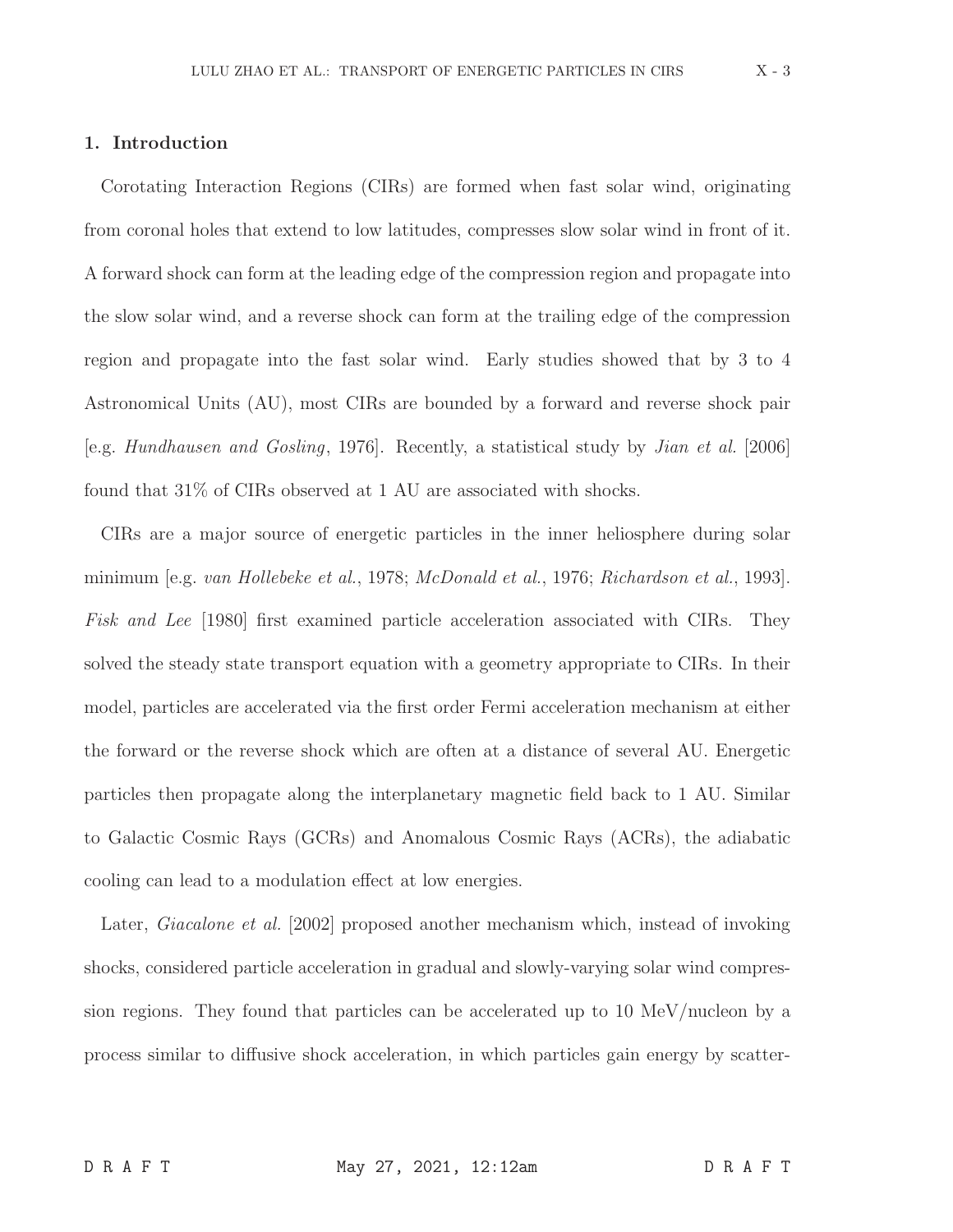ing between converging scattering centers. Simulation results similar to observations were obtained for a reasonable set of parameters.

Recent observations by Mason et al. [1997] suggested that the observed energy spectra in CIR events often do not show modulation effects in low energies. Instead, the spectra continue to fall down as a power law from the energy threshold of the instrument, typically  $\sim$  30keV/nucleon, and even solar wind energies (Chotoo et al. 2000). More recently, Ebert et al. [2012] studied 73 CIR-associated suprathermal He intensity enhancements and found that the peak of these sub-MeV He intensities correlate well with the arrival of the compression region trailing edge. These and other recent works (e.g. [Mason et al., 2009; Bučík et al., 2009; Ebert et al., 2012b) suggest that sub-MeV energetic particles associated with CIRs at 1 AU may be accelerated locally.

While sub-MeV particles may be accelerated locally, higher energy particles suffer less modulation and may well be accelerated beyond 1 AU (e.g. 3 to 5 AU) and propagate along Parker field back to 1 AU. Therefore it is possible that energetic particles observed at 1 AU come from more than one radial distance. This also implies that cross-field diffusion may be important to understand CIR observations. Indeed, there is some evidence that cross-field diffusion may be important in a few CIRs [Dwyer et al., 1997]. Because cross field diffusion can drastically reduce the distance a particle travels from several AUs to reach Earth's orbit, it is therefore more important for low energy particles.

In this work, we study the transport of energetic particles at CIRs using a numerical model and compare our model with an earlier analytical model of Fisk and Lee [1980]. To quantify the modulation effect along a single Parker field, we assume particles are tied to single field lines. Since there is no cross-field diffusion, particles on different field lines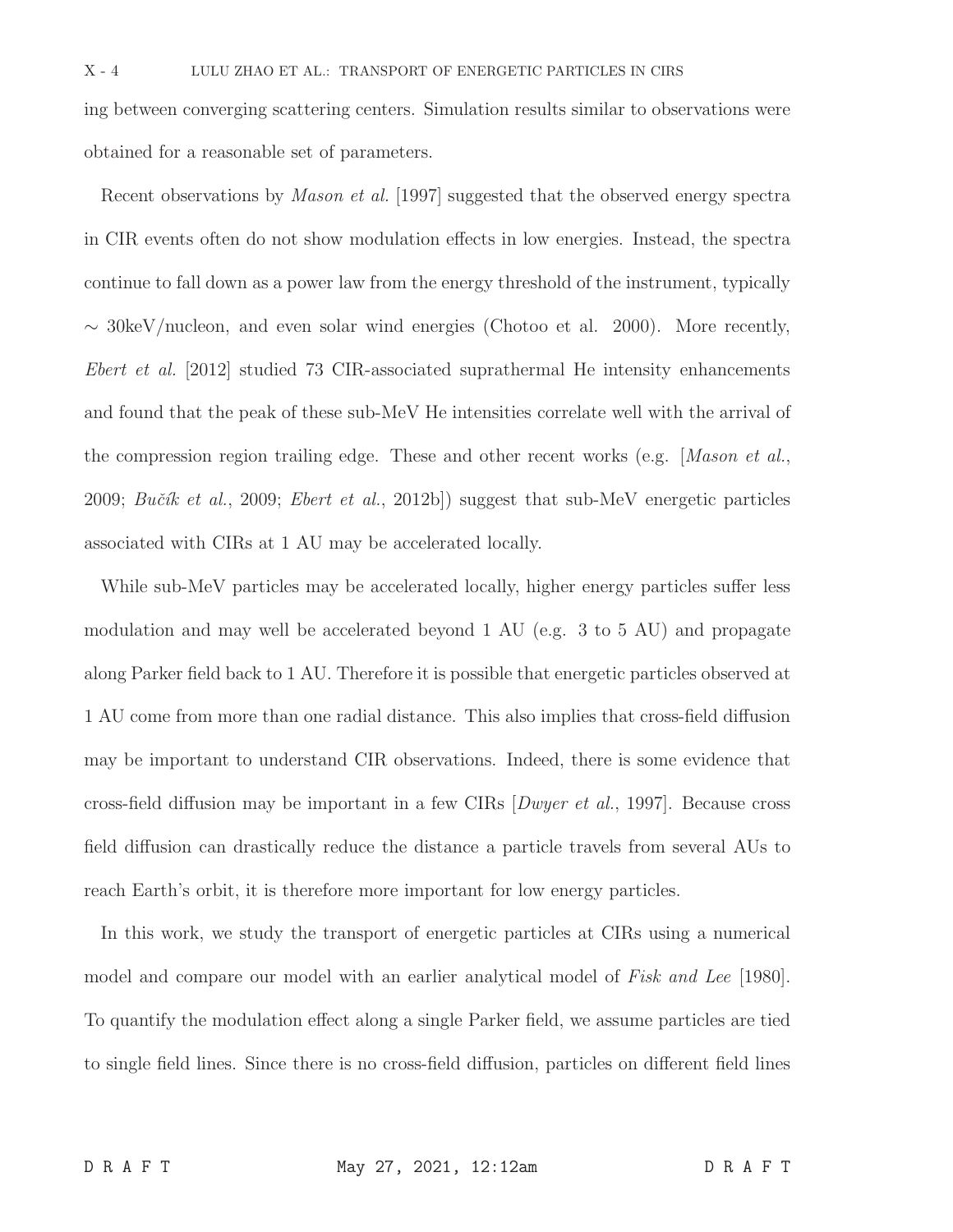originate from different locations along the reverse shock. As a case study, we examine one CIR event that occurred between 2008 February 08 and 14. This event was observed by the twin Solar TErrestrial RElations Observatory (STEREO) spacecraft and the Advanced Composition Explorer (ACE) spacecraft. Observations at STEREO-B (hereafter STB) showed an in-situ signature of a reverse shock, which was not seen at ACE and STEREO-A (hereafter STA). This in-situ observation of the shock by STB allows us to estimate the

shock location at a later time for ACE and STB observations upstream of the shock.

We further assume the shape of the accelerated particle spectrum at the shock does not vary with heliocentric distance. Note that this is only a working hypothesis. With this hypothesis, we can decouple the acceleration process from the transport process. This hypothesis is bound to introduce some errors in our analysis. However, as we will see, the shock in our event was quite strong at 1 AU, having a compression ratio  $\beta = 2.17$ . Inteplanetary shocks often do not have compression ratios larger than, say, 3. The shock accelerated particle spectrum for a shock with  $\beta = 2.17$  is  $\sim p^{-5.5}$  while that with a compression ratio  $\beta = 3.0$  is  $\sim p^{-4.5}$ . As we will see, the effect of transport (modulation at low energy) is much larger than the uncertainty introduced in this hypothesis. Indeed, considering the ratio of the differential intensities  $dJ/dE(2 \text{ MeV})/dJ/dE(0.2 \text{ MeV})$  (roughly the energy range for our problem), then the ratio of using  $\sim p^{-4.5}$  is larger by a factor of  $\sim$  3.2 than that using  $\sim p^{-5.5}$ . In comparison, the effect of modulation on this ratio is more significant. Therefore, our hypothesis, while crude, is somewhat justified. Also note that the shock location in our event is not too far from 1 AU. For the two periods we consider, it locates at 1.55 AU and 2.55 AU, respectively. The plasma parameters at these two shock locations may not differ too much from that at 1 AU and the corresponding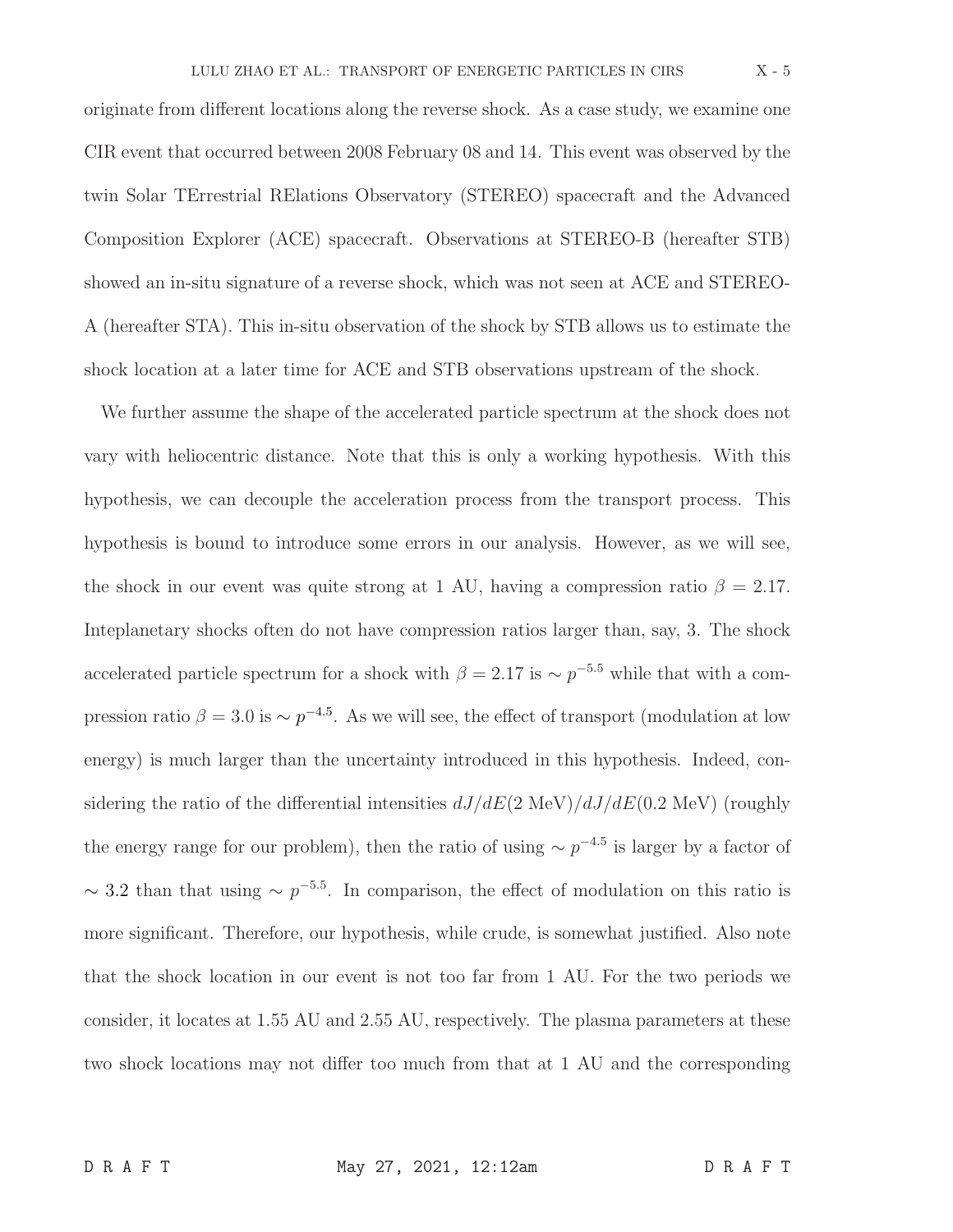compression ratios may be similar to 2.17. In any case, as we focus on the effects of the transport of energetic particles in this work, we here make the simplest assumption about the shape of the accelerated particle spectrum, that is that it does not vary with heliocentric distance.

To examine the transport process, we use a Monte-Carlo simulation. In particular, we simulate particle spectra at two different times for STB and ACE observations and compare our simulation results with observations. In our simulation, we ignore the gyration degree of freedom of the particles and solve the focused transport equation along a Parker field. Comparing to [Fisk and Lee, 1980], who assumed the motion of particles are diffusive in spatial coordinates and are described by a diffusion coefficient  $\kappa$ , we retain explicitly the particle pitch angle in our approach. Consequently, we consider explicitly the magnetic focusing effect and the pitch angle diffusion (described by  $D_{\mu\mu}$ ) in our formalism. The Fisk and Lee [1980] approach is justified when the solar wind turbulence is strong. However, when solar wind turbulence is weak, employing  $D_{\mu\mu}$  and treating the focusing effect explicitly is more appropriate. To summarize, using a case study where in-situ observation of a CIR-shock is available, we improve upon the Fisk and Lee model by employing a more sophisticated numerical simulation that treats the transport of CIR-associated energetic particles by a focused transport equation.

Our paper is organized as follows. In section 2 we present the multi-spacecraft observations of this event; we discuss the simulation model in section 3 and compare the simulation results with observations in section 4. We conclude in section 5.

#### 2. Event Analysis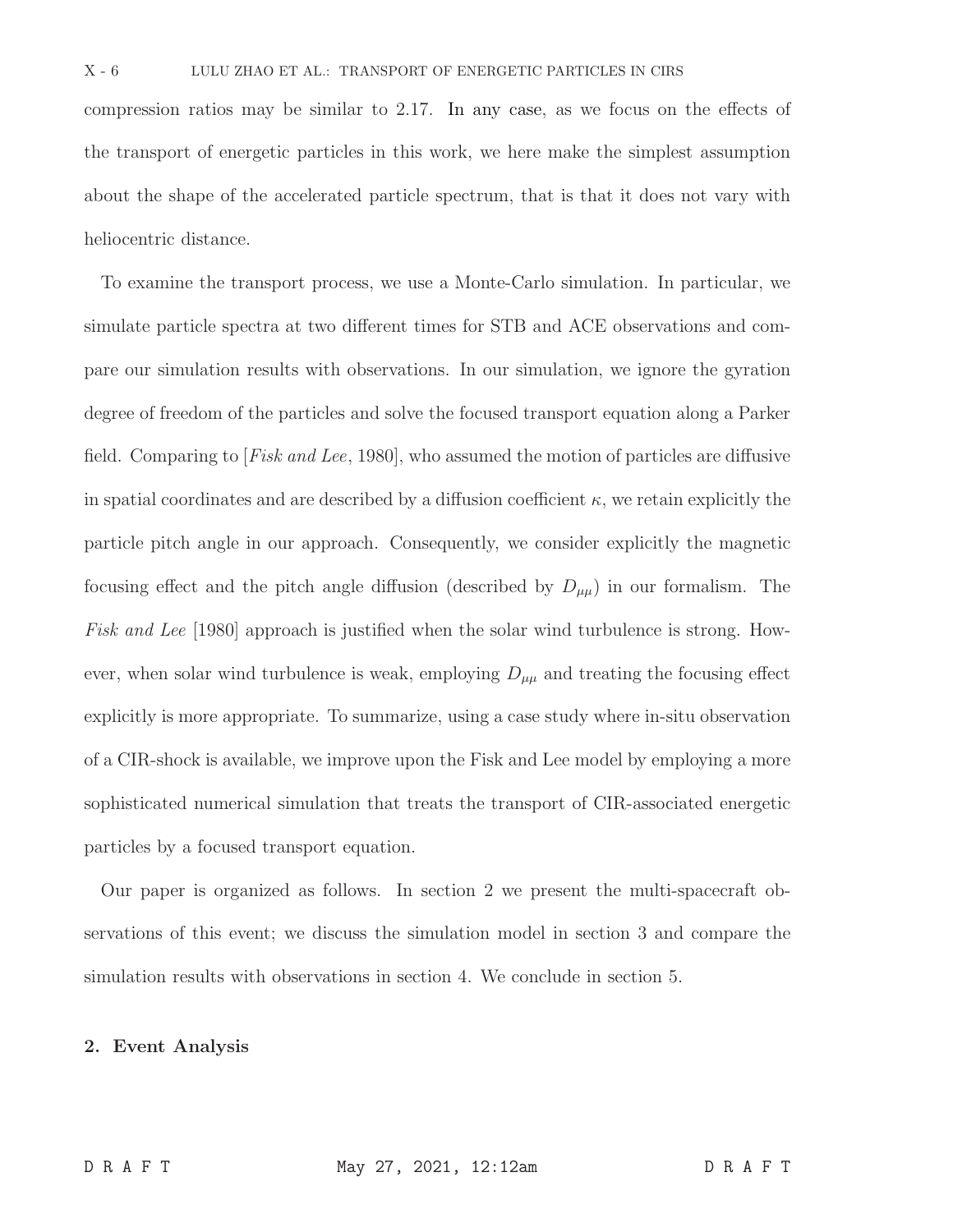The energetic particle measurements we present here are from the Suprathermal Ion Telescope (SIT) [Mason et al., 2008] onboard the STA and STB spacecraft, and the Ultra-low Energy Isotope Spectrometer (ULEIS) [Mason et al., 1998] onboard ACE. The solar wind plasma measurements are obtained from the PLAsma and SupraThermal Ion Composition investigation (PLASTIC) [Galvin et al., 2008] onboard STA & B, and the Solar Wind Electron Proton Alpha Monitor (SWEPAM) [McComas et al., 1998] onboard ACE. We also use the magnetic field data from the Magnetometers on STA & B  $|Acu\tilde{n}a|$ et al., 2008] and ACE [Smith et al., 1998].

The CIR event we study was first observed at STB starting on 2008 February 08. It has been reported as Event 25 by *Mason et al.* [2009]. It has also been studied by  $Bu\check{c}\hat{\mathbf{k}}$ et al. [2011].

Figure 1 shows the in-situ observations (STB, ACE and STA from left to right). The uppermost panel shows the  $0.14$ -2.2 MeV/n He time intensity profiles between 2008 February 07 and 2008 February 17; the lower panels show, in descending order, the solar wind proton speed, density, temperature and the total magnetic field (magnitude) in the same time period. For the STB observations, the He intensity started to increase at 18 : 00 UT, 2008 February 08 and reached its maximum at 19 : 36 UT, 2008 February 09 with a clear peak associated with it. At the time of the peak, discontinuities in the proton speed, magnetic field and temperature, were observed, indicating this time as the passage of the CIR reverse shock. This shock was identified in the STEREO shock list at http://www-ssc.igpp. ucla.edu/\~jlan/STEREO/Level3/STEREO\\_Level3\_Shock.pdf, maintained by Dr. J. Lan. The in-situ shock passage as observed by STB is shown as the red dashed line in the left panel. The blue and green dashed lines correspond to two observation periods for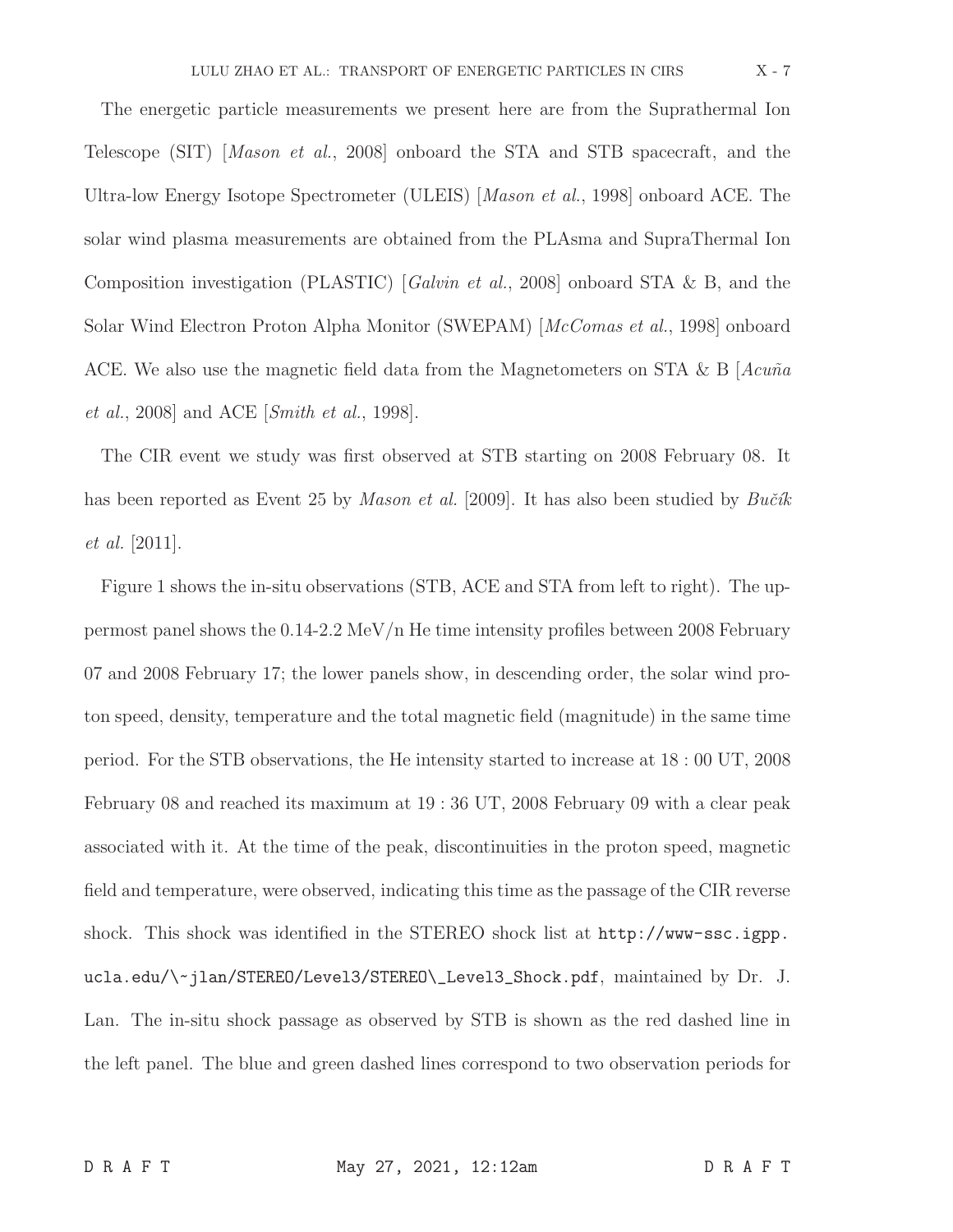which simulations were performed. The shock spectrum is obtained by integrating the differential intensity in the period 17 : 54 UT to 20 : 09 UT, February 09 and is shown by the red curve in Figure 2. In comparison, the spectrum for a later time period between 13 : 55 UT to 15 : 50 UT, February 11 was shown as the blue curve in Figure 2. The modulation at low energies can be clearly seen for this period.

Because the coronal structures from which fast solar wind originated from often evolve slowly, CIRs are considered as a steady state structure in the co-rotating frame to the first order [Mason et al., 2009]. One therefore expects to observe the same reverse shock at ACE after ∼ 1.6 days. Indeed, the He intensity observed by ACE began to increase gradually and reached its maximum at 22 : 30 UT, February 10. However, the proton speed, magnetic field and total pressure showed no discontinuities, so no reverse shock was observed by ACE. This is not surprising since time variations of plasma properties such as density, speed, etc. can cause the location of the shock to vary. The energy spectrum from ACE observations for the period between 09 : 59 UT  $\sim$  12 : 00 UT, February 11 is shown as the green curve in Figure 2. During this time, ACE is magnetically connected to the shock at a location not far from 1 AU. Consequently, there is little modulation at low energies.

#### 2.1. Event Geometry

Figure 3 shows the relative locations of three spacecraft at 20 : 00 UT, 2008 February 09, just before the energetic He intensities began to increase on STB. STA, STB and Earth are represented by red (labeled as  $A$ ), blue (labeled as  $B$ ) and green solid circles respectively. The separation angle between STB and Earth (ACE) is 23.656◦ and the heliocentric distance of STB is 1.0 AU and that of Earth is 0.987 AU.<sup>1</sup> Since ACE lies at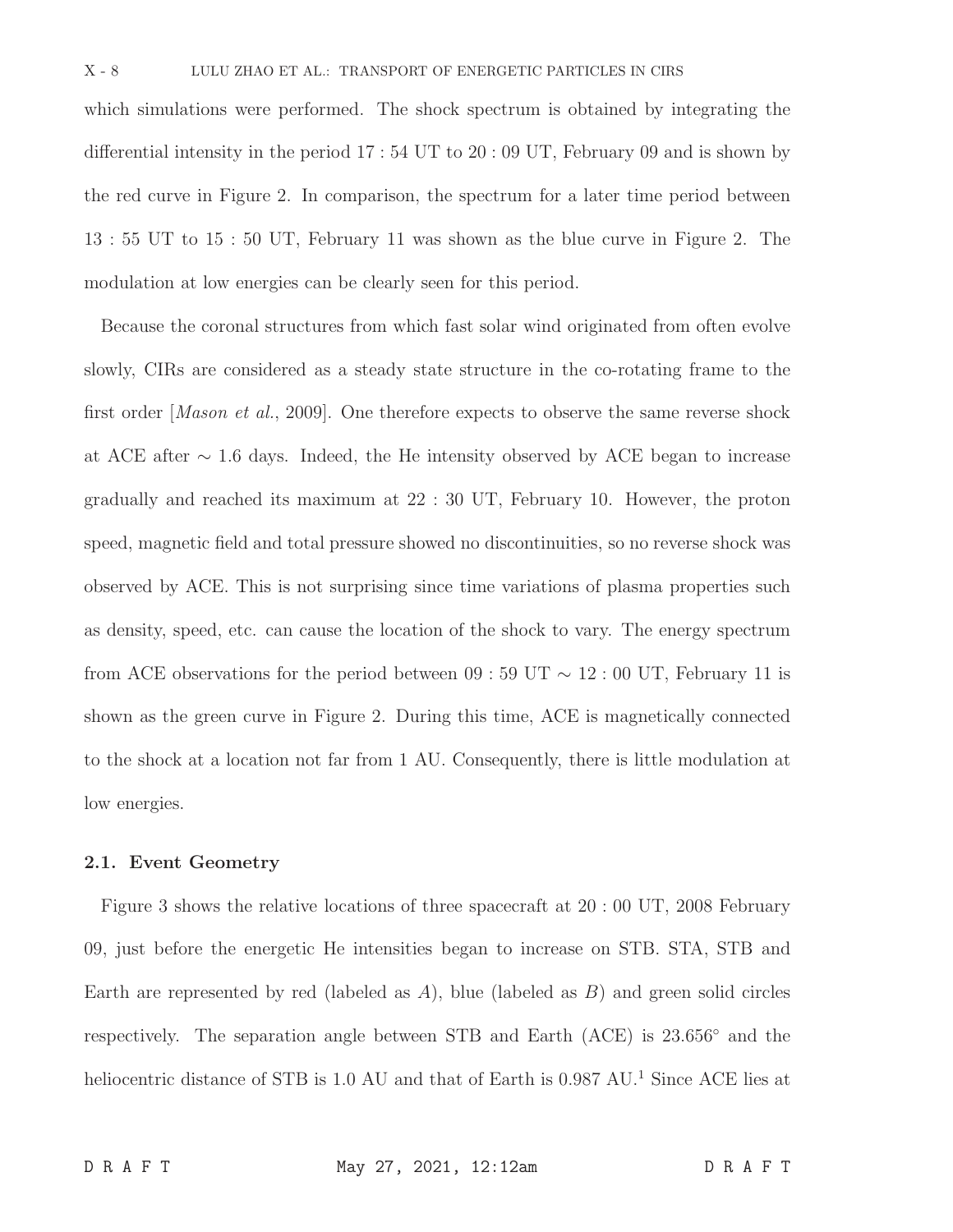the L1 Lagrange point between the Sun and the Earth, its heliocentric distance is 0.977 AU.

The configuration of magnetic field lines as well as the CIR reverse shock with respect to STB & ACE is shown in the cartoon in Figure 4. The Sun is located at O. The black half circle is the trajectory of STB and the dashed half circle is the trajectory of ACE in the co-rotating frame. Green, blue and red curves are Parker field lines. The black thick curve extending from A to D represents the CIR reverse shock surface. Point  $A(B)$  is the intersection between the blue (red) magnetic field line and the STB orbit. Point  $H$  $(I)$  is the intersection between the green (blue) magnetic field line and the ACE orbit.

When STB is at location  $A$ , it connects to the local reverse shock, corresponding to observations at 19 : 36 UT, 2008 February 09. As STB rotates from A to B in the corotating frame, its connection point at the shock (i.e. the acceleration site) moves further out. When STB is at location B, under the assumption of no cross-field diffusion, it will observe energetic particles that are accelerated by the reverse shock at point D.

As shown in Figure 1, the intensity of STB He gradually decreases from 19 : 36 UT, February 09 to 13 : 55 UT, February 11. This decrease is due to two reasons. First, as the acceleration sites moves out, it becomes harder and harder for accelerated particles to propagate back to 1 AU. This is the modulation effect. Second, the density of seed particles, therefore the intensity of the accelerated particles may also vary with heliocentric distance. Note, the composition of the seed particle is still presently under debate. In modeling SEP events, where ions and electrons are accelerated at a CME-driven shock that propagates out from the Sun, it has been argued and assumed that a fraction of the solar wind (e.g.  $1\% - 4\%$  as often used in Li et al. [2003]; Li and Zank [2005]) is accelerated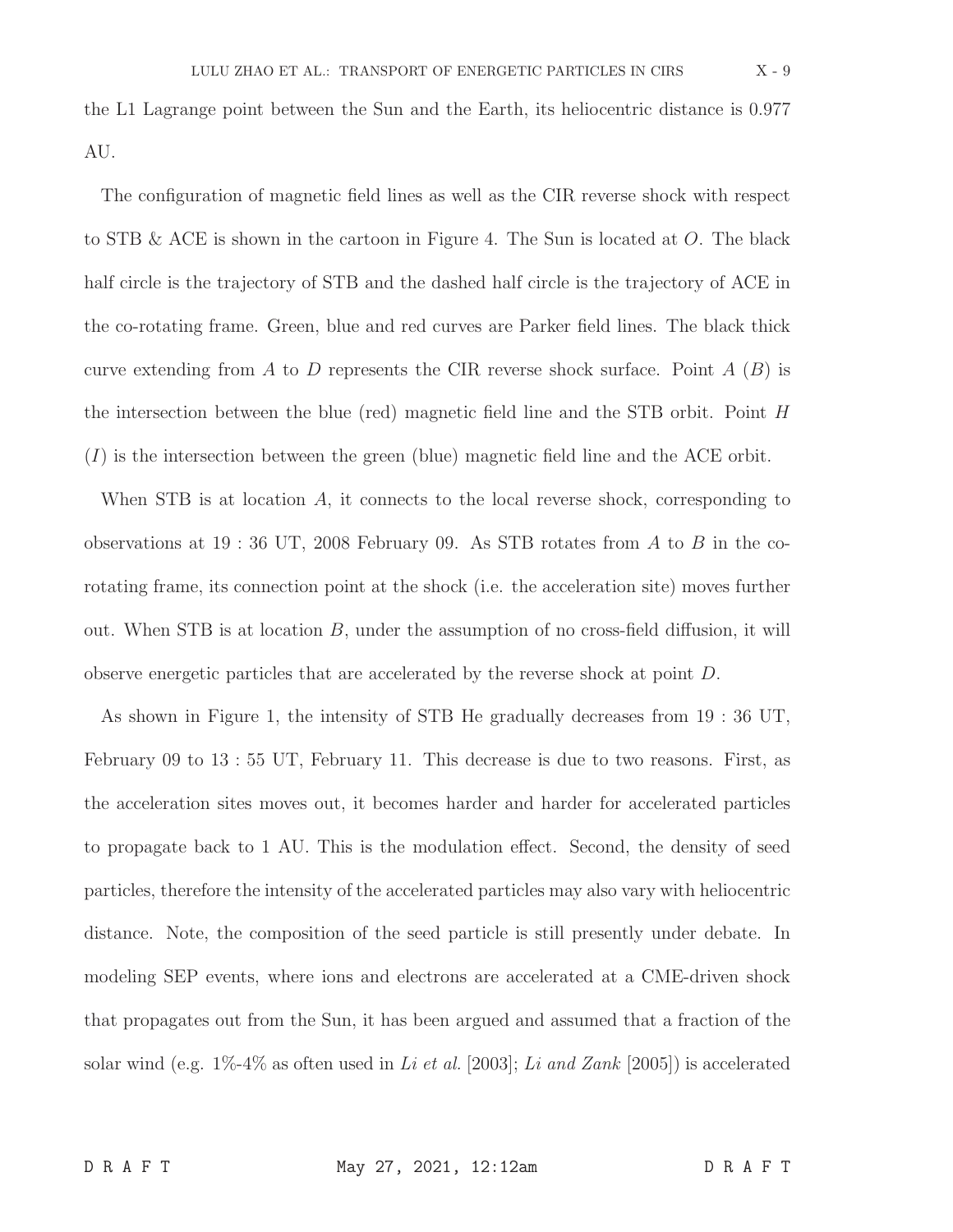at the CME-driven shock. CIR shocks, however, are often quasi-perpendicular shocks and have higher injection energies than quasi-parallel CME-driven shocks. So it is hard for bulk solar wind to be accelerated. Recently, Mason et al. [2012b], through a study of the abundance of <sup>3</sup>He and He<sup>+</sup>, have suggested that the seed particles for CIR shocks is the suprathermal ion pool rather than the bulk solar wind. If the seed particle was the solar wind, then the density of the seed particles will have an  $r^{-2}$  dependence. However, if the seed particle was the suprathermal ions, then the radial dependence of the seed particle may be more complicated. For example, the cooling of solar wind may imply faster decay of the seed particles than  $r^{-2}$ . On the other hand, some continuous particle-wave interaction in the solar wind may suggest a slower decay than  $r^{-2}$ . Indeed, using Cassini observations, Hill et al. [2009] examined how the intensities of 2-60 keV/nuc suprathermal  $He^{++}$  vary with r. They found that the intensities of suprathermal  $He^{++}$  decrease slower than  $r^{-2}$  (see Figure 2 of [Hill et al., 2009]).

In our event, because STB observed the shock in-situ at 1 AU, if we assume the shock is a steady structure in the co-rotating frame and if shock parameters do not change significantly along the shock surface, then with a particle transport model, we can examine how the intensity of the accelerated particles at the shock varies with radial distance.

From in-situ observation of STB, we find that the average solar wind speed in the fast compression region between 12:00  $\sim$  18:00 UT, February 09 is  $v_{comp} = 620 \text{ km s}^{-1}$  and in the fast solar wind right after the shock passage is  $v_{sw} = 760 \text{ km s}^{-1}$  (see Figure 1). Correspondingly, the angle between the upstream magnetic field with the radial direction is ~ 30°. The reverse shock has a  $\theta_{BN} = 51^\circ$  (see the online list http://www-ssc.igpp. ucla.edu/\~jlan/STEREO/Level3/STEREO\_Level3\\_Shock.pdf), so the angle between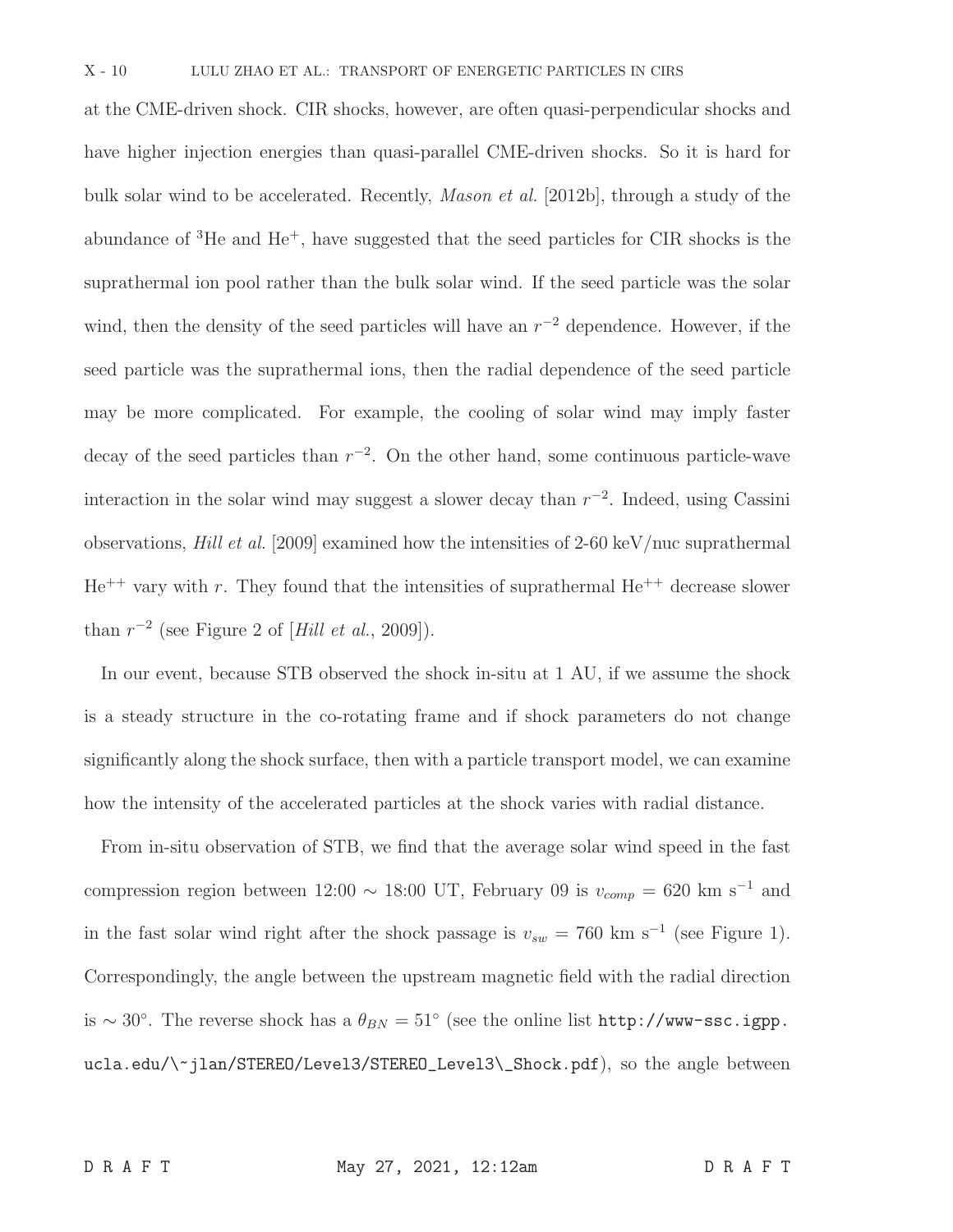the shock normal and the radial direction,  $\alpha$ , is 20 $^{\circ}$ . If we approximate the shock normal to be along the radial direction, then we can estimate the shock speed  $v_{sh}$  at 1 AU from

$$
v_{sh} = \frac{\beta v_{comp} - v_{sw}}{\beta - 1}.
$$
\n(1)

Here  $\beta = 2.17$  is the compression ratio of the reverse shock as obtained from in-situ magnetic field data. The calculated shock speed is 500 km s<sup> $-1$ </sup> in the s/c frame. Note that  $v_{sh} < v_{sw}$  since the reverse shock propagates towards the Sun in the fast solar wind frame. Assuming  $v_{sh}$  does not vary with r, we can obtain the radial distance  $OD$  from,

$$
\frac{CE}{DE} = \frac{v_{sw}}{v_{sw} - v_{sh}}.\tag{2}
$$

Using Equation 2, with the above  $v_{sw}$  and  $v_{sh}$ , we find

$$
\frac{CD}{DE} = \frac{CE - DE}{DE} = 1.92,\tag{3}
$$

and the length of DE can be calculated by

$$
DE = v_{sw} \Delta t,\tag{4}
$$

where  $\Delta t = 1.84$  days is the time difference between points A and B. So the distance between C and D is 1.55 AU. Therefore, for STB observation at point  $B$ , the energetic particles are accelerated at point  $D$  on the reverse shock, having a heliocentric distance  $r_{sh} = 2.55$  AU. We remark that the equation 1 is only an approximation and it is only valid when  $\alpha$  is small (note that  $\cos 20^\circ = 0.94$ ). If the shock normal differs from the radial direction substantially (e.g.  $\alpha > 30^{\circ}$ , one can not use equation 1.

Now consider the ACE observations. Given that the sidereal rotation period of the Sun is 24.47 days and the angle between STB and ACE is  $\sim 23.656^{\circ}$ , it takes 1.61 days for ACE to be connected to the exact same portion of the shock structure as STB, implying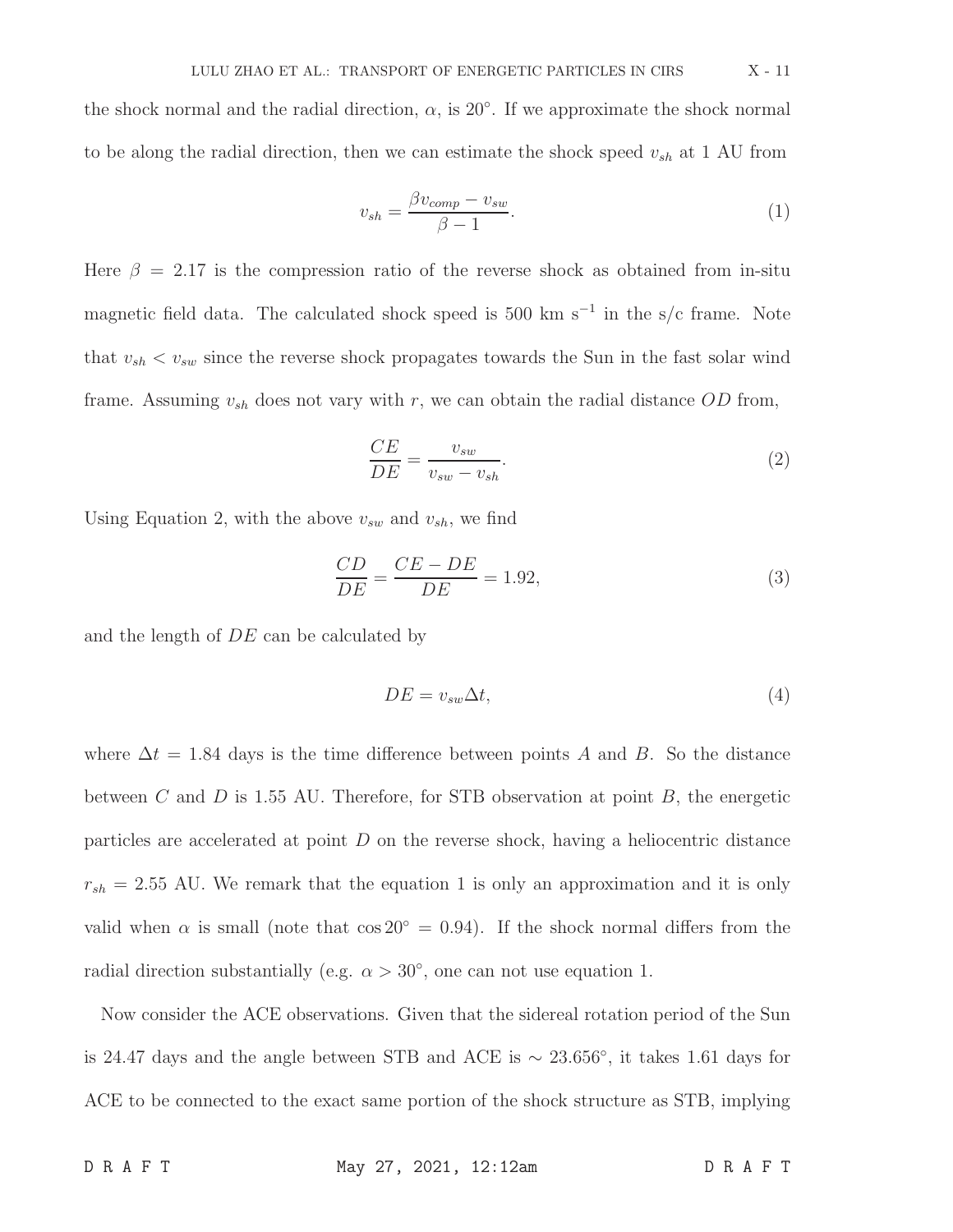the enhancement of particle intensity in ACE will be delayed by 1.61 days from STB. From the observations shown in Figure 1, we find a time delay of the peak intensity between STB and ACE to be 1.14 days. This difference of  $d\tau$  between the observation and by considering solar rotation can be due to a number of reasons. For example, the ACE and the STB have different latitudes, so ACE and STB did not see the same portion of the shock. Finally, the CIR shock may not be completely stationary and its location may vary with time (similar to e.g., the heliospheric termination shock). The effect of this time variation is illustrated in Figure 4. In the cartoon, the dashed thick curve depicts the CIR reverse shock when ACE is at point H.

Since ACE did not observe the shock in-situ, it is hard to discern the exact cause of  $d\tau$ . In the following, we do not consider possible oscillations of the CIR shock and assume that it is given by the thick solid curve as in Figure 4. Following the analysis as in the STB case, we find that for a later time of ACE observation at 10 : 00 UT February 11, the source location at the shock has a  $r_{sh}$  of 1.39 AU.

We perform two numerical simulations for two 2-hour periods corresponding to STB observations at 13 : 55-15 : 55 UT February 11 and ACE at 10 : 00-12 : 00 UT February 11. The periods are chosen in which the energetic particle intensities have small variations. We note that STA also observed this event about 2 days later than ACE. However, the intensity profile from STA observation showed clear differences from STB and ACE. This can be due to the fact that assumptions of a steady-state CIR reverse shock is only applicable within a short duration. As shown in *Mason et al.* [2009] (their Figure 6), energetic particle observations of the same CIR event with a few days apart can differ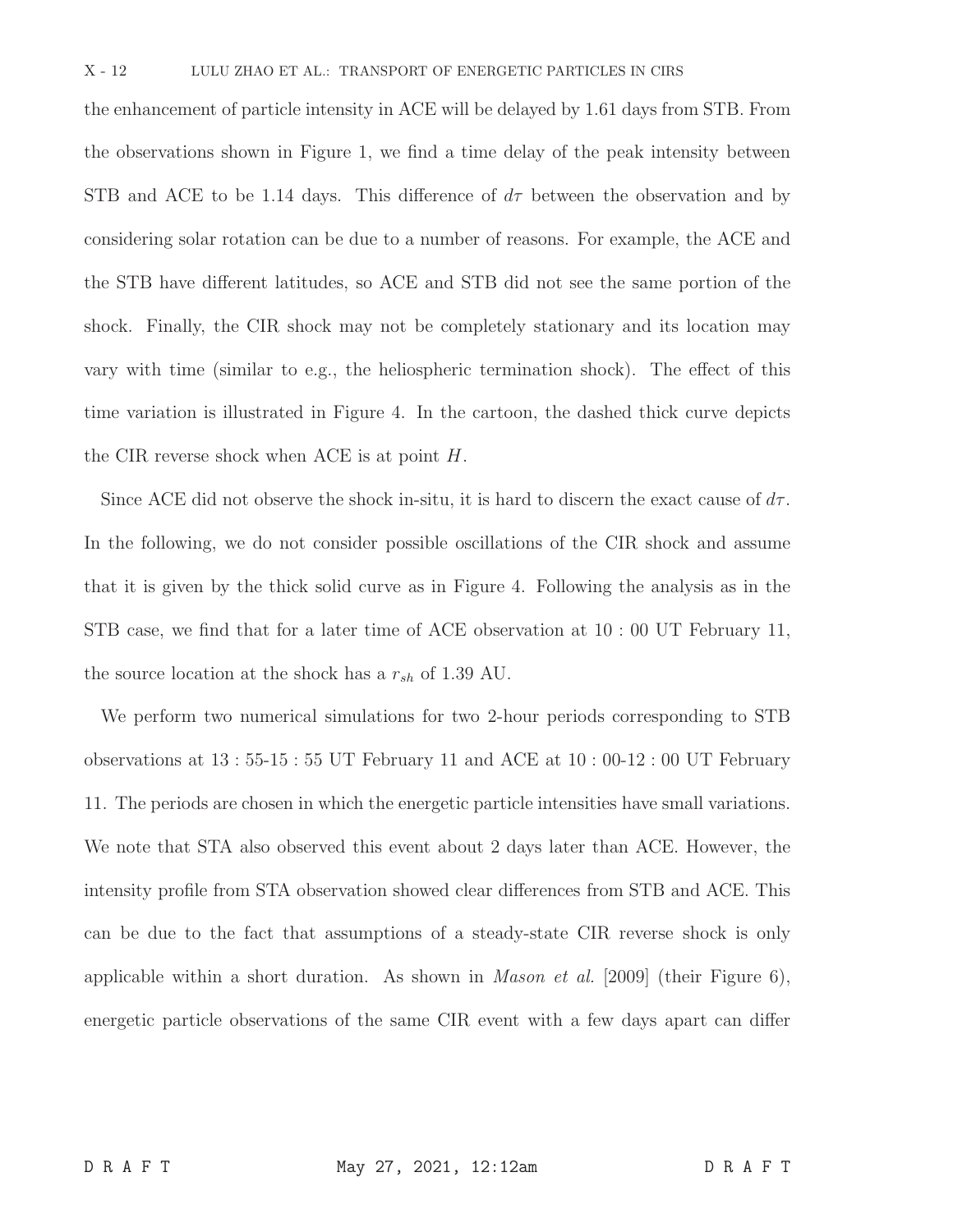substantially. In our event, the separation between STA and STB is  $\sim 45^{\circ}$ , > 3 days apart, and we do not consider STA observations in this study.

As noted before, we assume the shock is in a steady state in the co-rotating frame and that the shock strength does not vary along the shock surface. Assuming the shock parameters do not vary as a function of heliocentric distance allows us to use the 1 AU in-situ shock spectrum from STB as a reference for energetic particle spectra at different times. Therefore, as noted before, we can decouple the transport process from the acceleration process for CIR-associated energetic particles.

Specifically, we will use the in-situ STB 1 AU shock observation of the energetic particle differential current intensity  $J(E)$  and scale it by a factor of  $\eta$  (defined below) at two different locations at the CIR reverse shock, to calculate the resulting differential intensities as observed at 1 AU by STB and ACE. By comparing simulations with observations we can obtain how  $\eta$ , which is a measure of the seed particle intensity, varies with r. The implication of this radial dependence of  $\eta$  is discussed in section 4.

#### 3. Model Description

We use a Monte-Carlo code to study the transport of charged particles. The transport of energetic particles can be described by the focused transport equation [e.g.  $Skilling$ , 1971; Isenberg, 1997]:

$$
\frac{\partial f}{\partial t} + (u_i + v\mu b_i) \frac{\partial f}{\partial x_i} + \left[ \frac{1 - 3\mu^2}{2} b_i b_j \frac{\partial u_i}{\partial x_j} - \frac{1 - \mu^2}{2} \frac{\partial u_j}{\partial x_j} - \frac{\mu b_i}{v} (\frac{\partial \mu}{\partial t} + \frac{\partial u_i}{\partial x_j}) \right] v \frac{\partial f}{\partial v} \n+ \frac{1 - \mu^2}{2} [v \frac{\partial b_i}{\partial x_i} + \mu \frac{\partial u_i}{\partial x_i} - 3\mu b_i b_j \frac{\partial u_j}{\partial x_i} - \frac{2b_i}{v} (\frac{\partial u}{\partial t} + u_j \frac{\partial u_i}{\partial x_j})] \frac{\partial f}{\partial \mu} = \frac{\partial}{\partial \mu} D_{\mu\mu} \frac{\partial f}{\partial \mu} + S - L.
$$
\n(5)

In the above, the distribution function f is assumed to be gyrotropic; the  $b_i$  and  $u_i$  are the components of the unit magnetic field and solar wind speed.  $\mu$  is the particle's pitch angle cosine. S and L are the source and loss terms. The focused transport equation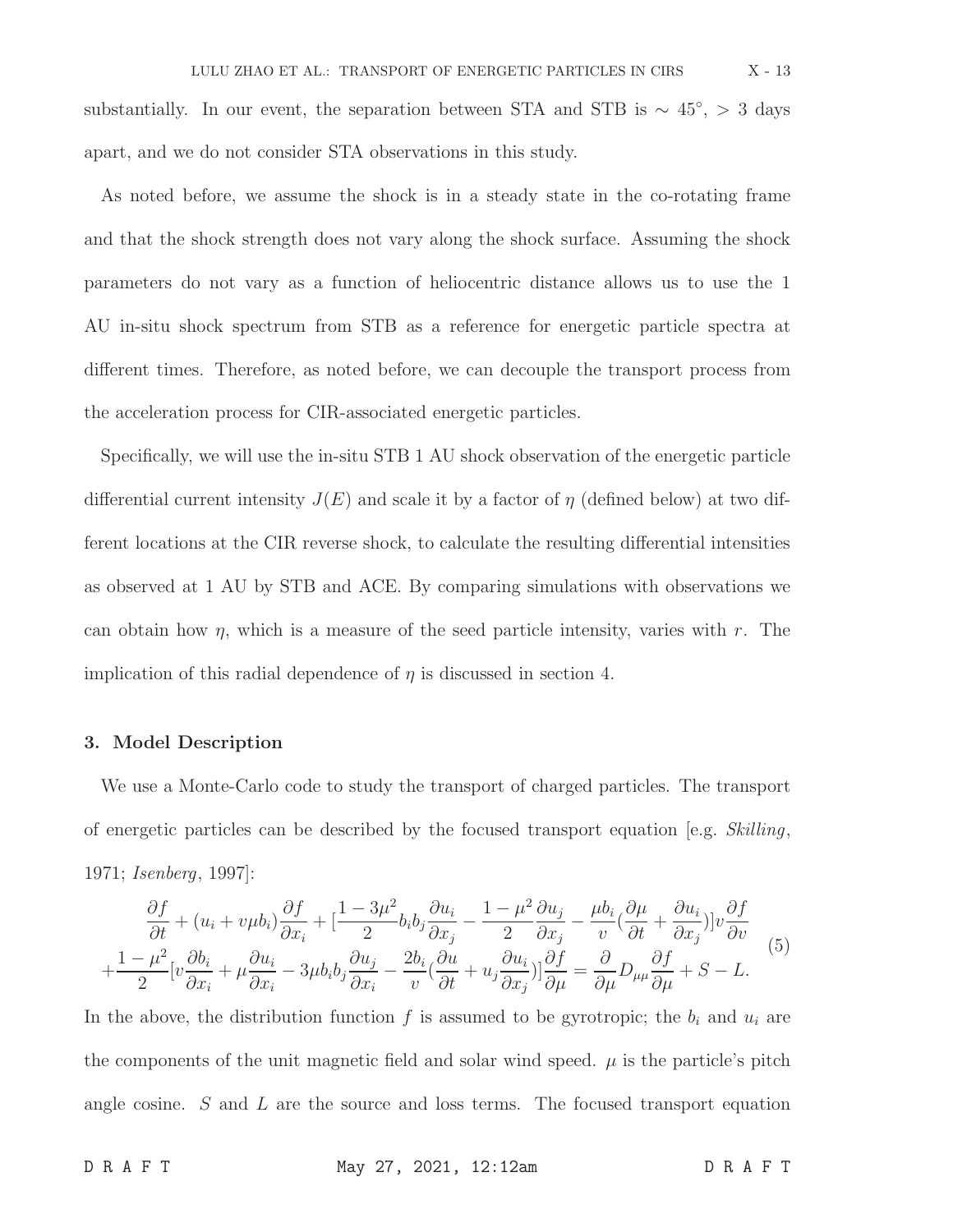can be derived from the guiding center theory [le Roux and Webb, 2009]. The particle's motion therefore can be regarded as the motion of the guiding center along the background magnetic field line plus a diffusion in pitch angle, governed by  $D_{\mu\mu}$ .

In the solar wind, the background magnetic field is given by

$$
B_r = B_0 \left(\frac{R_0}{r}\right)^2,
$$
  
\n
$$
B_{\theta} = 0, \text{ and}
$$
  
\n
$$
B_{\phi} = B_r \frac{\Omega r \sin \theta}{u} \quad (r > R_0)
$$
\n(6)

where  $\theta = 90^{\circ}$  corresponds to the magnetic field in the ecliptic plane. In this work, we use  $B_0 = 1.53$  Gauss at  $R_0 = 1$   $R_s$  (solar radius).

Energetic particles are followed in two different frames [see Ruffolo, 1995; Agueda et al., 2005; Kocharov et al., 2003]. One is the instantaneous co-rotating frame, the other is the instantaneous solar wind frame. The instantaneous co-rotating frame is a frame which co-rotates with the Sun. The instantaneous solar wind frame is a local inertial frame that co-moves with the solar wind at the particle's location. In the instantaneous corotating frame, the solar wind velocity is  $v_{sh}^{co} = v_{sw}/\cos\psi$ , where  $\psi$  is the angle between the magnetic field direction and the radial direction. The solar wind velocity is then parallel to the local magnetic field, yielding a zero induced electric field. Therefore, the particle's energy is conserved in this frame. Furthermore, due to the focusing effect, the particle's pitch angle will change because of the conservation of the particle's magnetic moment  $p_{\perp}^{2}/B$ . At each time step, the particle's location and pitch angle are updated in this instantaneous co-rotating frame. We then transform the particle's momentum to the instantaneous solar wind frame. This is the frame where the effect of solar wind Magnetohydrodynamic (MHD) turbulence is considered since MHD waves and turbulence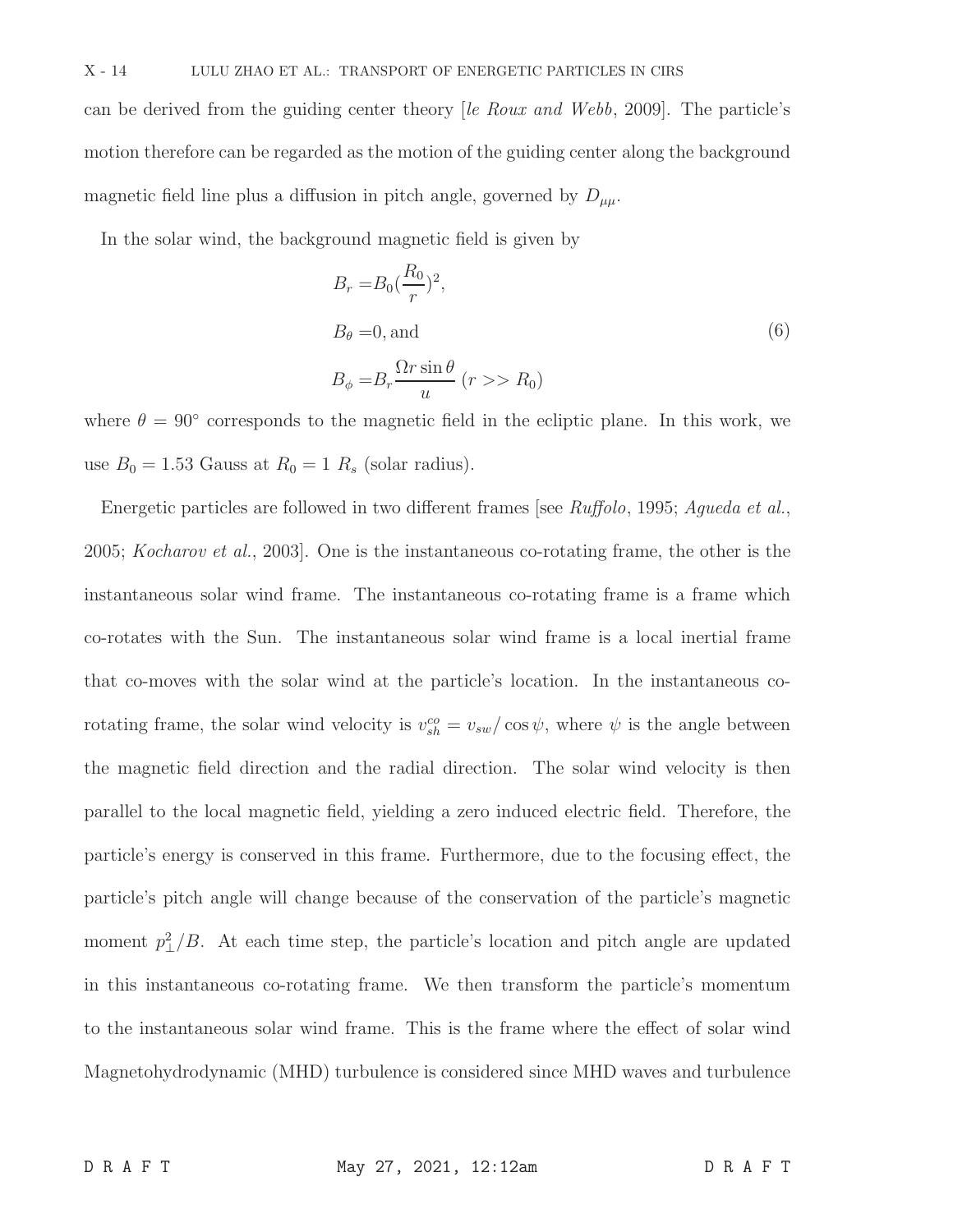are generated locally. Pitch angle diffusion is considered in this frame. After considering pitch angle diffusion, we transform back to the instantaneous co-rotating frame. Finally, we need to transform the particle's energy and momentum between two instantaneous co-rotating frames at two different times t and  $t + \delta t$ . As shown in Appendix A, to the order of  $(v/c)^2$ , the particle's energy is conserved under the Lorentz transformation between these two frames.

In modeling the pitch angle diffusion, we follow Zhao and Li [2014]. For each time step δt, the particle's pitch angle  $\mu$  will change by a small amount δ $\mu$  given by

$$
\delta\mu = sign(\epsilon' - \frac{1}{2})erf^{-1}(\epsilon)\sqrt{4D_{\mu\mu}\delta t} + \frac{\partial D_{\mu\mu}}{\partial t}\delta t,\tag{7}
$$

here  $\epsilon'$  and  $\epsilon$  are random numbers uniformly distributed in [0, 1].  $er f^{-1}$  is the inverse of error function. In Quasi-linear theory (QLT) [Jokipii, 1971; Lee and Lerche, 1974; *Wentzel*, 1974],  $D_{\mu\mu}$  is given by

$$
D_{\mu\mu} = \frac{1}{2} \frac{(<\delta\mu)^2>}{\delta t} = \frac{\pi}{4} (1 - \mu^2) \Omega_o \frac{k P(k)}{B_o^2},\tag{8}
$$

where  $P(k)$  (given in Equation 9) is the turbulence power spectrum in solar wind.  $\Omega_0 =$  $eB/(\gamma m)$  is particle's gyrofrequency.  $k = \Omega_o(v|\mu|)^{-1}$  is particle's resonant wave number.

$$
P(k) = A_q \lambda_c (\delta B)^2 (1 + (k \lambda_c)^q)^{-1}
$$
\n
$$
(9)
$$

 $\lambda_c$  is the correlation length and q is the power law index of the turbulence spectrum.  $A_\beta$ is determined by the normalization condition

$$
\int_{k_s}^{k_L} P(k)dk = (\delta B)^2.
$$
\n(10)

The correlation length  $\lambda_c$ , smallest  $(k_S)$  and largest  $(k_L)$  wave number in  $P(k)$  are set to be the typical values at 1 AU [see *Zhao and Li*, 2014].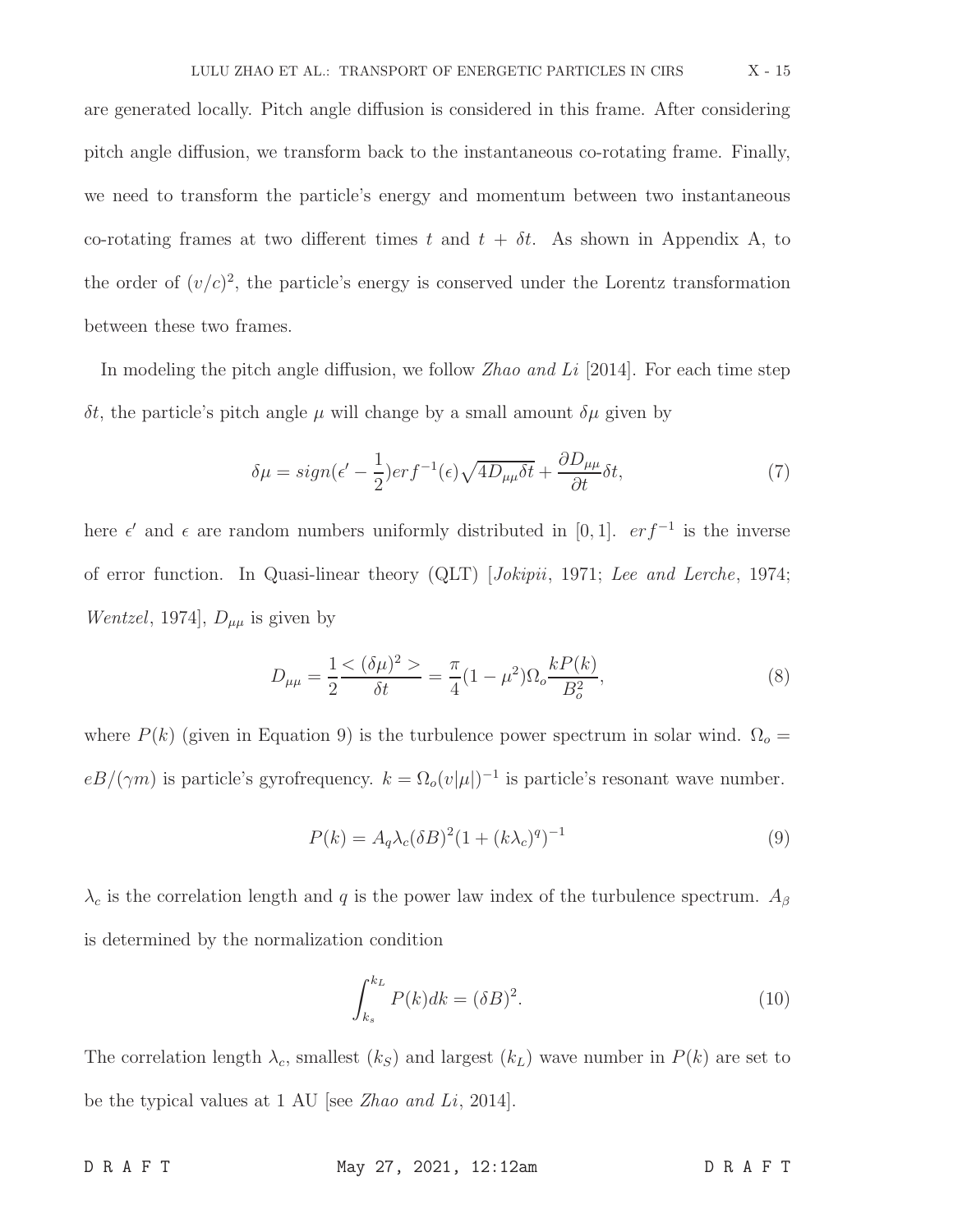The radial dependence of B is well defined for a Parker field. For  $\delta B$ , however, the radial dependence is still presently unknown. Some earlier studies by Bruno and Carbone [2005] suggested that a WKB approximation, i.e.,  $\delta B^2 \sim r^{-3}$  may be reasonable but slightly underestimated. Following Mason et al. [2012a], we use  $\delta B^2 \sim r^{-3.5}$  in this work, so

$$
\delta B^2(r) = \delta B^2 (1 \text{AU}) \left(\frac{r}{1 \text{AU}}\right)^{-3.5} \tag{11}
$$

We assume the shape of the source energetic particle spectrum  $f(E) \sim J(E)/v$  does not vary with  $r$ , and is given by a broken power law form as shown in Figure 5. The form of  $f(E)$  is chosen to fit the observed differential intensity  $J(E)$  at STB immediately downstream of the shock between  $17 : 54 \sim 20 : 09$  UT, February 09. In Figure 5, the low-energy portion of  $f(E)$  (shown in blue) has  $f(E) \sim E^{-3.57}$  between 0.094 <  $E/(\text{MeV/nucleon}) < 0.546$ , and the high-energy portion (shown in red) has  $f(E) \sim E^{-4.89}$ between  $0.546 < E/(\text{MeV/nucleon}) < 2.185$ .

For our simulation, we inject a total of  $N_0 = 60,000$  protons at location of  $r_{sh}$  (which is also the outer boundary) with an initial pitch angle cosine  $\mu$  uniformly distributed between −1 and 0. We do not consider the acceleration process in this work. So these particles are injected with a given spectrum. We assume this spectrum, up to a factor, is the same as that from the in-situ observation of the shock at STB. In this way, we attempt to decouple the acceleration process from the transport process. Note that close to the shock, the acceleration process is governed by the diffusion cofficient, which can be substantially smaller than that in the interplanetary medium. So the acceleration process is quite different from the transport process. We release all particles at the same time and follow all of them for a period of 10 days and obtain the time-integrated spectrum. We then follow the transport of these particles from the shock to 1 AU. Particles leave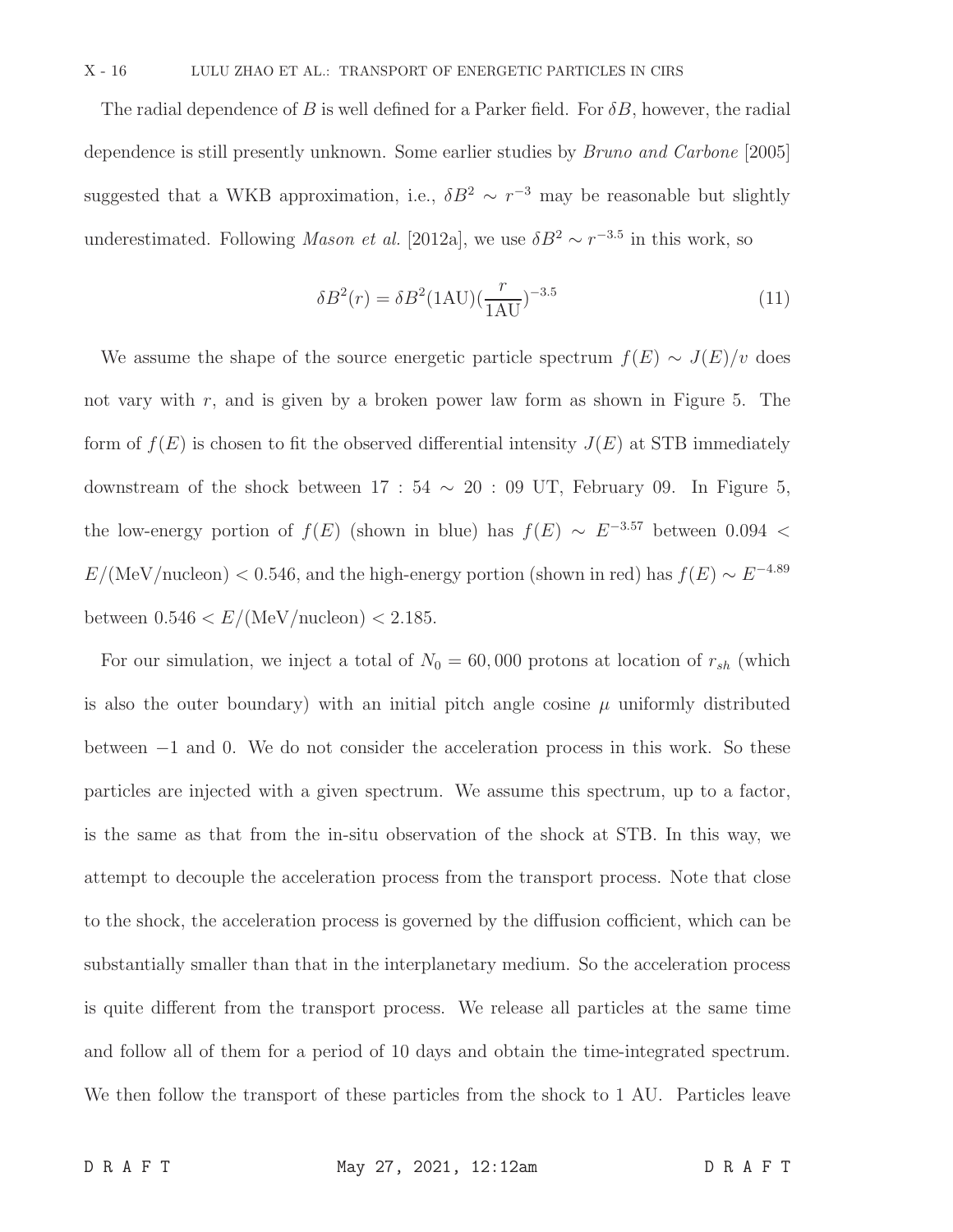the simulation domain when they reach either the inner boundary  $(r = 0.01 \text{ AU})$  or the outer boundary  $(r = r_{sh})$ . The particles' momenta and pitch angles are recorded when they pass  $r = 1$  AU.

#### 4. Results and Discussion

The simulated proton differential intensities are shown in Figure 6 as the black curves with "diamond" symbols for two cases. The left panel is for case I, corresponding to the STB observation between 13 : 55 UT  $\sim$  15 : 50 UT, February 11. In this case, energetic protons are injected at a heliocentric distance  $r = 2.55$  AU and the particle differential current is obtained at 1.0 AU. The observed differential current intensity is shown as the blue curve with the "plus" sign. The right panel is for case II. In this case, energetic protons are injected at a heliocentric distance  $r = 1.39$  AU and the particle differential intensity is obtained at 0.98 AU. This case corresponds to the ACE observation between 10 : 00 UT ∼ 12 : 00 UT, February 11. The observed differential intensity is shown as the green curve with the "plus" sign. In both cases, we use a two-hour observation window so that enough statistics can be obtained. We assume the shock location does not change during this 2-hour interval. We do not consider a longer period  $(> 2 \text{ hours})$  because the acceleration site to which the spacecraft is connected to can change rapidly along the shock surface.

To fit the observed differential intensities at 1 AU in Figure 6, a key parameter is  $(\delta B/B)^2$  at 1 AU. We calculate  $(\delta B/B)^2$  using the STB/MAG 1-minute data and the ACE/MAG 4-minute data. In the case of STB observation, the average magnetic field was obtained for a period of 20 hours before the 2-hour observation window and we find  $(\delta B/B)^2 = 0.010$ . For the ACE observation, the background magnetic field before the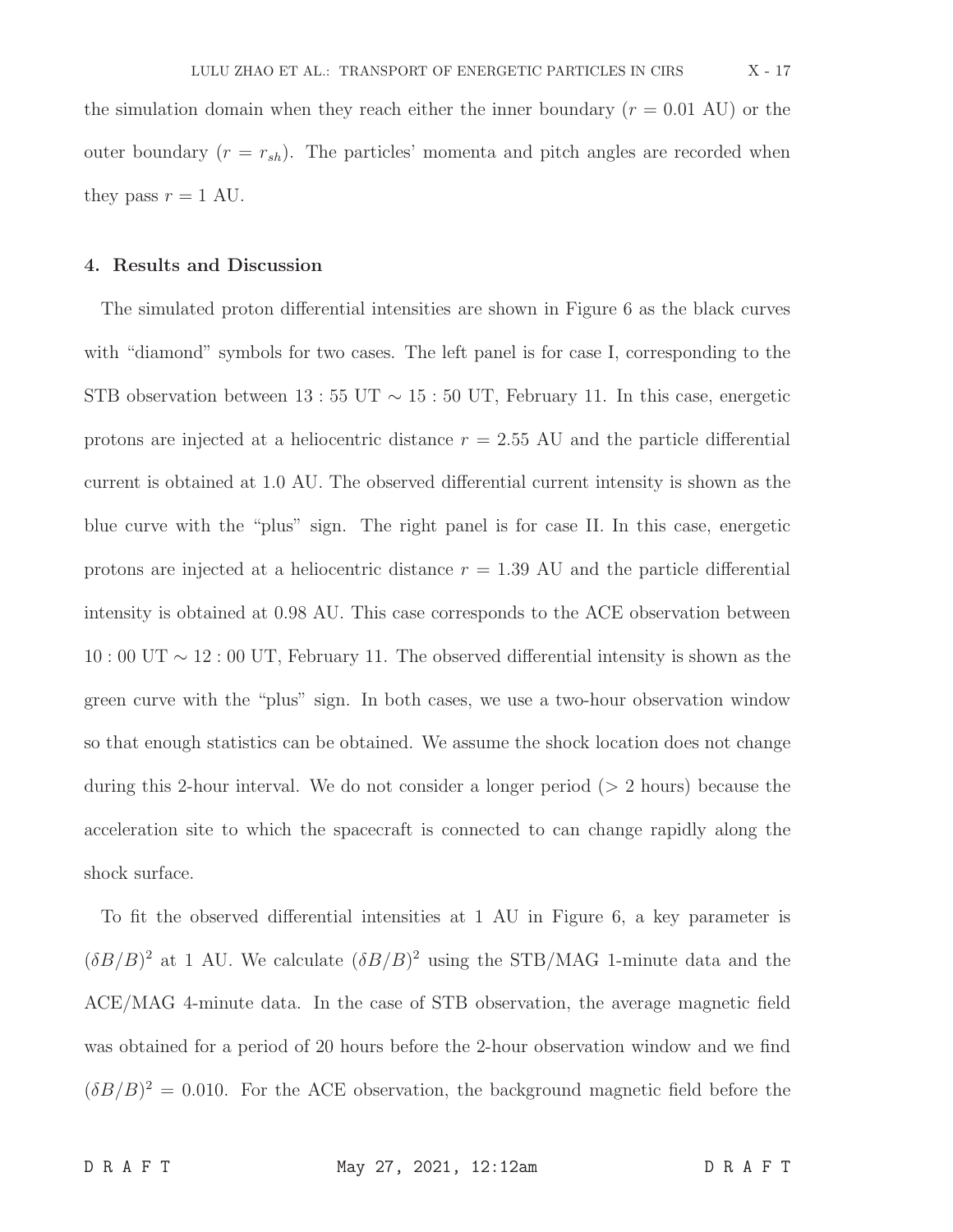2-hour observation window showed a clear decreasing trend, so we have chosen a 20-hour period after the 2-hour observation window to calculate the average magnetic field and  $(\delta B/B)^2$ . We find  $(\delta B/B)^2 = 0.019$  in this case. The magnetic field data and the periods for calculating the average background magnetic field and  $(\delta B/B)^2$  for both the ACE and STB observations are shown in figure 7. In the figure, the two left panels are for STB and the two right panels are for ACE. In both cases, the upper panels show the total B for an extended period covering the whole event and the lower panels are zoom-in plots of the total magnetic field and  $(\delta B/B)^2$  for a 20-hour period before (for the case of STB) or after (for the case of ACE) the 2-hour observation window of energetic particles.

Now consider the fitting of STB observation in Figure 6. We vary the ratio of  $(\delta B/B)^2$ at 1 AU from the observed in-situ value of 0.01 to fit the shape of the observed differential intensity at 1 AU. Note that the observed  $(\delta B/B)^2 = 0.01$  is an ensemble average of many radially propagating plasma parcels that pass through the spacecraft during a 20 hour window. These plasma parcels do not consist of a Parker field line on which energetic particles propagate from 2.55 AU to 1 AU. So it is only a proxy of the turbulence level along the Parker field line particles propagate on. Nevertheless, the best fit yields a  $(\delta B/B)^2 = 0.012$  at 1 AU, very close to the in-situ observation. The simulated and observed differential current intensities for STB observation agree nicely, as can be seen from the left panel of Figure 6. Next consider the ACE observation. Again, by varying the ratio of  $(\delta B/B)^2$  at 1 AU, the best fit yields  $(\delta B/B)^2 = 0.02$ , close to the in-situ observation of  $(\delta B/B)^2 = 0.019$  at ACE. This is shown in the right panel of Figure 6.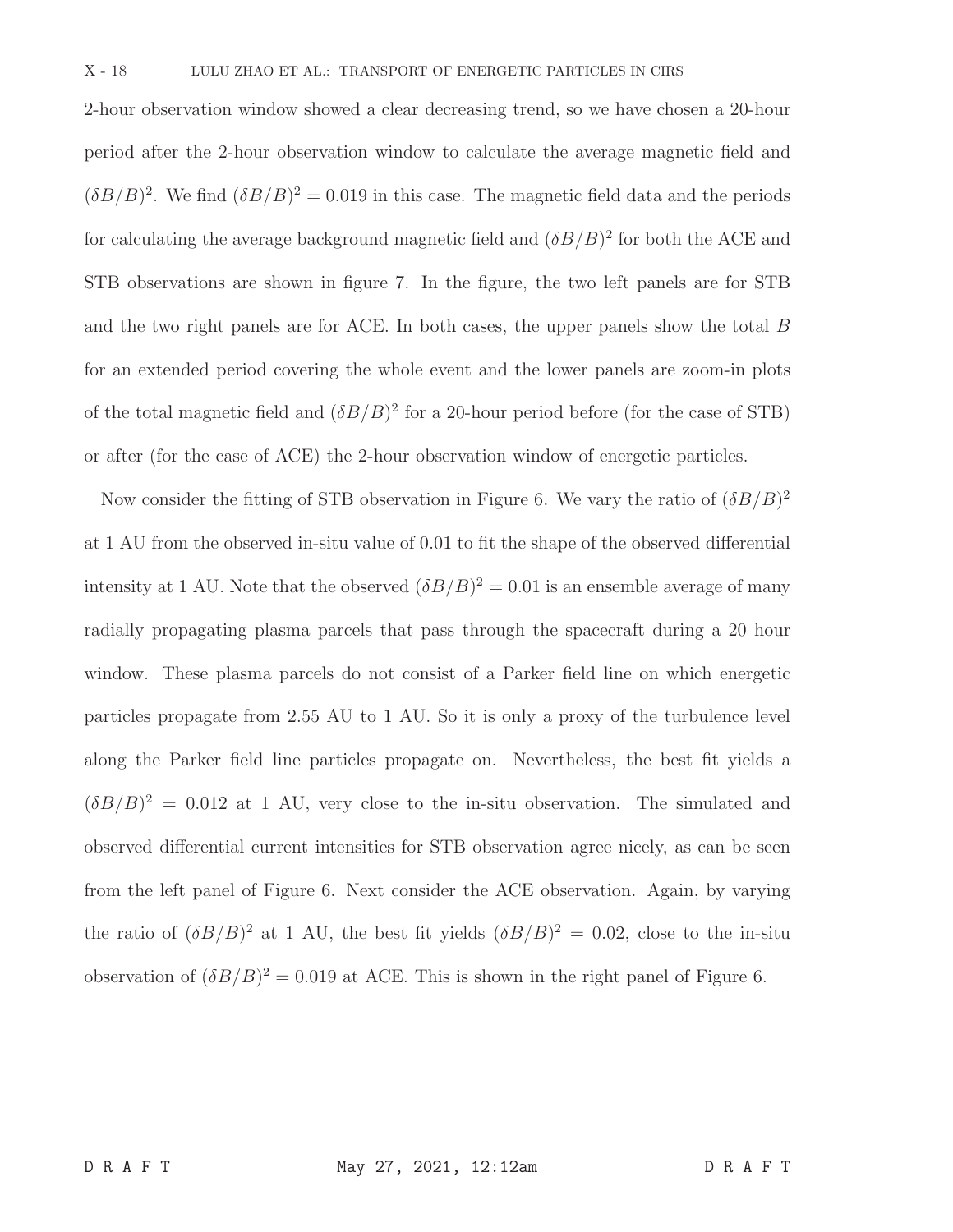After fitting the spectral shape, we next obtain the normalization factor  $\eta$  of the injected particles from the fitting. The parameter  $\eta$  is defined through,

$$
\eta = \frac{\int_{E_{\text{min}}}^{E_{\text{max}}} dE J_{sh}}{\int_{E_{\text{min}}}^{E_{\text{max}}} dE J_{1 \text{AU}}}
$$
(12)

where  $J_{sh}$  is the differential intensity at the shock ( $r = 1.39$  AU for the ACE observation and  $r = 2.55$  AU for the STB observation) and  $J_{1AU}$  is the differential current when the shock is observed in-situ at 1 AU by STB between  $17:54 \sim 20:09$  UT, February 09. The parameter  $\eta$  reflects how the number of seed particles, i.e., the particles that participated in the shock acceleration process, depends on  $r$ . In the simulation, we inject particles to a flux tube whose cross section depends on the shock location. Because the footpoint of the flux tube on the shock surface varies with heliocentric distance, we introduce an additional parameter  $\alpha$  through,

$$
\alpha = \eta \frac{A_{sh}}{A_{1AU}} \tag{13}
$$

where  $A_{sh}$  is the cross section of the flux tube that intersects with the shock at r, and  $A_{1AU}$ corresponds to the in-situ STB observation of the shock at 1 AU. The factor  $A_{sh}/A_{1AU}$ reflects how the flux tube expands as a function of r. Knowing the solar wind speed and the shock speed, the ratio  $A_{sh}/A_{1AU}$  can be readily calculated as shown in Appendix B. For our cases,  $A_{1.39AU}/A_{1AU} = 1.65$ , and  $A_{2.55AU}/A_{1AU} = 4.72$ . From the fitting we obtain  $\alpha = 6$  for case I and  $\alpha = 1$  for case II. Therefore we obtain  $\eta_{\text{caseI}} = 1.27$  and  $\eta_{\text{caseII}} = 0.61$ . Our Simulation results are summarized in Table 1.

These values of  $\eta$ 's are very important results. Consider first the ACE observation with  $r_{sh} = 1.39 \text{AU}$ . In this case we find that to fit the observation, the number of accelerated particles at  $r_{sh}$  is 0.6 times that at 1 AU. This decrease yields a radial dependence of  $r^{-1.55}$ . This is shallower than the radial dependence of solar wind density  $r^{-2}$ , and is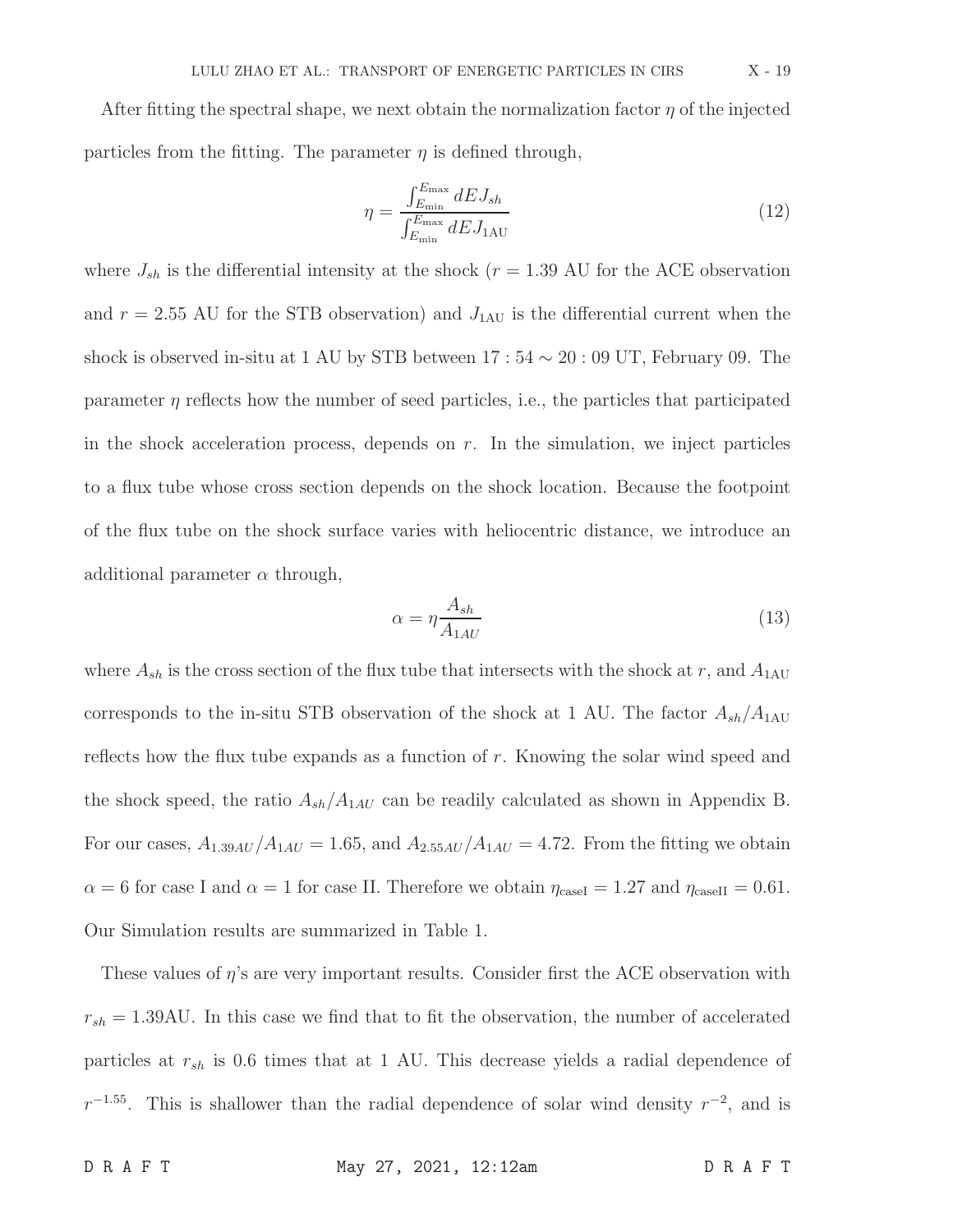consistent with Hill et al. [2009] where the intensities of suprathermal  $He^{++}$  was found to decrease slower than  $r^{-2}$ . Therefore the ACE observation supports the notation that the seed particles for CIR-associated energetic particles are most likely suprathermal ions than the bulk solar wind [Mason et al., 2012b].

Comparing to the ACE observation, the STB observation with  $r_{sh} = 2.55 \text{AU}$  shows that  $J_{sh}(r = 2.55 \text{AU})/J_{sh}(r = 1 \text{AU}) = 1.27$ . So the number density of the accelerated particles at 2.55 AU has to be larger than that at 1 AU. This implies that the intensity of the seed particles increases with  $r$ , instead of decreasing with  $r$ . It contradicts with the results in *Hill et al.*, 2009. However, we note that the data points in *Hill et al.*, 2009] are 0.5-1 AU apart, and most are far beyond the Earth orbit, so they may not provide much constraint about the relatively small shock distances studied here. A larger seed population further out than 1 AU may seem counter-intuitive. However, earlier works *McDonald et al.*, 1976; van Hollebeke et al., 1978 have shown that CIR intensities increase beyond 1 AU and peak at several AU. Note that in these earlier studies, the enhancement of CIR intensity is largely attributed to the fact that CIR shocks tend to form beyond 1 AU (e.g. Dwyer et al. [1999]). In our case, however, the CIR shock was seen to form in-situ at 1 AU by STB. Note that we have assumed the shock parameters do not vary with the heliocentric distance of the shock. It is possible that the shock strengthens beyond 1 AU in that the injection energy decreases with r, so that more particles can participate in the shock acceleration process. This, of course, still implies that the seed population (i.e. particles participating the shock acceleration process) increases with  $r$ .

This increase of seed particle intensity at 2.55 AU is required because the modulation effect for low energy particles is significant. This can be seen from the following arguments.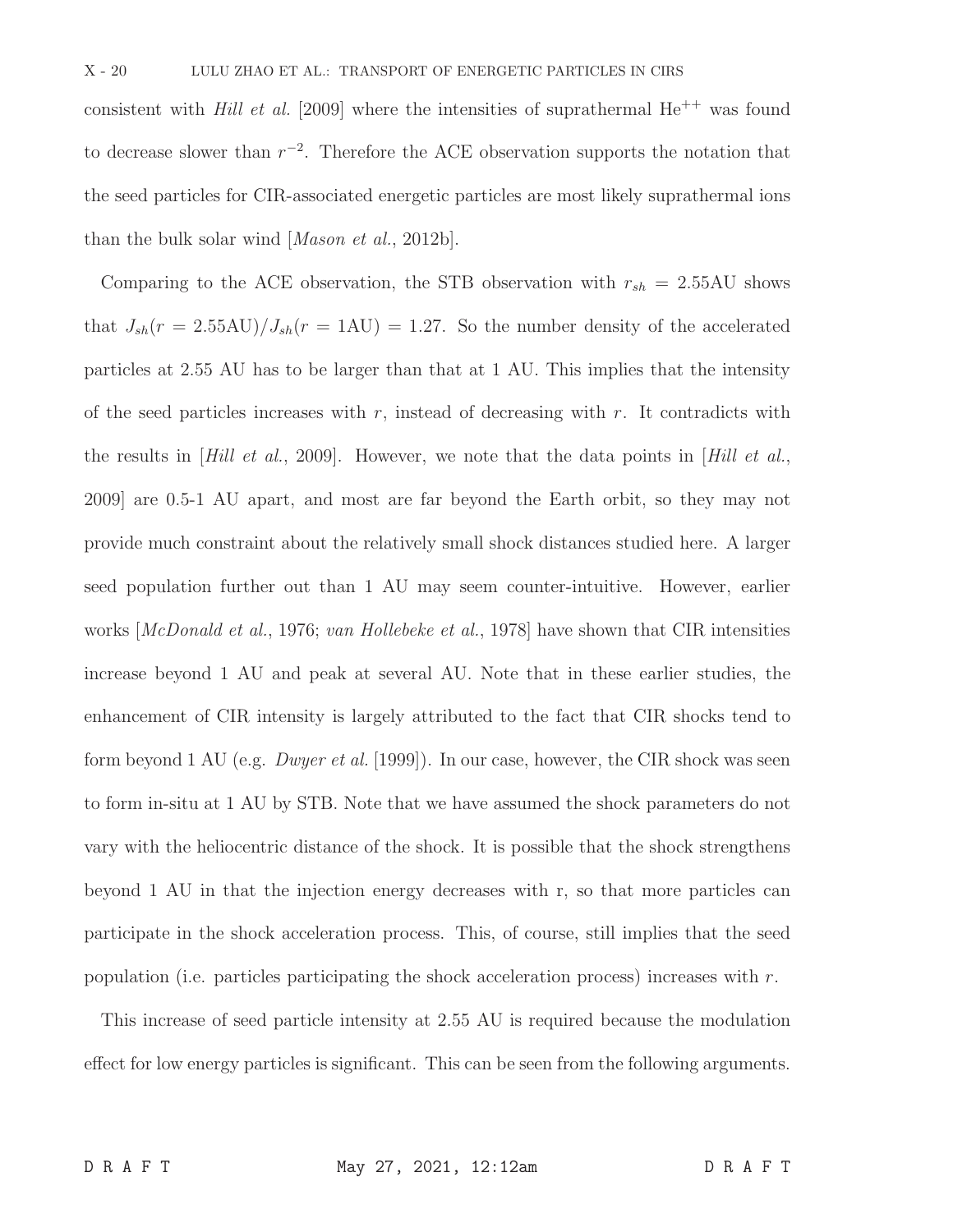Under the assumption that particles do not diffuse across the field lines, the path length from 2.55 (1.39) AU to 1 AU is 2.26 (0.52) AU (assuming a solar wind speed of 760  $km s^{-1}$ ). If there is no scattering  $(\delta B/B_0 \rightarrow 0)$ , then as a charged particle moving towards the Sun along the Parker field, the focusing effect (conservation of particle's magnetic moment) will tend to reverse the particle's momentum direction. With turbulence included, the pitch angle will undergo both a focusing and a scattering process. To compete with the focusing effect, one may think that a larger  $\delta B/B_0$  will help. However, if  $\delta B/B_0$  is too large so that pitch angle scattering dominates focusing, then the motion of particles along the field can be regarded as a diffusion and the time to arrive 1 AU from the shock will be very long. For example, if the mean free path of a 0.5 MeV proton is ∼ 0.5 AU (see e.g. equation (27) of Li et al. [2003]), it takes  $\sim 10$  mean free paths for an 0.5 MeV proton to arrive 1 AU from 2.55 AU, translating to a time period of 21 hours. Since the adiabatic cooling rate is  $\nabla \cdot v_{sw}$ , the longer the propagation time, the more deceleration a particle will experience, leading to a stronger modulation. If the mean free path (mfp)  $\lambda$ is smaller, since the travel time scales as  $\lambda^{-1}$ , the adiabatic cooling will lead to a stronger modulation. Finally, for particles of smaller energies, using equation  $(27)$  of Li et al. [2003] (with  $\alpha = 1/3$ ), one finds that the travel time scales roughly as  $E^{-2/3}$ , so the modulation will be even stronger.

The above discussion illustrates why a significant number of seed particles has to be present when the shock is further out. Note that one implicit assumption in our scenario is that particles are tied to a single magnetic field line. So we have ignored  $\kappa_{\perp}$ . The picture can be changed, and perhaps substantially, if we allow particles to diffuse across field lines. This can be seen easily from Figure 4. Within a small longitudinal range we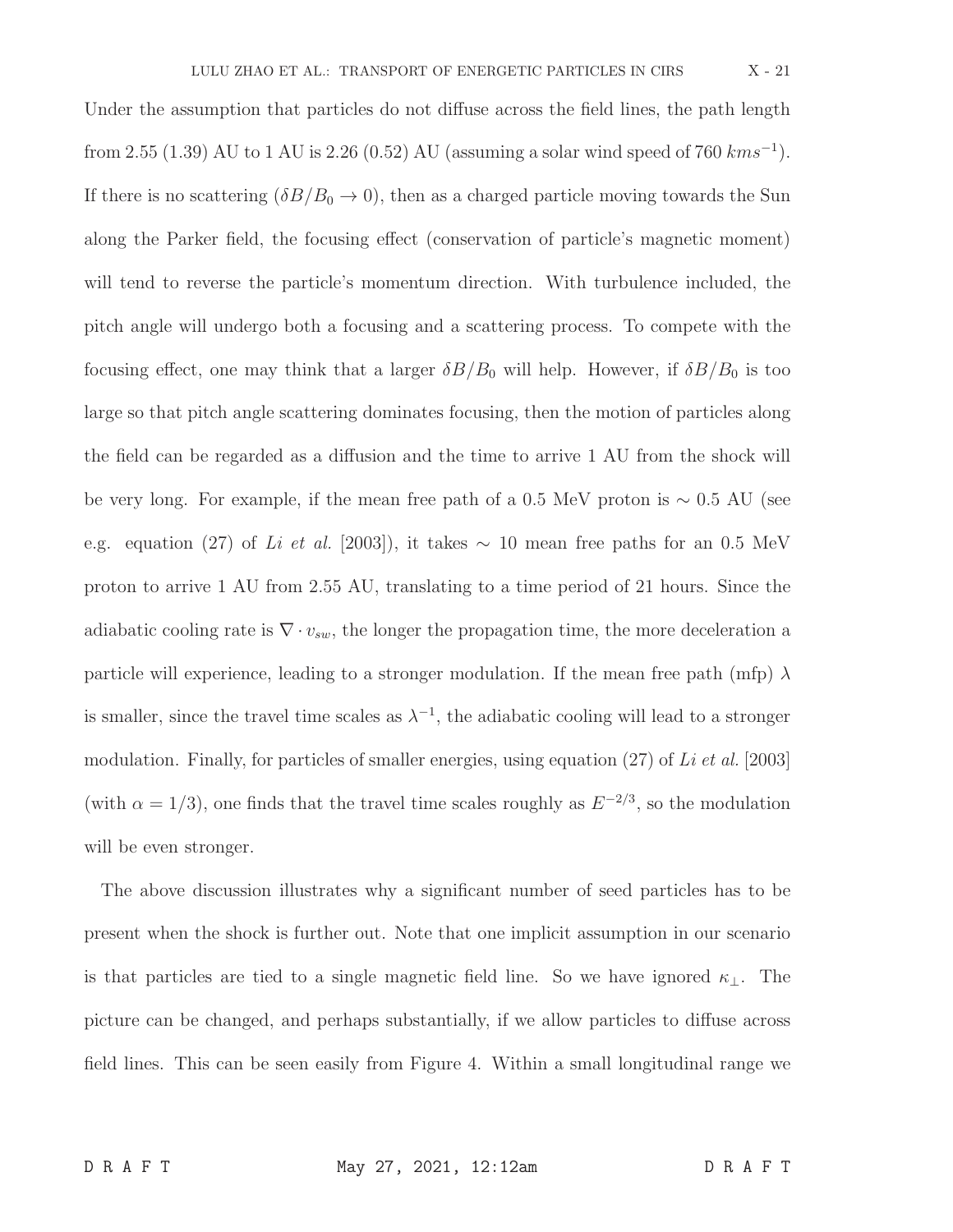see that the shock goes from 1 AU (point A) to 2.55 AU (point D). While it is difficult for low energy particles accelerated at point D (2.55 AU) to propagate along the Parker spiral to point B (1 AU), if the low energy particles could cross-field diffuse from field lines that connect to the shock at a closer distance than 2.55 AU (e. g. field lines to the left of  $BD$ ) then their propagation distance would be much smaller. Consequently, if cross-field diffusion plays an important role, then we do not need to require as large a seed population further out. We note that if particles could cross-diffuse in to, e.g. the field line BD as shown in Figure 4, particles on the field line of BD could also cross-diffuse out. However, since low energy particles accelerated at point  $D$  will have a hard time to propagate to point  $B$ , so whether they stay in the same field line or diffuse out to other field lines does not matter much to observations at point B.

It is instructive to fit the differential intensities for both case I and case II using the Fisk & Lee model. Following Fisk and Lee [1980], one can show that the upstream differential intensity  $J(E)$  is,

$$
J = J_0 \left(\frac{R}{R_s}\right)^{2/(\beta - 1) + V/(\kappa_0 v)} v^n e^{-v/v_0} \tag{14}
$$

where

$$
\beta = \left(\frac{V_{up}^2 + \Omega^2 R_s^2}{V_{dn}^2 + \Omega^2 R_s^2}\right) \frac{B_{dn}}{B_{up}}
$$
\n(15)

In the above  $\beta$  is the compression ratio,  $n = -(\beta + 2)/(\beta - 1)$ ;  $v_0 = \frac{V(\beta - 1)^2}{6\kappa_0 \beta}$  $\frac{(\beta-1)^2}{6\kappa_0\beta}$ ; V the solar wind speed;  $\Omega$  the angular rotation speed of the Sun; subscripts "up" and "dn" refer to quantities upstream and downstream of the CIR reverse shock; and  $J_0$  is a fitting constant. At the CIR shock,  $J = J_0 v^n e^{-v/v_0}$ .

There are four free parameters in equation (14). These are  $R_s$ ,  $J_0$ ,  $\beta$  and  $v_0$ . In fitting the observed CIR-associated energetic particle spectrum using the functional form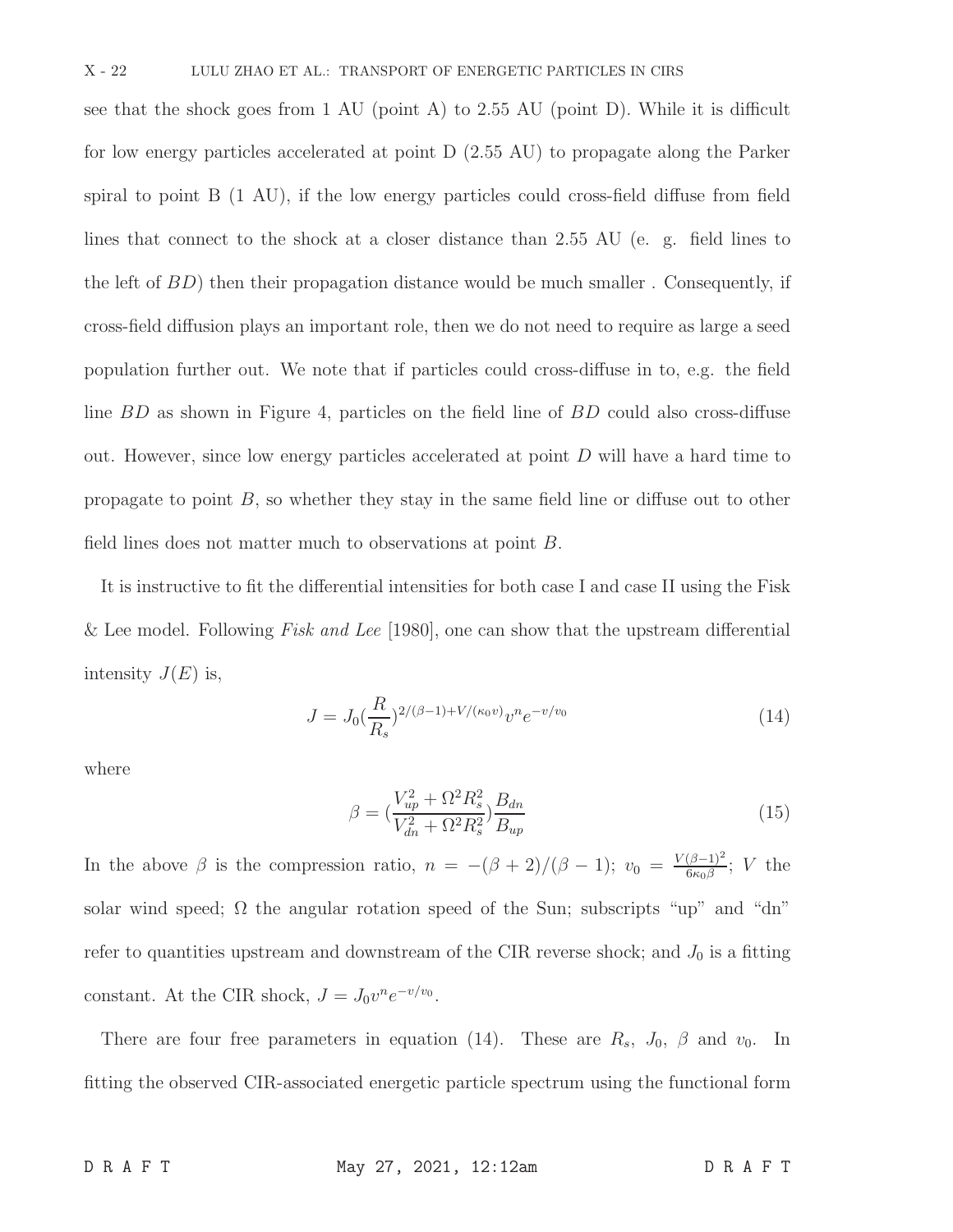of equation (14), one issue is that for rather different choices of the parameter set  $(J_0, \beta)$ and  $v_0$ ), one can obtain very comparable fitting results. If, however, we assume that the solar wind speed and the shock compression ratio do not vary as a function of heliocentric distance, then  $\beta$  is fixed by the STB in-situ observation. Furthermore,  $v_0$  is also fixed by the STB in-situ observation. Therefore, the only two free parameters are  $J_0$  and  $R_s$ .

Figure 8 shows the fitting results for the differential intensities for, 1) STB in-situ observation of the reverse shock during  $17 : 54$  UT  $\sim 20 : 09$  UT, Feburary 09, 2008 2) ACE observation during 02 : 30 UT ~ 04 : 30 UT, Feburary 11, 2008 and 3) STB observation during  $0:00$  UT  $\sim 02:00$  UT, Feburary 11. To obtain the best fitting, hese are slightly different time periods from our simulation.

Fitting the differential intensity at the reverse shock as observed by STB using a compression ratio  $\beta = 2.13$  from the in-situ measurement, we find  $J_0$  (in unit of cm<sup>-2</sup> s<sup>-2</sup> sr<sup>-1</sup> (MeV/n)<sup>-1</sup>) is 1227 and  $v_0 = 0.172$  (MeV/n)<sup>1/2</sup> (corresponding to  $\kappa_0 = 0.03$ ). Using these two parameters we then find  $J_0(ACE) = 4167$  and  $R_s = 1.73$  AU;  $J_0(STB) = 5474$ and  $R_s = 3.63$  AU. The fitting results of  $J_0$  and  $R_s$  are summarized in Table 2. These shock locations are to be compared with our simulations where  $R_s = 1.39$  AU for the ACE observation and  $R_s = 2.55$  AU for the STB observation. The arbitrariness of the fitting can be seen from the following: for the ACE fitting, for example, we can obtain an almost equally well fitting with  $J_0(ACE) = 2070$  and  $R_s = 1.5$  AU.

In any events, we see that the Fisk & Lee model yields somewhat larger shock locations for both periods. Now considering the differential intensities: the Fisk & Lee model predicts a differential intensity at  $R_s = 1.73$  AU to be  $\frac{4167}{1227} = 3.4$  times that when  $R_s = 1$ AU (or a differential intensity at  $R_s = 1.5$  AU to be  $\frac{2070}{1227} = 1.69$  times that when  $R_s = 1$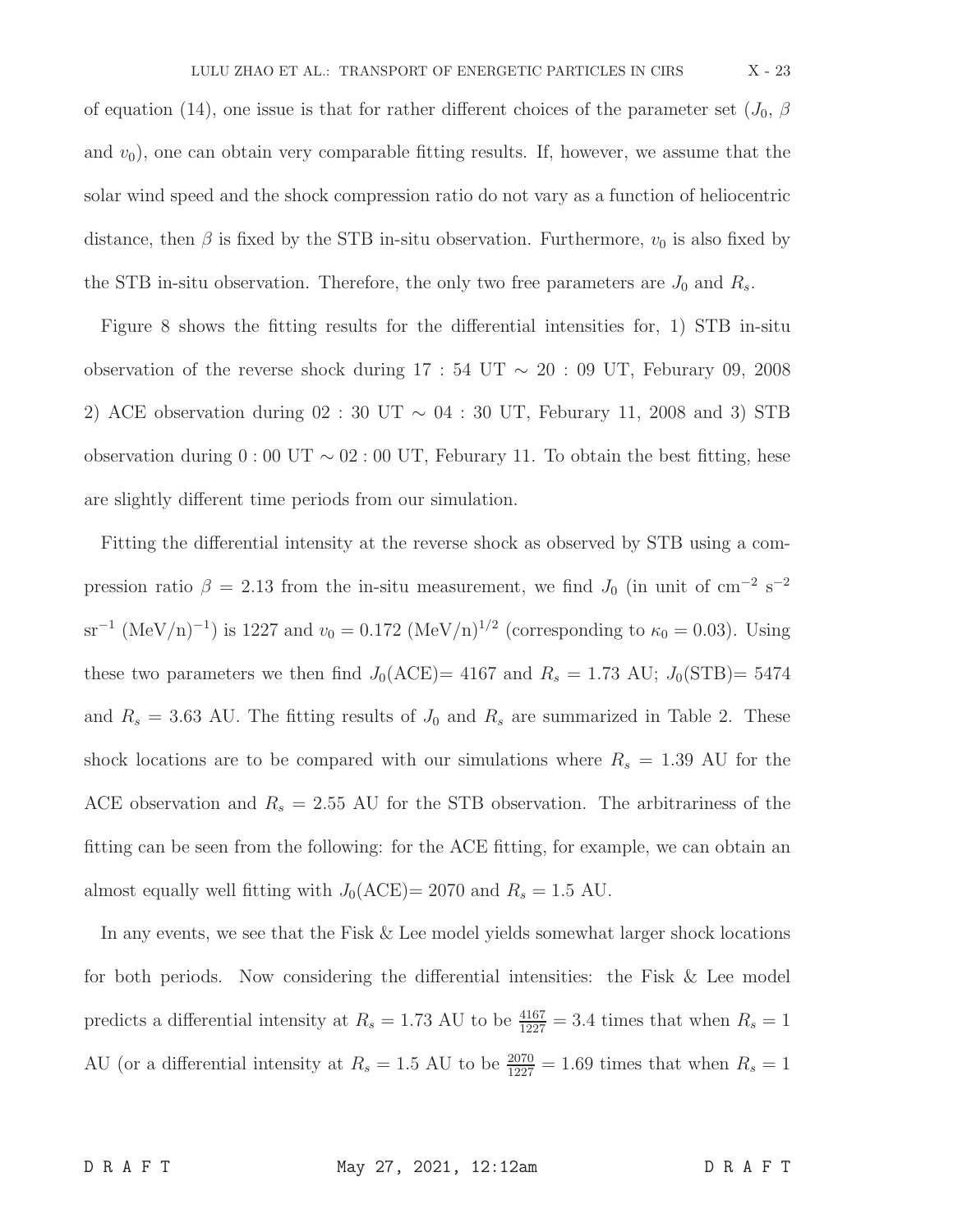AU); and a differential intensity at  $R_s = 3.63$  AU to be  $\frac{5474}{5160} = 4.7$  times that when  $R_s = 1$ AU. Therefore the Fisk and Lee model also suggests that the differential intensity at the shock increases with heliocentric distance of the shock.

### 5. Conclusion

We have examined energetic particle transport in one CIR event which occurred in 2008 February. We choose this event because the CIR was observed by both STB and ACE and the CIR-associated energetic particle intensity profiles from these two spacecraft reasonably resemble each other (with a time shift of  $\sim 1.4$  days). Furthermore, STB observed the reverse shock in-situ, suggesting that the shock was formed near 1 AU. Under the assumption of no cross-field diffusion, we develop a Monte-Carlo test particle model to investigate the transport of energetic particles. The model solves the focused transport equation numerically. Comparing to previous analytical work by Fisk and Lee [1980], our model considers explicitly the particle pitch angle evolution. Both the magnetic focusing effect and the pitch angle diffusion process are included. For the cases where the solar wind MHD turbulence is not strong, our approach is more appropriate than that of [Fisk and Lee, 1980].

Assuming the reverse shock can be approximated by a stationary structure in the corotating frame, and that the shape of the accelerated particle spectrum at the shock does not vary with heliocentric distance, we calculated the different intensity at 1 AU for two periods corresponding to an ACE observation and a STB observation. By assuming the accelerated particle spectrum at the shock is given by that observed in-situ at STB and does not vary with heliocentric distance, we avoid considering particle acceleration at the shock explicitly. Presumably, the acceleration at the shock does vary with the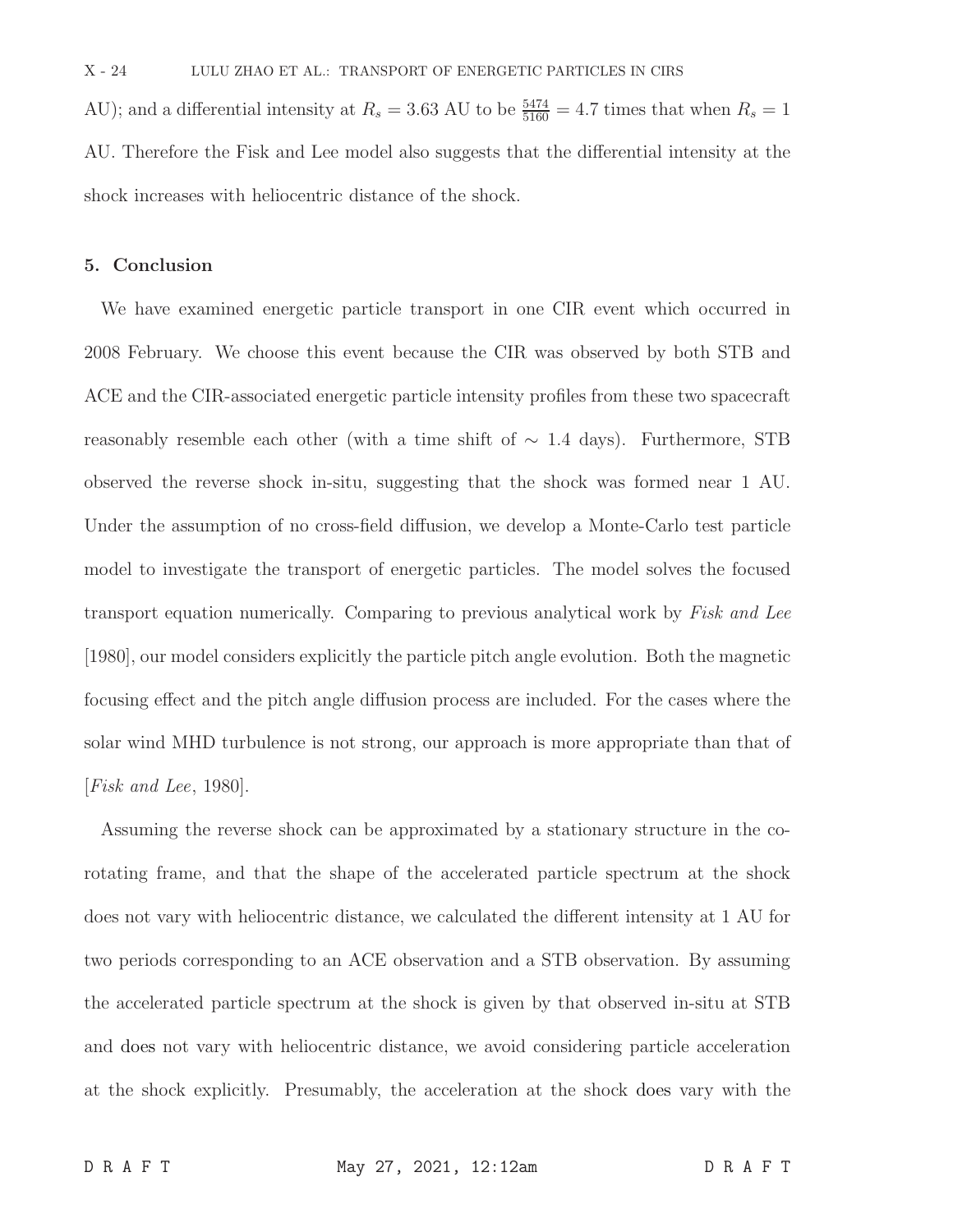heliocentric distance. Under the diffusive shock acceleration framework, the accelerated particle spectrum depends on various shock parameters including the shock geometry and the shock compression ratio. Both can depend on the heliocentric distance. However, since we have only 1 AU observations, no constraints on these parameters can be obtained. We note this as a limitation of the present work.

By assuming a turbulence similar to that given by the WKB approximation, reasonable agreements between the simulation and the observations are obtained for both observations. The best fit of the STB observation yields  $(\delta B/B_0)^2 = 0.012$ , similar to the in-situ value of 0.01. The best fit of the ACE observation yields  $(\delta B/B_0)^2 = 0.02$ , also similar to the in-situ value of 0.019. The ACE fitting suggests that the seed particle density at  $r_{sh} = 1.39$  AU is 0.61 times that when  $r_{sh} = 1$  AU, consistent with the radial dependence of suprathermal  $He^{++}$  obtained in *Hill et al.* [2009]. However, the STB fitting suggests that the seed particle density at  $r_{sh} = 2.55$  AU has to be 1.27 times larger than that when  $r_{sh} = 1$  AU. This contradicts to Hill et al. [2009]. This requirement of a large seed particle density at  $r_{sh} = 2.55$  AU is due to the fact that the modulation, especially for low energy particles, is strong.

This contradiction may be resolved by including cross-field diffusion. Including crossfield diffusion can effectively negate the modulation effect since with cross-field diffusion included, low energy particles that accelerated at a shock location closer to 1 AU can diffuse cross-field and contribute to the observed intensity at a location that magnetically connects to the shock at a large distance (e. g.  $\sim 2.55$  AU).

In summary, we have developed a numerical Monte-Carlo code to examine energetic particle transport at CIR shocks. We ignored particle cross-field diffusion and consider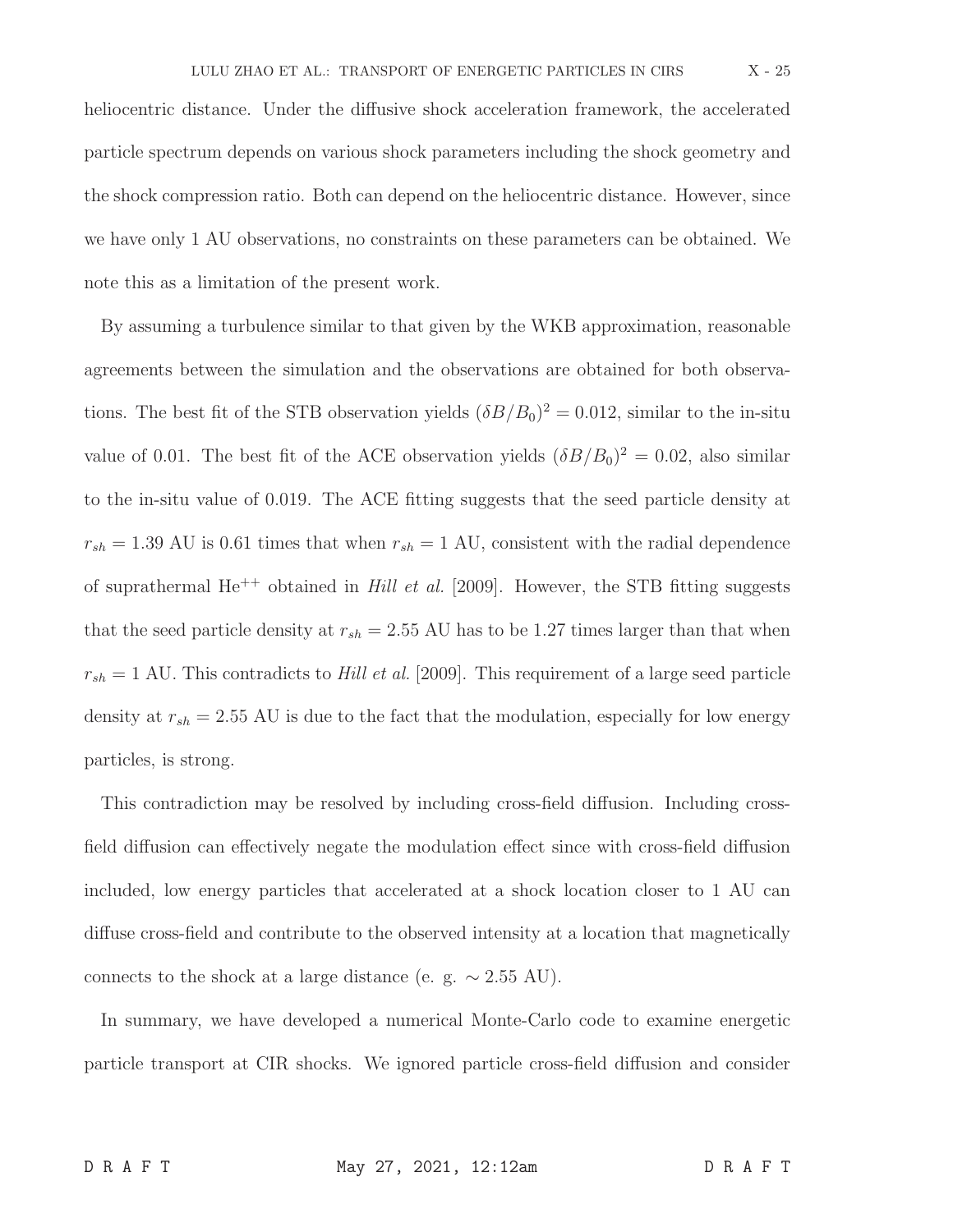particles propagating along a single field line. We examined one CIR event which occurred in 2008 February using our code. We simulated energetic particle spectra for two twohour windows at both ACE and STB. Very good agreement between the simulation and observation can be obtained if we assume the seed particles at 2.55 AU is  $\sim 1.27$  times that at 1 AU and if the seed particles at 1.39 AU is  $\sim 0.61$  times that at 1 AU. However, we note that this conclusion may be changed if cross field diffusion is included.

Acknowledgments. We thank the many individuals at the University of Maryland, Johns Hopkins Applied Physics Laboratory, and Goddard Space Flight Center responsible for the construction of the ACE/ULEIS and STEREO/IMPACT/SIT instruments. We acknowledge the use of data from the STEREO and ACE missions. The STEREO/SIT data was obtained from http://www.srl.caltech.edu/STEREO/Level1/SIT\\_public. html, while the STEREO/PLASTIC and /MAG data was obtained from http://aten. igpp.ucla.edu/forms/stereo/level2\\_plasma\\_and\\_magnetic\\_field.html. The ACE/ULEIS, /SWEPAM, and /MAG data was obtained from the ACE Science Center (http://www.srl.caltech.edu/ACE/ASC/level2/). GL and LZ were supported in part by NSF grant AGS1135432, NASA grants NNX13AE07G, and NNX14AC08G at UAH; RWE, MID, and MAD at SWRI were supported in part by NASA grant NNX13AE07G, NSF grant AGS-1460118 and an internal research grant from Southwest Research Institute. The work at APL was supported by NSF grant AGS-0962653, contract SA4889- 26309 and NASA grant NNX13AR20G from the University of California Berkeley. The work at ShangDong University was supported by NNSFC grants 41274175 and 41331068.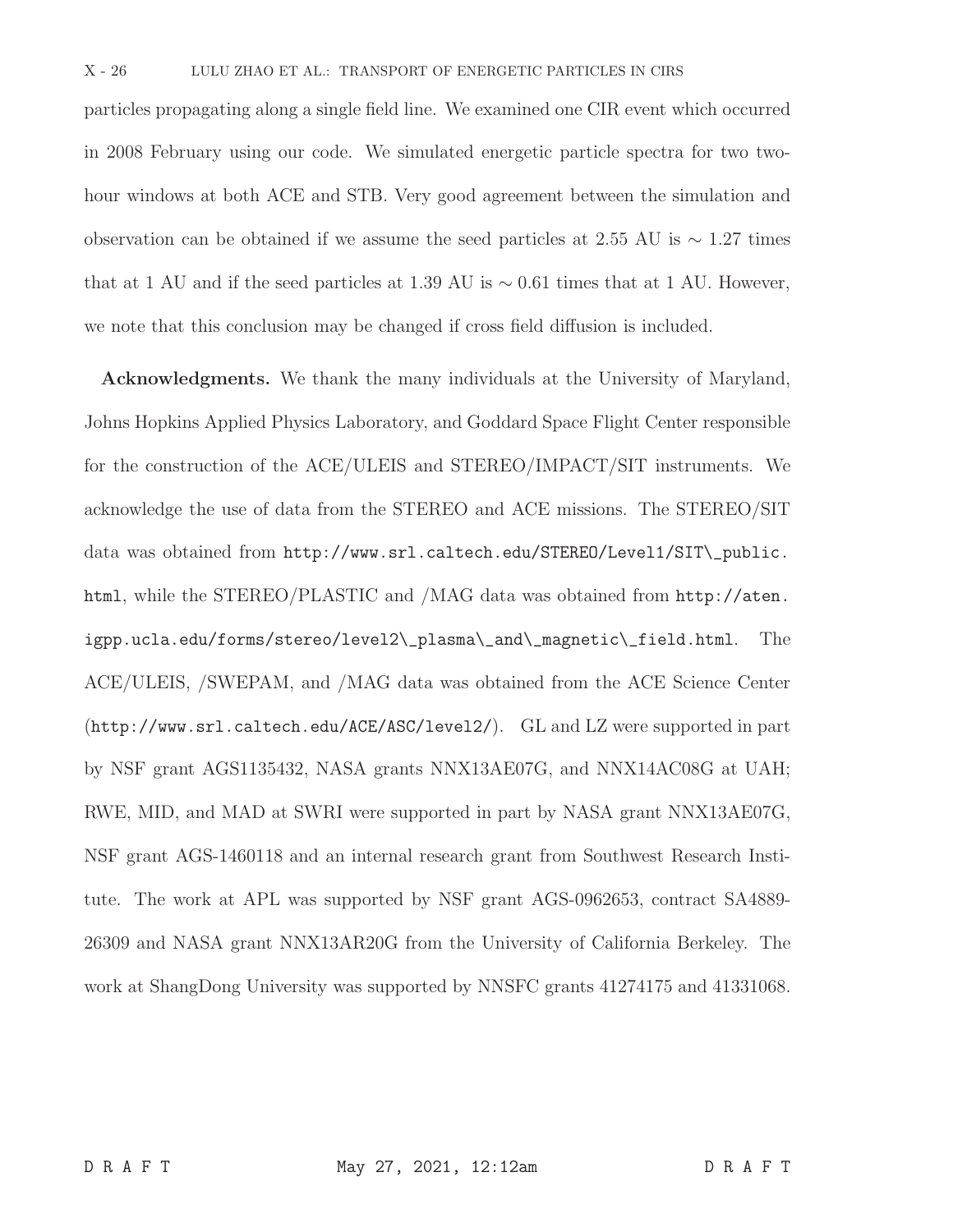#### Appendix A: Instantaneous Co-rotating Frame Transformation

The adiabatic deceleration effect in an expanding solar wind is described by  $[Parker,$ 1965; *Jokipii and Parker*, 1970]

$$
\langle \dot{p} \rangle = -\frac{p}{3} \nabla \cdot v_{sw} \tag{A1}
$$

where  $v_{sw}$  is the solar wind speed and p is particle's momentum in solar wind frame. This expression of average deceleration rate is valid under the assumption that particle's pitch angle diffusion is nearly isotropic [Ruffolo, 1995]. In Ruffolo [1995] the analytical expressions of the particle's momentum (pitch angle) deceleration rate for an individual particle is given by

$$
\dot{p} = -pv_{sw} \left[ \frac{sec\psi}{2L(z)} (1 - \mu^2) + \cos\psi \frac{d}{dr} sec\psi \mu^2 \right]
$$
\n
$$
\dot{\mu} = \frac{v}{2L(z)} [1 + \mu \frac{v_{sw}}{v} sec\psi - \mu \frac{v_{sw}v}{c^2} sec\psi] (1 - \mu^2) - v_{sw} (cos\psi \frac{d}{dr} sec\psi) \mu (1 - \mu^2)
$$
\n(A2)

where  $\mu$  denotes the particle's pitch angle in solar wind frame.  $\psi$  is the angle between the radial direction and the magnetic field's tangent direction.  $1/L(z) = -B(z)/(\partial B/\partial z)$  is the reciprocal of the scale length of the interplanetary magnetic field. The first equation in Equation A2 describes the adiabatic cooling effect and the second equation describes pitch angle focusing effect.

In this paper, particle's adiabatic deceleration and focusing effect are not modeled by Equation A2, instead these effects are treated implicitly by a frame transformation approach. Figure 9 shows the local coordinates of two adjacent instantaneous co-rotating frames. In panel  $(a)$ , the black curve is the spiral magnetic field line and  $A$ ,  $B$  are two adjacent locations with a time interval dt. The radial distance of A is  $R_1$  and of B is  $R_2$ .  $r_1$  ( $r_2$ ) is the unit vector in the direction of  $R_1$  ( $R_2$ ).  $\theta_1$  ( $\theta_2$ ), which is also the direction of instantaneous co-rotating frames at location  $A(B)$ , is unit vector in the direction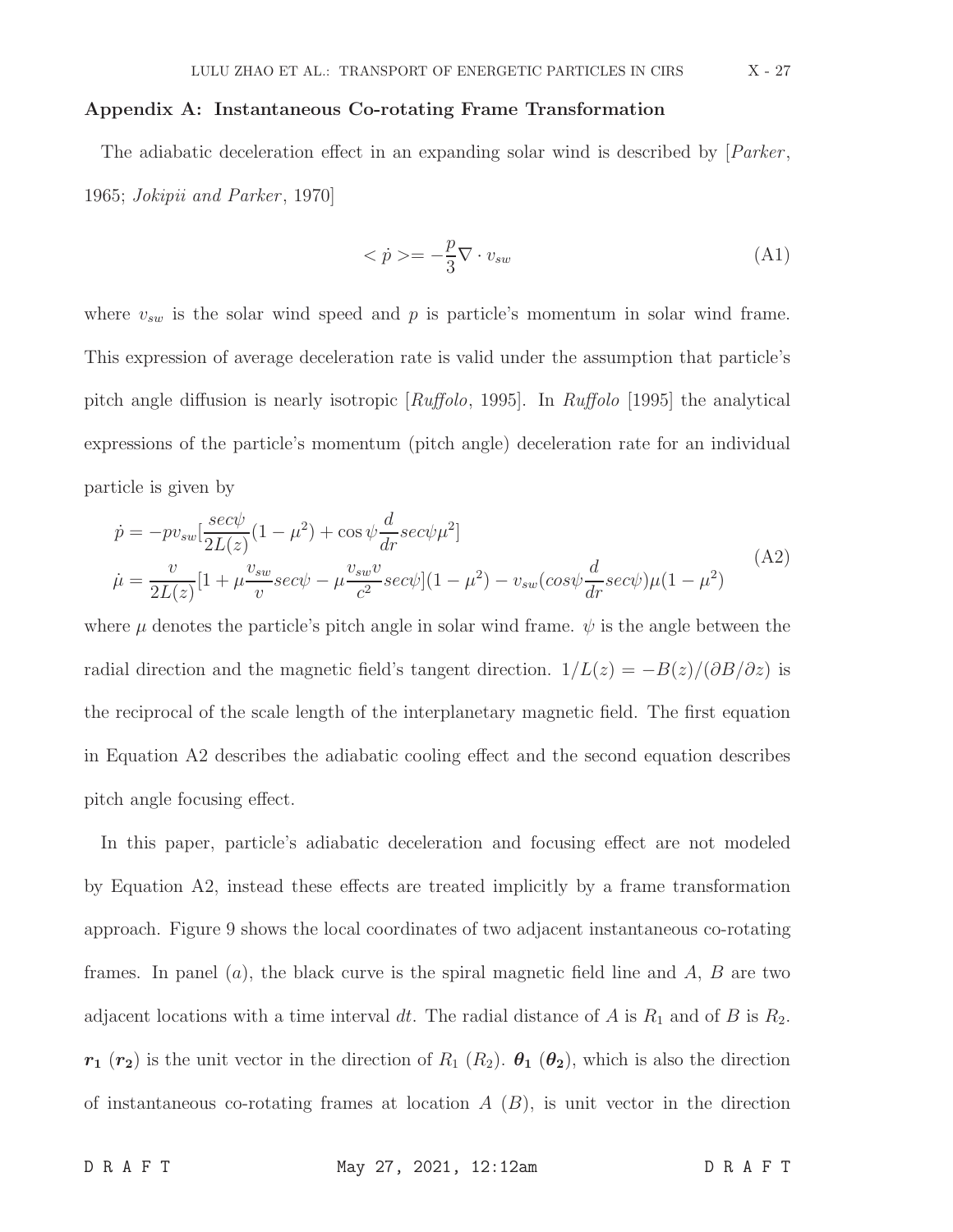perpendicular to  $r_1$  ( $r_2$ ). The four vectors' relative directions are shown in panel (b).  $\Delta \psi$ is the angle between  $r_1$  and  $r_2$ .

Suppose the Sun rotates with an angular velocity  $\Omega$ , we get the velocities of the two instantaneous co-rotating frames

$$
V_1 = \Omega R_1 \theta_1,
$$
  
\n
$$
V_2 = \Omega R_2 \theta_2,
$$
\n(A3)

and the relative velocity between two co-rotating frames is

$$
V_1 - V_2 = \Omega R_1 \theta_1 - \Omega R_2 \theta_2.
$$
 (A4)

Take the dot product of  $(V_1 - V_2)$  and  $AB$  and substitute Equation A3, we get

$$
(\mathbf{V}_1 - \mathbf{V}_2) \cdot (R_1 \boldsymbol{\theta}_1 - R_2 \boldsymbol{\theta}_2)
$$
  
=  $\Omega R_1^2 \boldsymbol{\theta}_1 \cdot \boldsymbol{r}_1 + \Omega R_2^2 \boldsymbol{\theta}_2 \cdot \boldsymbol{r}_2 - \Omega R_1 R_2 \boldsymbol{\theta}_1 \cdot \boldsymbol{r}_2 - \Omega R_2 R_1 \boldsymbol{\theta}_2 \cdot \boldsymbol{r}_1.$  (A5)

Clearly from panel (b) in Figure 9,  $r_1$  is perpendicular to  $\theta_1$  and  $r_2$  is perpendicular to  $\theta_2$ , then

$$
\mathbf{r}_1 \cdot \mathbf{\theta}_1 = 0,
$$
  
\n
$$
\mathbf{r}_2 \cdot \mathbf{\theta}_2 = 0,
$$
  
\n
$$
\mathbf{r}_1 \cdot \mathbf{\theta}_2 = \sin(\Delta \psi),
$$
  
\n
$$
\mathbf{r}_2 \cdot \mathbf{\theta}_1 = -\sin(\Delta \psi).
$$
  
\n(A6)

Combining Equation A5 and A6, the dot product of  $(V_1 - V_2)$  and **AB** is zero, which means if the time step is small, the relative velocity between two co-rotating frames is perpendicular to the Parker's spiral (particle's trajectory). One can then obtain the particle's energy and the momentum component parallel and perpendicular to the Parker's spiral from the Lorentz transformation.

## Appendix B: Determination of Shock Cross Section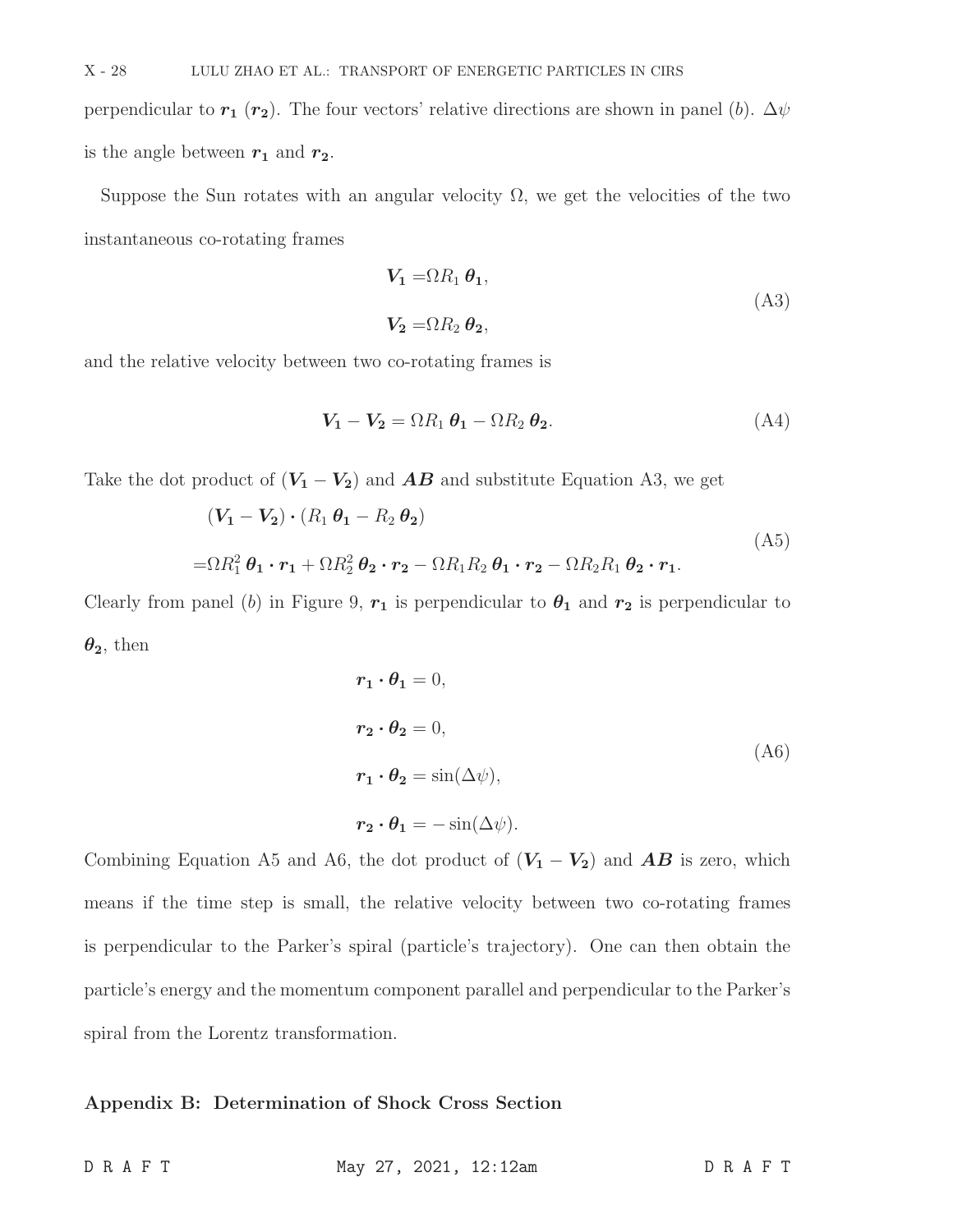Total number of injected particles  $(N_0)$  at CIR reverse shock plays an important role in the simulation-observation comparison. Assuming the shock strength does vary along shock surface, the total number of injected particles is proportional to the seed particle density (n) and the shock cross section  $(A)$  in a flux tube. Figure 10 shows the configuration of the reverse shock. Similar to Figure 4, red and blue curves are Parker spirals, black thick curve extending from  $A$  to  $D$  is the reverse shock surface. The sun is located at O. Red (blue) Parker spiral intersects the radial direction at A and E (B and D). The length OA is the same as OB and OC, which is r. The vectors  $n, r, r'$  and t are unit vectors in the direction of shock normal, OA, OB and tangent direction of the Parker spiral colored in red at point A respectively.

The following statements and calculations are based on the approximation that  $\theta$ , which is the angle between  $OA$  and  $OB$ , is small. Then,  $AB$  is perpendicular to  $OA$  and  $OB$ ;  $BC$  is perpendicular to  $OB$  and  $OD$ ;  $AB$  and  $BC$  are in the direction perpendicular to the radial direction. Angle between r and t is  $\psi$  and we have  $tan \psi = B_t/B_r$  ( $B_t$  and  $B_r$ ) are given in Equation 6).  $\gamma$  is the angle between r' and BD, and  $\beta$  is the angle between BD and CD. And in the approximation, we have  $\gamma = \psi$  and  $\beta = \psi$ . Angle between shock surface and AB is  $\alpha$ , and the distance of CD is dr.

Follow the law of cosine, in the triangle ABD, we get

$$
AD2 + AB2 - 2ADAB\cos\alpha = BD2.
$$
 (B1)

The length of AB is given by  $r\theta$  and the length of BD is given by  $dr/\cos\beta$  (in the right triangle  $BCD$ ), where  $dr = AB\sin\alpha$  (in the right triangle  $ACD$ ). We, therefore, get

$$
AD = \frac{r\theta\cos\alpha}{1 - (\sin\alpha/\cos\psi)^2} (1 + \tan\alpha \tan\psi).
$$
 (B2)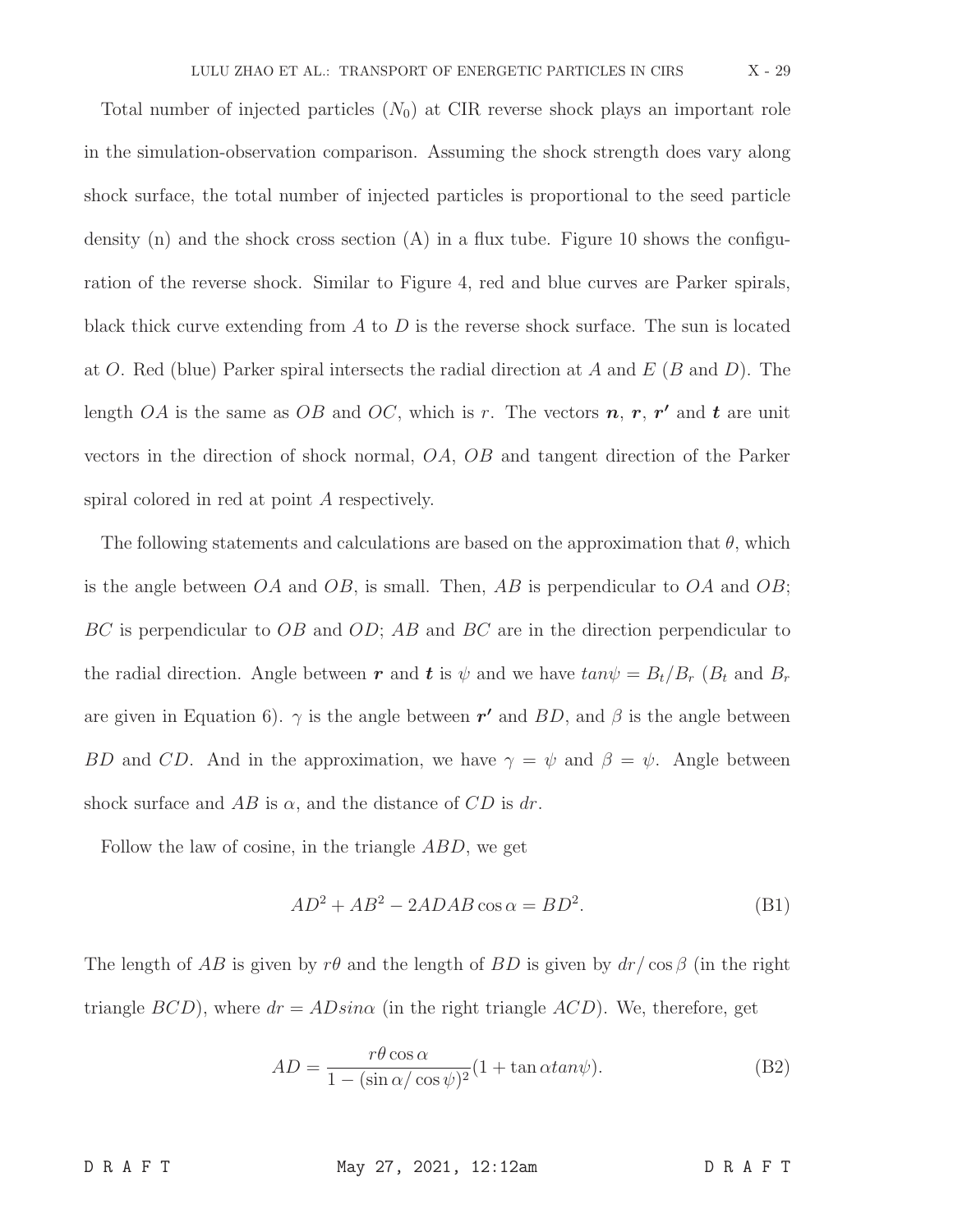In the triangle of  $ACE$  and  $ACD$ , the relation between  $tan\alpha$  and  $tan\psi$  can be expressed as

$$
tan\alpha = \frac{CD}{AC} = \frac{V_{sh}dt}{AC},
$$
  
\n
$$
cot\psi = \frac{CE}{AC} = \frac{V_{sw}dt}{AC},
$$
\n(B3)

where  $V_{sh}$  and  $V_{sw}$  is the shock speed and fast solar wind speed and dt is time for the sun to rotate by  $\theta$  degree. Equation B3 can be simplified into  $tan \alpha tan \psi = V_{sh}/V_{sw}$ .

### Notes

1. http://stereo-ssc.nascom.nasa.gov/cgi-bin/make where gif

## References

- Acuña, M. H., D. Curtis, J. L. Scheifele, C. T. Russell, P. Schroeder, A. Szabo, and J. G. Luhmann (2008), The STEREO/IMPACT magnetic field experiment, *Space Science* Review, 136, 203–226.
- Agueda, N., D. Lario, E. C. Roelof, and B. Sanahuja (2005), Modeling the effects of pitch-angle scattering processes on the transport of solar energetic particles along the interplanetary magnetic field, AdSpR, 35, 579–585, doi:10.1016/j.asr.2005.04.069.
- Bruno, R., and V. Carbone (2005), The Solar Wind as a Turbulence Laboratory, LRSP,  $2(4).$
- Bučík, R., U. Mall, A. Korth, and G. M. Mason,  $(2009)$ , On acceleration of  $\langle 1 \text{ MeV/n He}$ ions in the corotating compression regions near 1 AU: STEREO observations, Annales Geophysicae, 27, 3677.
- Bučík, R., U. Mall, A. Korth, and G. M. Mason (2011), STEREO observations of the energetic ions in tilted corotating interaction regions, Journal of Geophysical Research: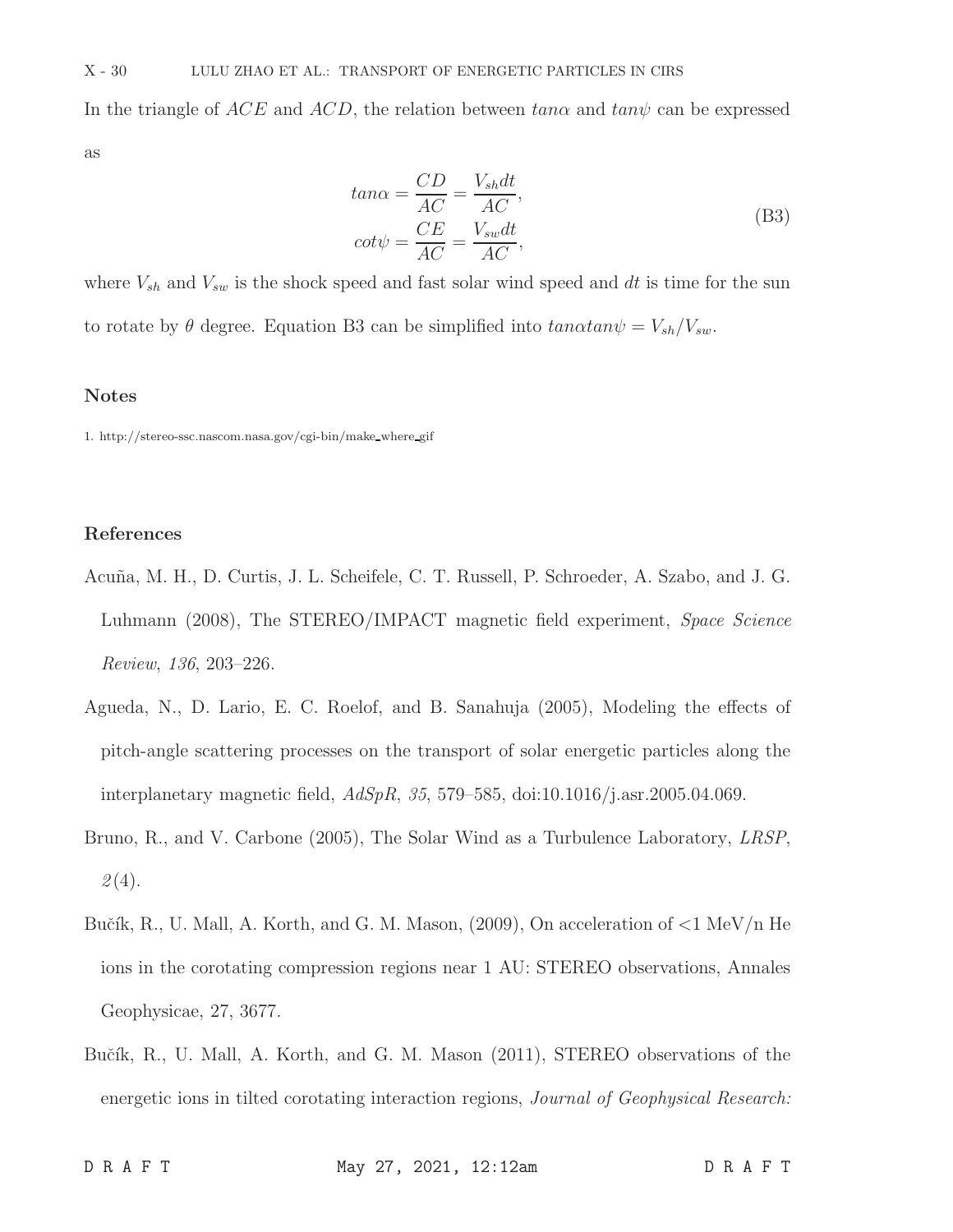- Desai, M., R. G. Marsden, T. R. Sanderson, D. Lario, E. C. Roelof, G. M. Simnett, J. T. Gosling, A. Balogh, and R. Forsyth (1999), Energy spectra of 50-keV to 20-MeV protons accelerated at corotating interaction regions at Ulysses, Journal of Geophysical Research: Space Physics, 109, 6705.
- Dwyer, J. R., G. M. Mason, and J. E. Mazur (1997), PERPENDICULAR TRANS-PORT OF LOW-ENERGY COROTATING INTERACTION REGIONASSOCIATED NUCLEI, Astrophysical Journal Lett, 490, L115–L118.
- Ebert, R. W., M. A. Dayeh, M. I. Desai, and G. M. Mason (2012), Corotating Interaction Region Associated Suprathermal Helium Ion Enhancements at 1 AU: Evidence for Local Acceleration at the Compression Region Trailing Edge, Astrophys. J., , 749 (73).
- Ebert, R. W., M. I. Desai, M. A. Dayeh, and G. M. Mason (2012), Helium Ion Anisotropies in Corotating Interaction Regions at 1 AU, Astrophys. J., , 754, L30.
- Fisk, L. A., and M. A. Lee (1980), Shock acceleration of energetic particles in corotating interaction regions in the solar wind, Astrophys. J., , 237, 620–626, doi:10.1086/157907.
- Galvin, A. B., L. M. Kistler, M. A. Popecki, C. J. Farrugia, K. D. C. Simunac, L. Ellis, E. Möbius, M. A. Lee, M. Boehm, J. Carroll, A. Crawshaw, M. Conti, P. Demaine, S. Ellis, J. A. Gaidos, J. Googins, M. Granoff, A. Gustafson, D. Heirtzler, B. King, U. Knauss, J. Levasseur, S. Longworth, K. Singer, S. Turco, P. Vachon, M. Vosbury, M. Widholm, L. M. Blush, R. Karrer, P. Bochsler, H. Daoudi, A. Etter, J. Fischer, J. Jost, A. Opitz, M. Sigrist, P. Wurz, B. Klecker, M. Ertl, E. Seidenschwang, R. F. Wimmer-Schweingruber, M. Koeten, B. Thompson, and D. Steinfeld (2008), The plasma and suprathermal ion composition (PLASTIC) investigation on the STEREO observa-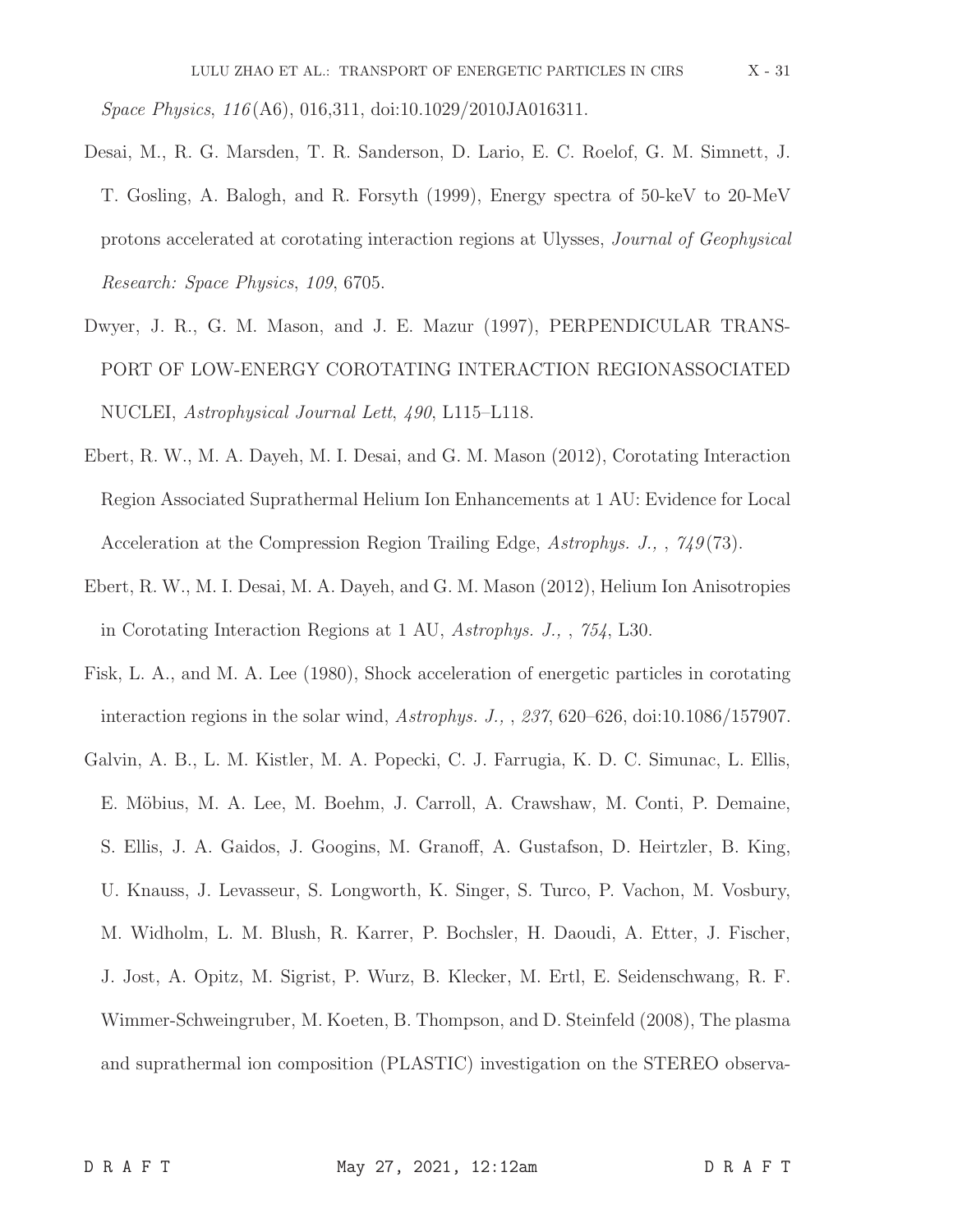- X 32 LULU ZHAO ET AL.: TRANSPORT OF ENERGETIC PARTICLES IN CIRS tories, Space Science Review, 136, 437–486, doi:10.1007/s11214-007-9296-x.
- Giacalone, J., J. R. Jokipii, and J. Kota (2002), Particle acceleration in solar wind compression regions, Astrophys. J., , 573 (2000), 845–850.
- Hill, M. E., N. a. Schwadron, D. C. Hamilton, R. D. DiFabio, and R. K. Squier (2009), INTERPLANETARY SUPRATHERMAL He  $+$  AND He  $++$  OBSERVA-TIONS DURING QUIET PERIODS FROM 1 TO 9 AU AND IMPLICATIONS FOR PARTICLE ACCELERATION, The Astrophysical Journal, 699(1), L26–L30, doi: 10.1088/0004-637X/699/1/L26.
- Hundhausen, A. J., and J. T. Gosling (1976), Solar wind turbulence at large heliocentric distances: an interpretation of pioneer 10 observations, J. Geophys. Res., , 81, 1436– 1440.
- Isenberg, P. A. (1997), A hemispherical model of anisotropic interstellar pickup ions, J. Geophys. Res., , 102, 4719, doi:10.1029/96JA03671.
- Jian, L., C. T. Russell, J. G. Luhmann, and R. M. Skoug (2006), Properties of stream interactions at one AU during 1995 - 2004, Sol. Phys., 239, 337–392, doi: 10.1007/s11207-006-0132-3.
- Jokipii, J. R. (1971), Propagation of cosmic rays in the solar wind,  $RvGSP$ ,  $9(1)$ .
- Jokipii, J. R., and E. N. Parker (1970), On the convection, diffusion, and adiabatic deceleration of cosmic rays in the solar wind, Astrophys. J., , 160, 735–744, doi:10.1086/150465.
- Kocharov, L., G. A. Kovaltsov, J. Torsti, A. Anttila, and T. Sahla (2003), Modeling the propagation of solar energetic particles in corotating compression regions of solar wind, J. Geophys. Res., , 108, 1–10, doi:10.1029/2003JA009928.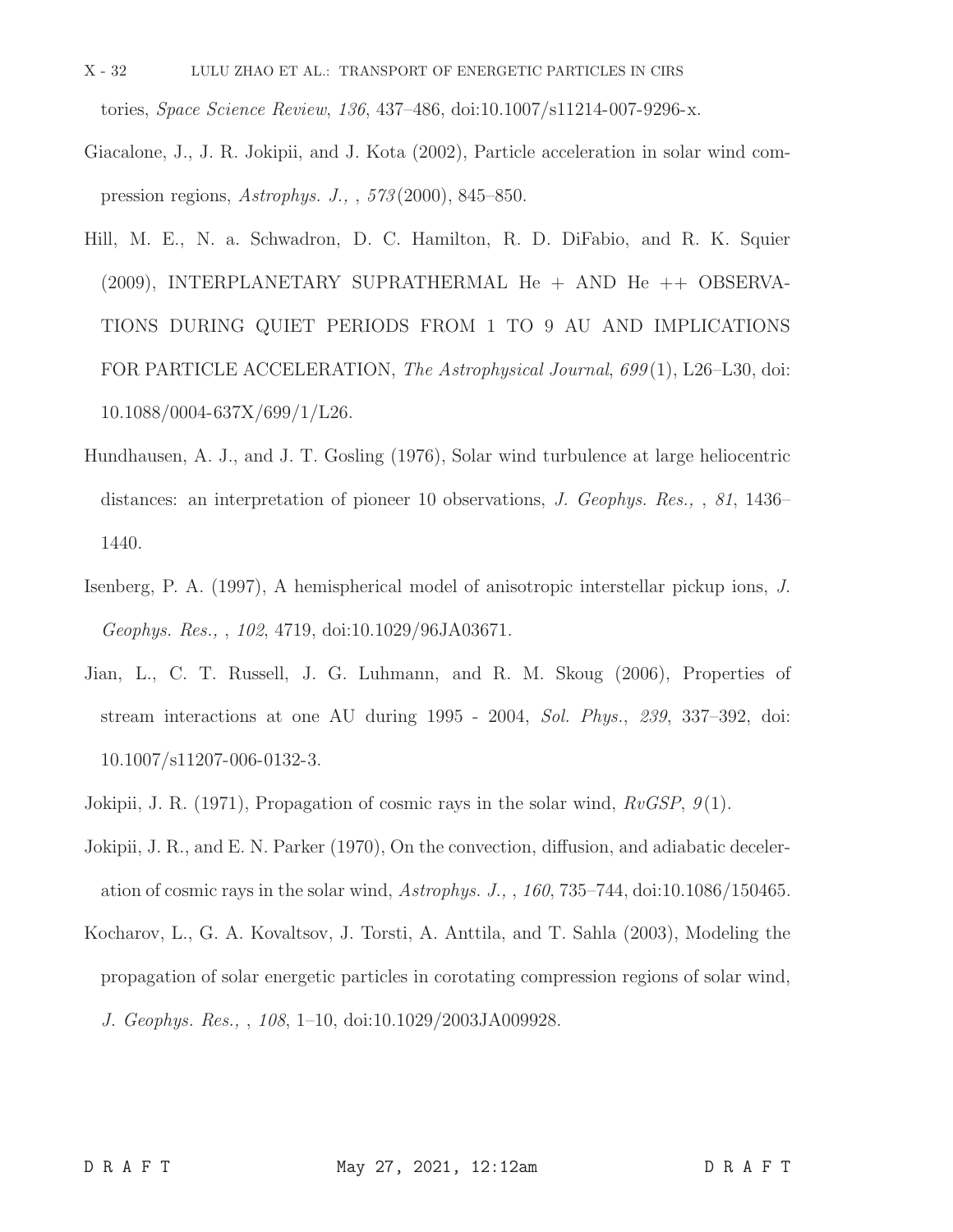- le Roux, J. A., and G. M. Webb (2009), Time-Dependent Acceleration of Interstellar Pickup Ions At the Heliospheric Termination Shock Using a Focused Transport Approach, Astrophys. J., , 693 (1), 534–551, doi:10.1088/0004-637X/693/1/534.
- Lee, M. A., and I. Lerche (1974), Waves and Irregularities in the Solar Wind,  $RvGSP$ ,  $12(4)$ .
- Li, G., and G. P. Zank (2005), Mixed particle acceleration at CME-driven shocks and flares, Geophysical Research Letters, 32 (2), L02,101, doi:10.1029/2004GL021250.
- Li, G., G. Zank, and W. K. M. Rice (2003), Energetic particle acceleration and transport at coronal mass ejectiondriven shocks, Journal of Geophysical Research, 108 (A2), 1082, doi:10.1029/2002JA009666.
- Mason, G. M., J. E. Mazur, J. R. Dwyer, D. V. Reames, and T. T. von Rosenvinge (1997), New spectral and abundance features of interplanetary heavy ions in corotating interaction regions, Astrophys. J., , 486, 149–152.
- Mason, G. M., R. E. Gold, S. M. Krimigis, J. E. Mazur, G. B. Andrews, K. A. Daley, J. R. Dwyer, K. F. Heuerman, T. L. James, M. J. Kennedy, T. Lefevere, H. Malsolm, B. Tossman, and P. H. Walpole (1998), The ultra-low-energy isotope spectrometer (ULEIS) for the ACE spacecraft, Space Science Review, 86, 409–448.
- Mason, G. M., A. Korth, P. H. Walpole, M. I. Desai, T. T. Von Rosenvinge, and S. A. Shuman (2008), The Suprathermal Ion Telescope (SIT) for the IMPACT/SEP investigation, Space Science Review, 136, 257–284, doi:10.1007/s11214-006-9087-9.
- Mason, G. M., R. A. Leske, M. I. Desai, C. M. S. Cohen, J. R. Dwyer, J. E. Mazur, R. A. Mewaldt, R. E. Gold, and S. M. Krimigis (2008), Abundances and energy spectra of corotating interaction region heavy ions observed during solar cycle 23, The Astrophys-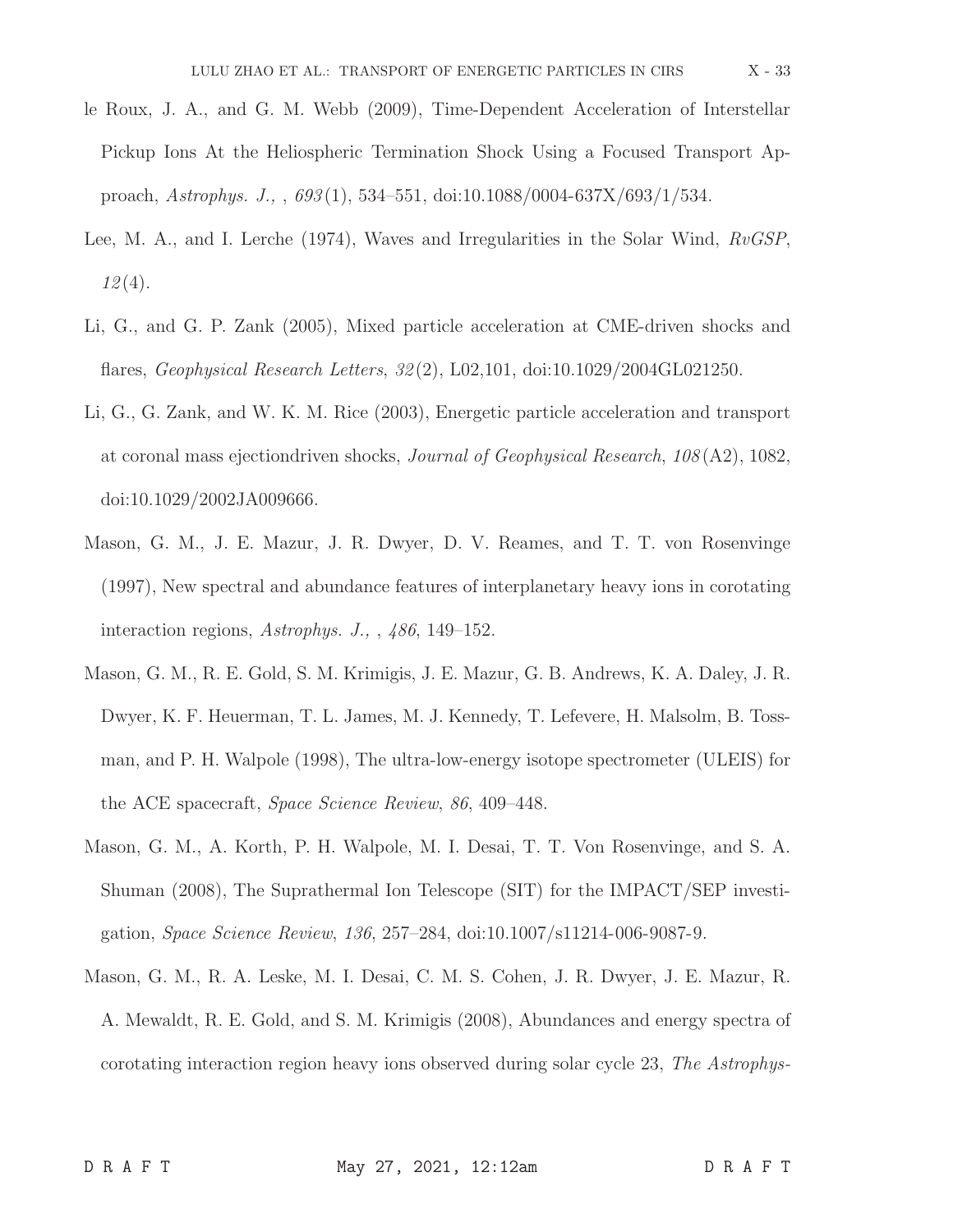- X 34 LULU ZHAO ET AL.: TRANSPORT OF ENERGETIC PARTICLES IN CIRS ical Journal, 678, 1458.
- Mason, G. M., M. I. Desai, U. Mall, A. Korth, R. Bucik, T. T. Von Rosenvinge, and K. D. Simunac (2009), In situ observations of CIRs on STEREO, wind, and ACE during 2007- 2008, Sol. Phys., 256, 393–408, doi:10.1007/s11207-009-9367-0.
- Mason, G. M., G. Li, C. M. S. Cohen, M. I. Desai, D. K. Haggerty, R. A. Leske, R. A. Mewaldt, and G. P. Zank (2012a), Interplanetary Propagation of Solar Energetic Particle Heavy Ions Observed At 1 Au and the Role of Energy Scaling, Astrophys. J., , 761, 104, doi:10.1088/0004-637X/761/2/104.
- Mason, G. M., M. I. Desai, and G. Li (2012b), Solar Cycle Abundance Variations in Corotating Interaction Regions: Evidence for a Suprathermal Ion Seed Population, The Astrophysical Journal, 748 (2), L31, doi:10.1088/2041-8205/748/2/L31.
- McComas, D. J., S. J. Bame, P. Barker, W. C. Feldman, J. L. Phillips, P. Riley, and J. W. Griffee (1998), Solar wind electron proton alpha monitor (SWEPAM) for the Advanced Composition Explorer, Space Science Review, 86, 563–612, doi:10.1023/A: 1005040232597.
- McDonald, F. B., B. J. Teegarden, J. H. Trainor, T. T. von Rosenginge, and W. R. Webber (1976), The interplanetary acceleration of energetic nucleons, Astrophys. J., 203, L149–L154.
- Parker, E. N. (1965), The passage of energetic charged particles through interplanetary space., Plan. Spac. Sci., 13, 9–49, doi:10.1016/0032-0633(65)90131-5.
- Richardson, I. G., L. M. Barbier, D. V. Reames, and T. T. von Rosenvinge (1993), Corotating MeV/amu Ion Enhancements at  $= 1 \text{AU}$  from 1978 to 1986, J. Geophys. Res., 98, 13–32.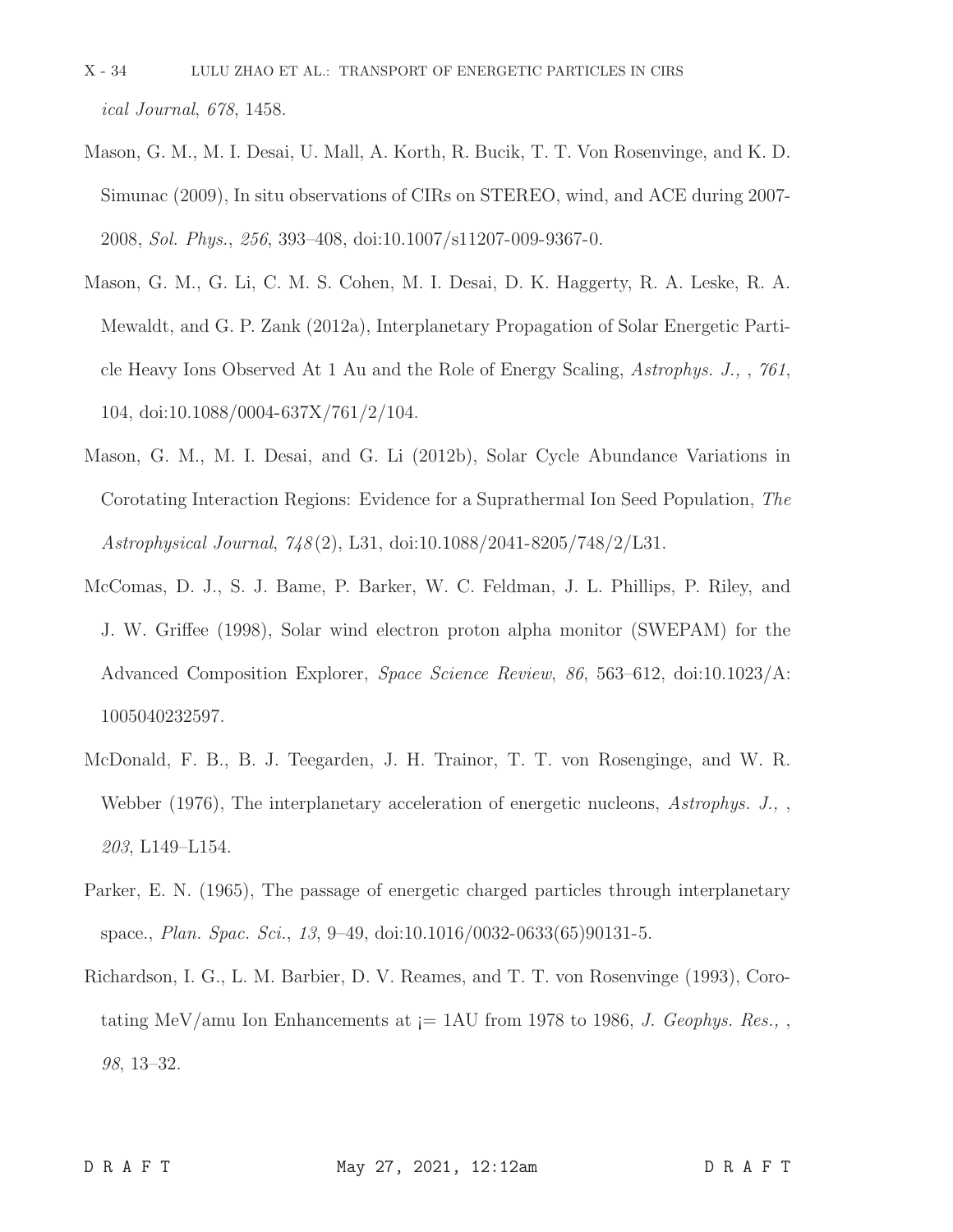|        |                           |       | Shock Loc $(\delta B/B)^2$ Spacecraft $\alpha$ $\eta$ |        |
|--------|---------------------------|-------|-------------------------------------------------------|--------|
| Case I | 2.55 AU                   | 0.012 | <b>STB</b>                                            | 6 1.27 |
|        | Case II $1.39 \text{ AU}$ | 0.02  | ACE                                                   | 1 0.61 |

| Table 2. |  |  | Fisk & Lee Fitting |
|----------|--|--|--------------------|
|----------|--|--|--------------------|

Table 1. Monte Carlo Results

|         |                        |      |            | Shock Loc $\kappa_0$ Spacecraft $J_0$ ( $\#$ cm <sup>-2</sup> s <sup>-2</sup> sr <sup>-1</sup> (MeV/n) <sup>-1</sup> ) |  |
|---------|------------------------|------|------------|------------------------------------------------------------------------------------------------------------------------|--|
| Source  | 1.0 AU                 | 0.03 | <b>STR</b> | 1227                                                                                                                   |  |
| Case I  | $3.63$ AU $0.03$       |      |            | 5474                                                                                                                   |  |
| Case II | $1.73 \text{ AU}$ 0.03 |      |            | 4167                                                                                                                   |  |

- Ruffolo, D. (1995), Effect of adiabatic deceleration on the focused transport of solar cosmic rays, Astrophys. J., , 442, 861–874.
- Skilling, J. (1971), Cosmic Rays in the Galaxy: Convection or Diffusion?, Astrophys. J., , 170, 265, doi:10.1086/151210.
- Smith, C. W., J. L'Heureux, N. F. Ness, M. H. Acuña, L. F. Burlaga, and J. Scheifele (1998), THE ACE MAGNETIC FIELDS EXPERIMENT, Space Science Review, (86), 613–632.
- van Hollebeke, M. A. I., F. B. McDonald, J. H. Trainor, and T. T. von Rosenvinge (1978), The radial variation of corotating energetic particles streams in the inner and outer solar system, J. Geophys. Res., , 83, 4723–4731.
- Wentzel, D. G. (1974), Cosmic-ray propagation in the galaxy: collective effects, ARAA, 12, 71–96.
- Zhao, L., and G. Li (2014), Particle acceleration at a pair of parallel shocks near the Sun, J. Geophys. Res., , 119 (8), 6106–6119, doi:10.1002/2014JA020103.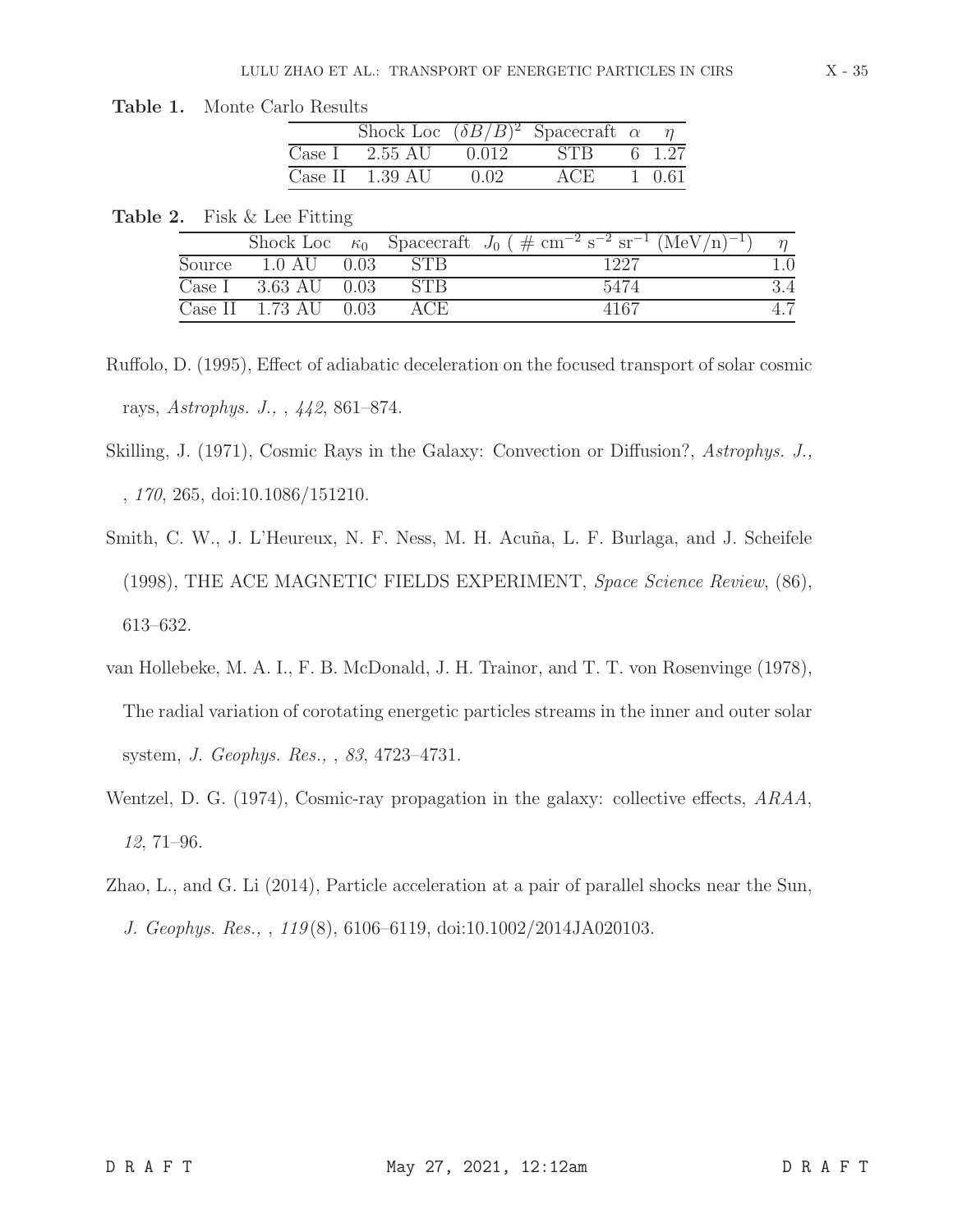

Figure 1. CIR observations by STB, ACE and STA (from left to right, respectively) between 2008 Feburary 07 to 2008 Feburary 17. The uppermost panel shows the He intensity time profile, the following panels show the solar wind speed, density, temperature, and total magnetic field. The red dashed line in the left panel marks the shock passage at STB. The blue and green dashed lines correspond to two observation periods for which simulations were performed.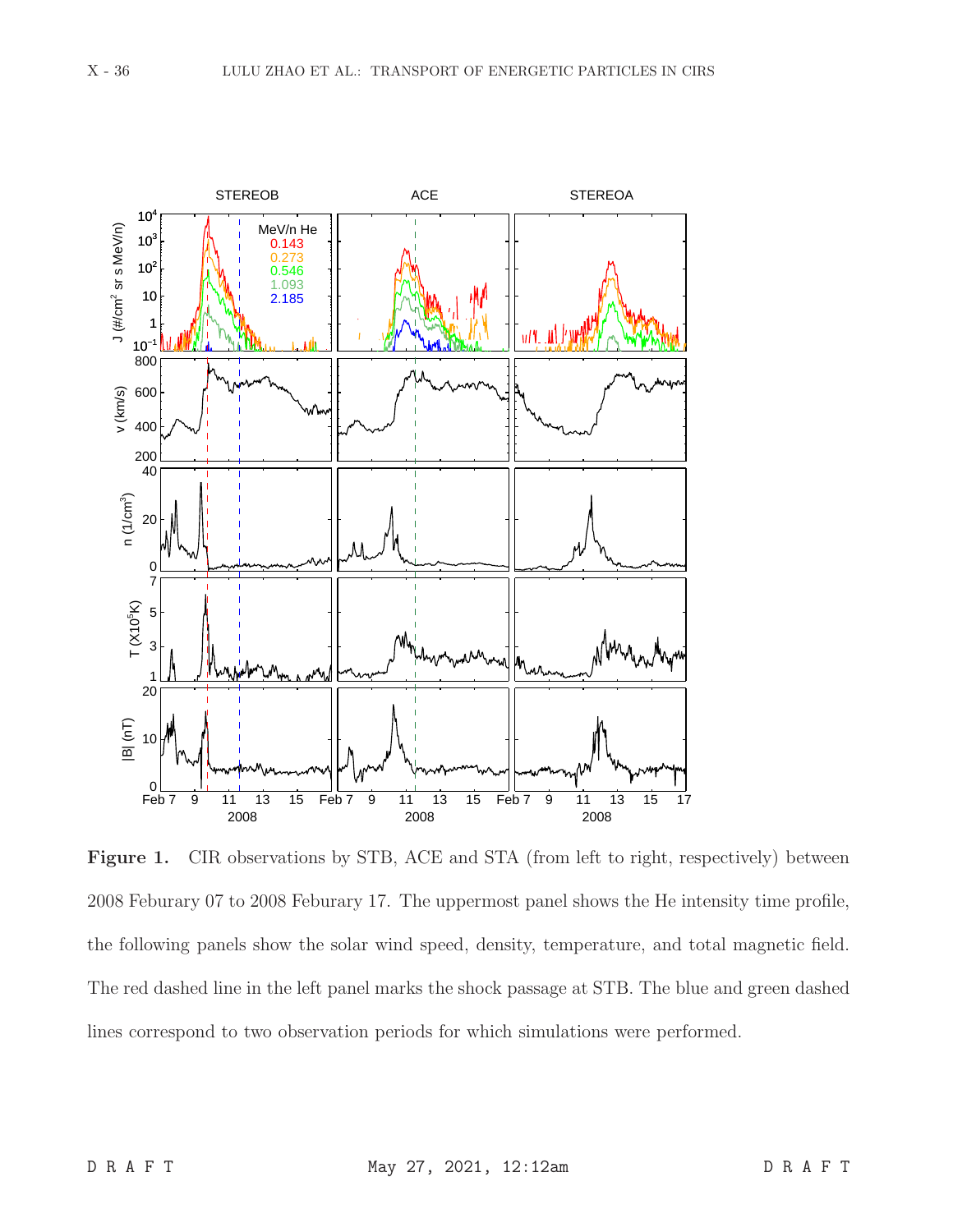

**Figure 2.** Differential intensity spectrum  $J(E)$  observed by STB and ACE. Red diamonds show the STB differential intensity integrated over  $17 : 54 \text{ UT} \sim 20 : 09 \text{ UT}$ , Feburary 09 (corresponding to the red dashed line in Figure 1). Blue diamonds show the STB differential intensity integrated over 13 : 55 UT ∼ 15 : 50 UT, Feburary 11 (corresponding to the blue dashed line in Figure 1). Green diamonds show the ACE differential intensity integrated over 09 : 59 UT  $\sim$  12 : 00 UT, Feburary 11 (corresponding to the green dashed line in Figure 1).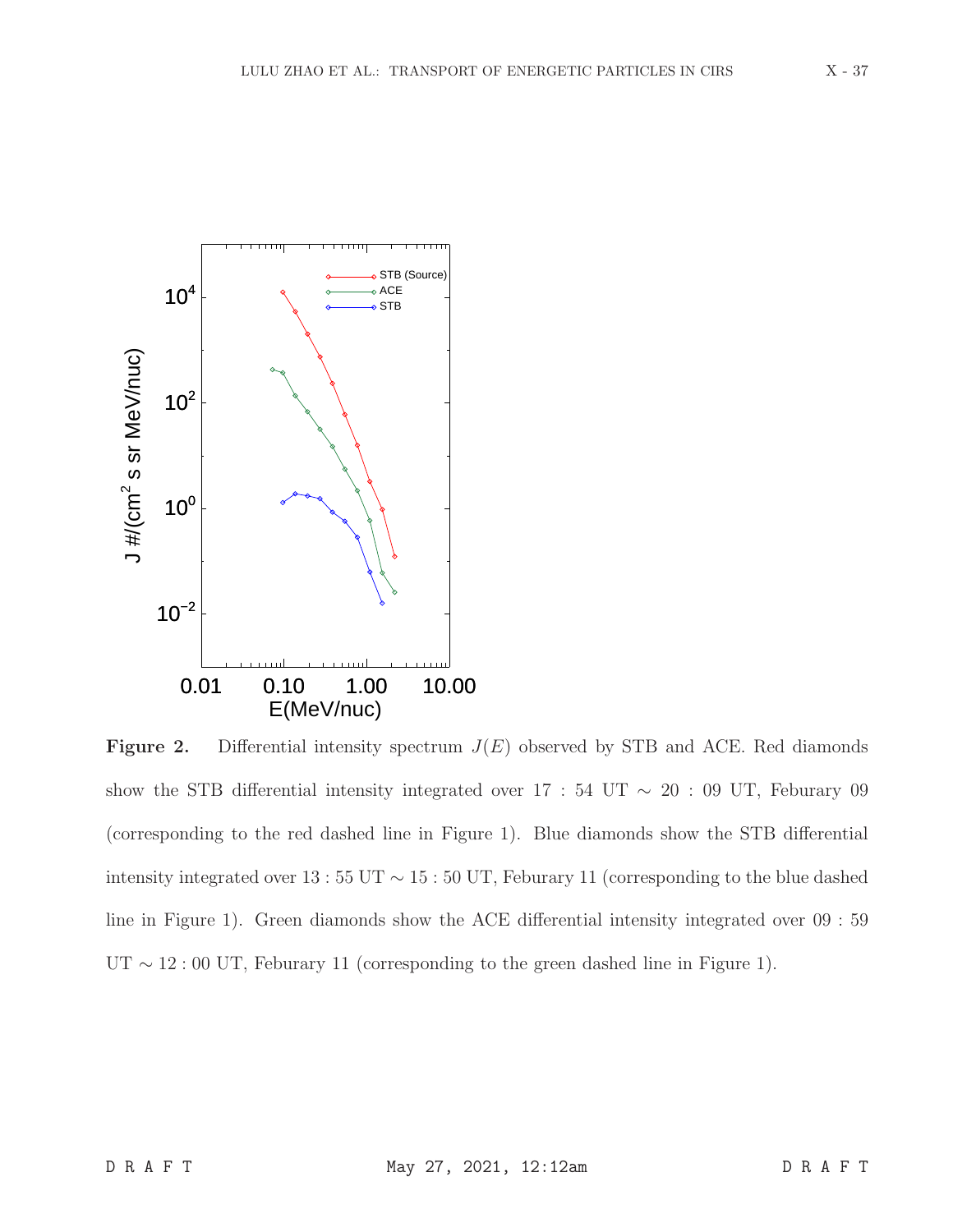

Figure 3. Relative locations of STA & B and Earth at 20:00 on 2008 Feb 09. STA and STB are indicated by red A and blue B. Earth and Sun are indicated by green and yellow solid circles. Solid curves are Parker's magnetic field lines. Separation angle between  $STA$  and Earth is 23.656°. Separation angle between  $STA$  and Earth is 21.833°. Heliocentric distance of STA is 0.966 AU and that of STB is  $\sim$  1.0 AU.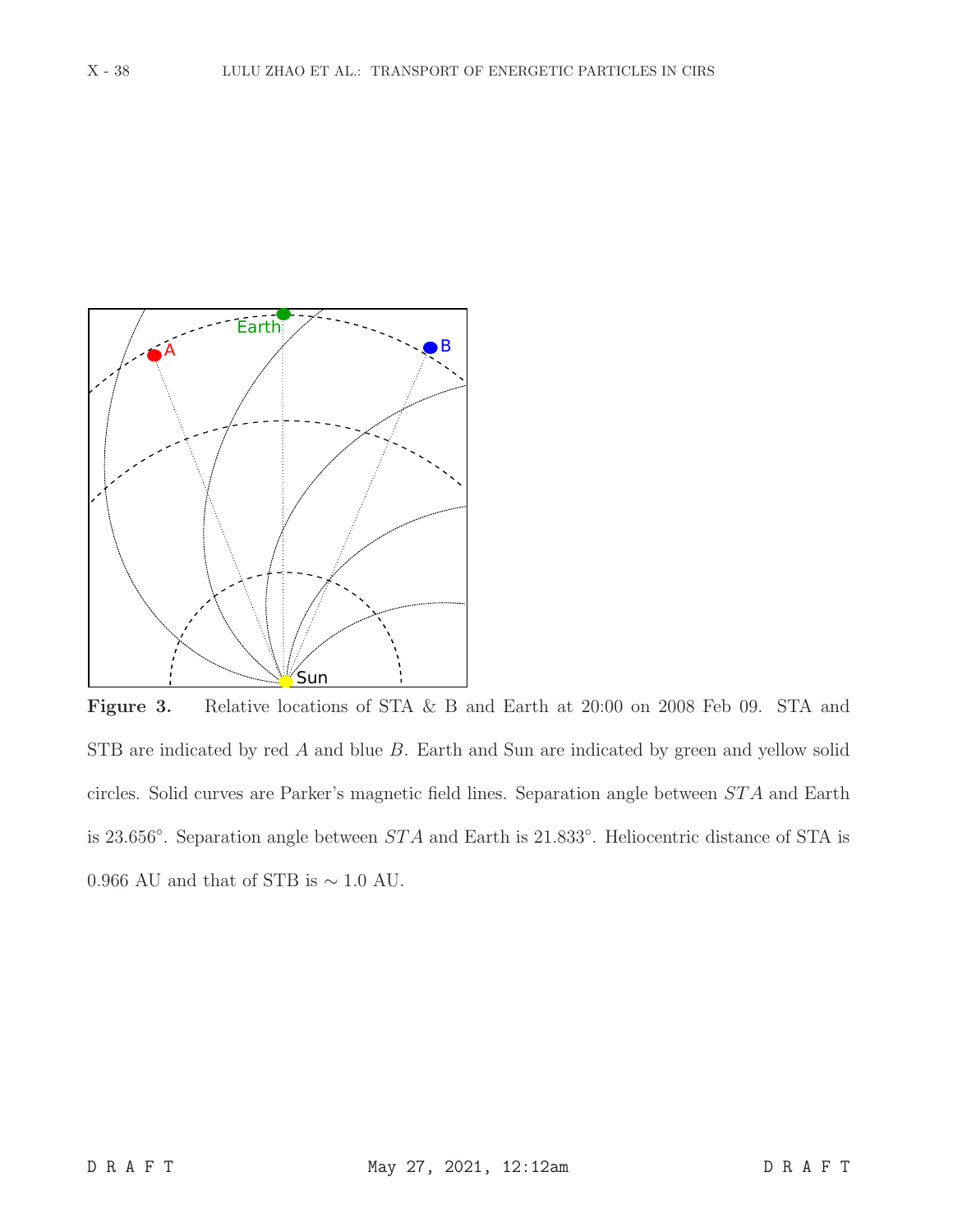

**Figure 4.** Configuration of CIR with respect to STB  $\&$  ACE. The Sun is located at  $O$ , black half circle is trajectory of STB in co-rotating frame and dashed half circle is trajectory of ACE. Green, blue and red curves are Parker's spiral magnetic field lines.  $A(B)$  is the intersect point of blue (red) curve and STB's orbit.  $H(I)$  is the intersect of green (blue) curve and ACE orbit. Black thick curve (dashed thick curve) extending from  $A$  to  $D$  is reverse shock surface.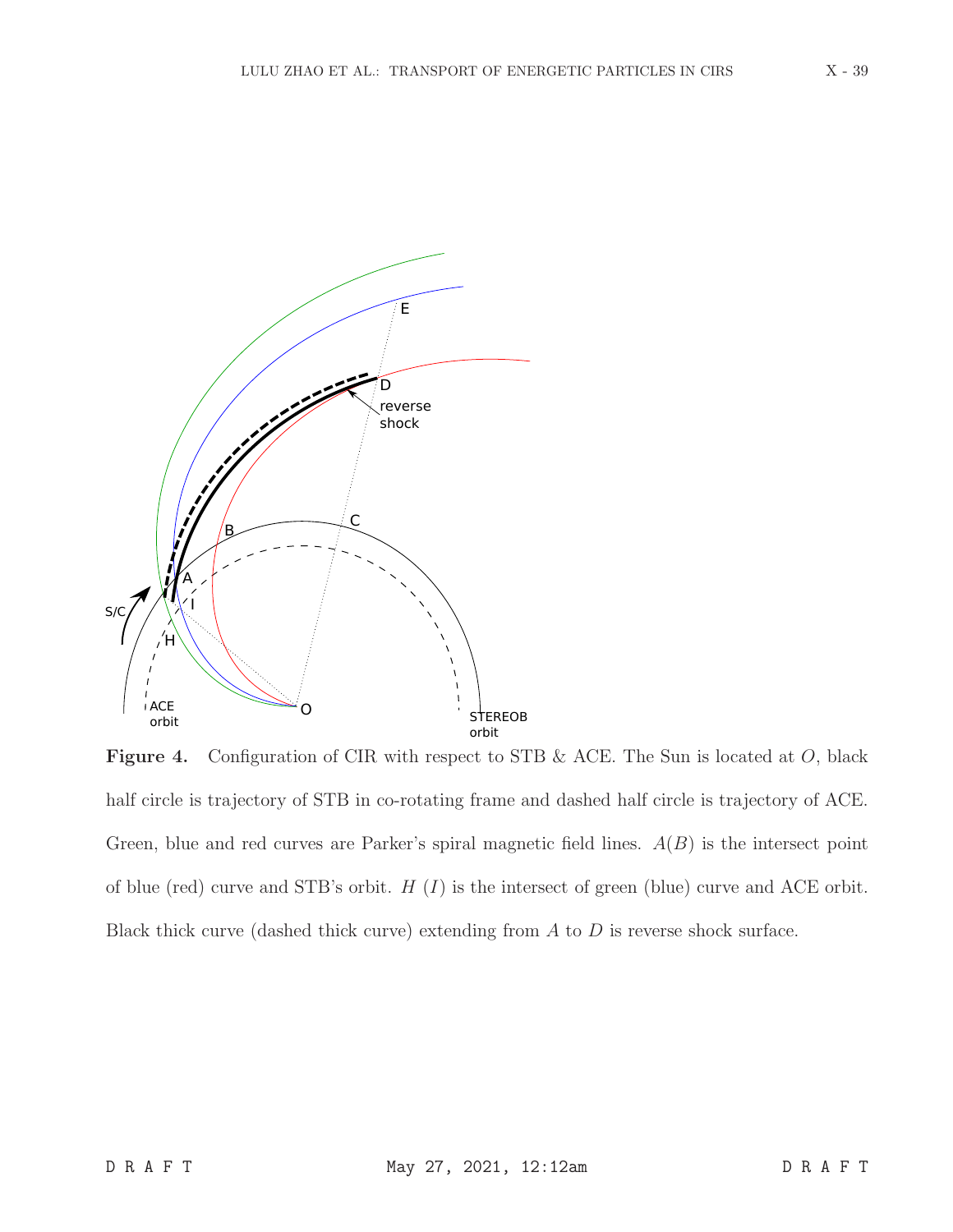

**Figure 5.** Injection energy spectrum  $f(E)$  obtained from Figure 2.  $f(E) = J(E)/v$ , where v is particle's speed.  $f(E)$  is composed of two parts. The first part is  $E^{-3.57}$  between 0.094 MeV/nucleon <  $E$  < 0.546 MeV/nucleon and the second part is  $E^{-4.89}$  between 0.546 MeV/nucleon  $\lt E \lt 2.185$  MeV/nucleon.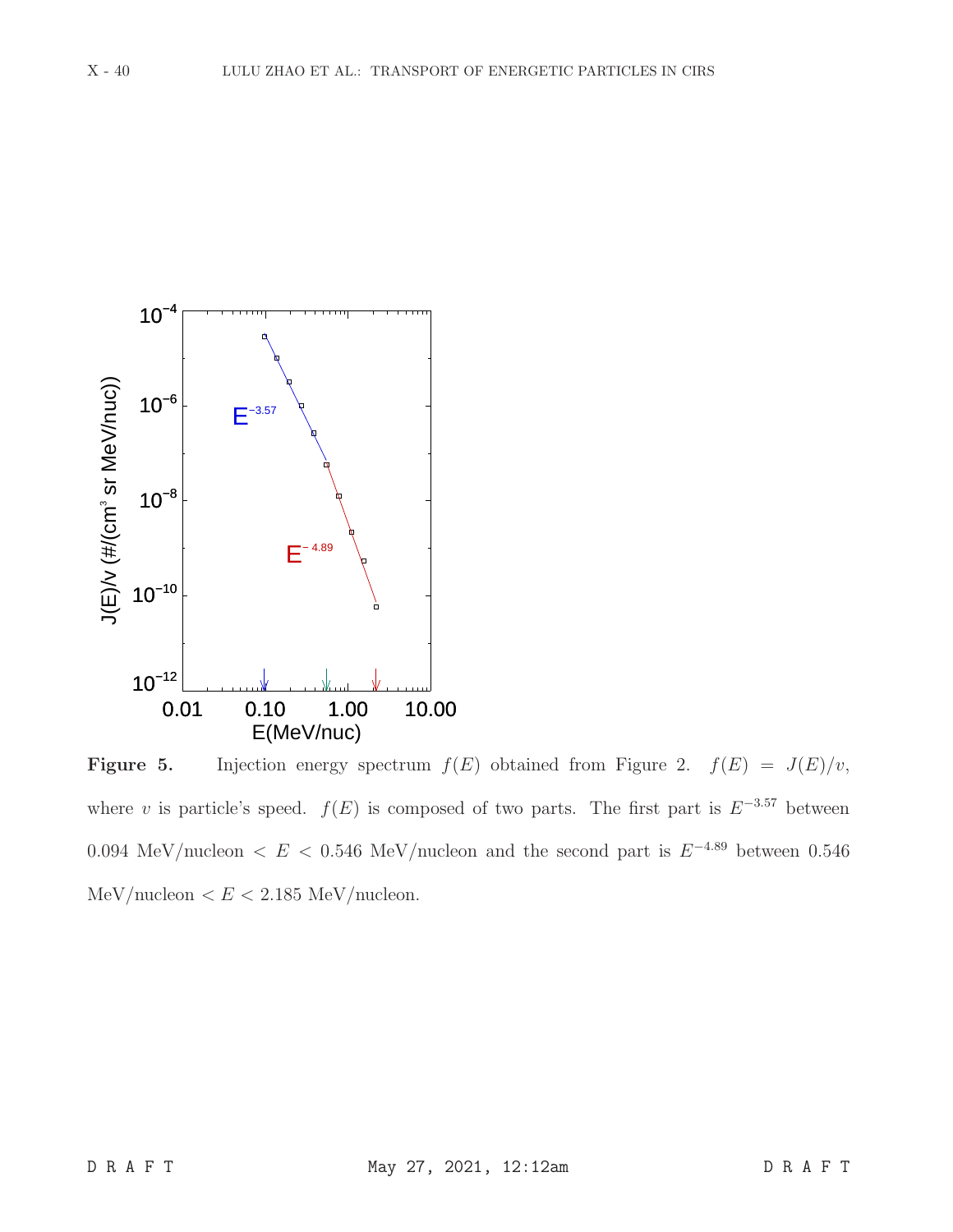

Figure 6. Comparison of CIR-associated energetic particle differential intensities between observations and simulations. The left panel is for STB observation (case I) and the right pnael is for ACE observation (case II). The turbulence level at 1 AU for case I is  $\delta^2 B/B_0^2 = 0.012$ ; and for case II is  $\delta^2 B/B_0^2 = 0.02$ . Simulation results are shown in black and observations are shown in green and blue.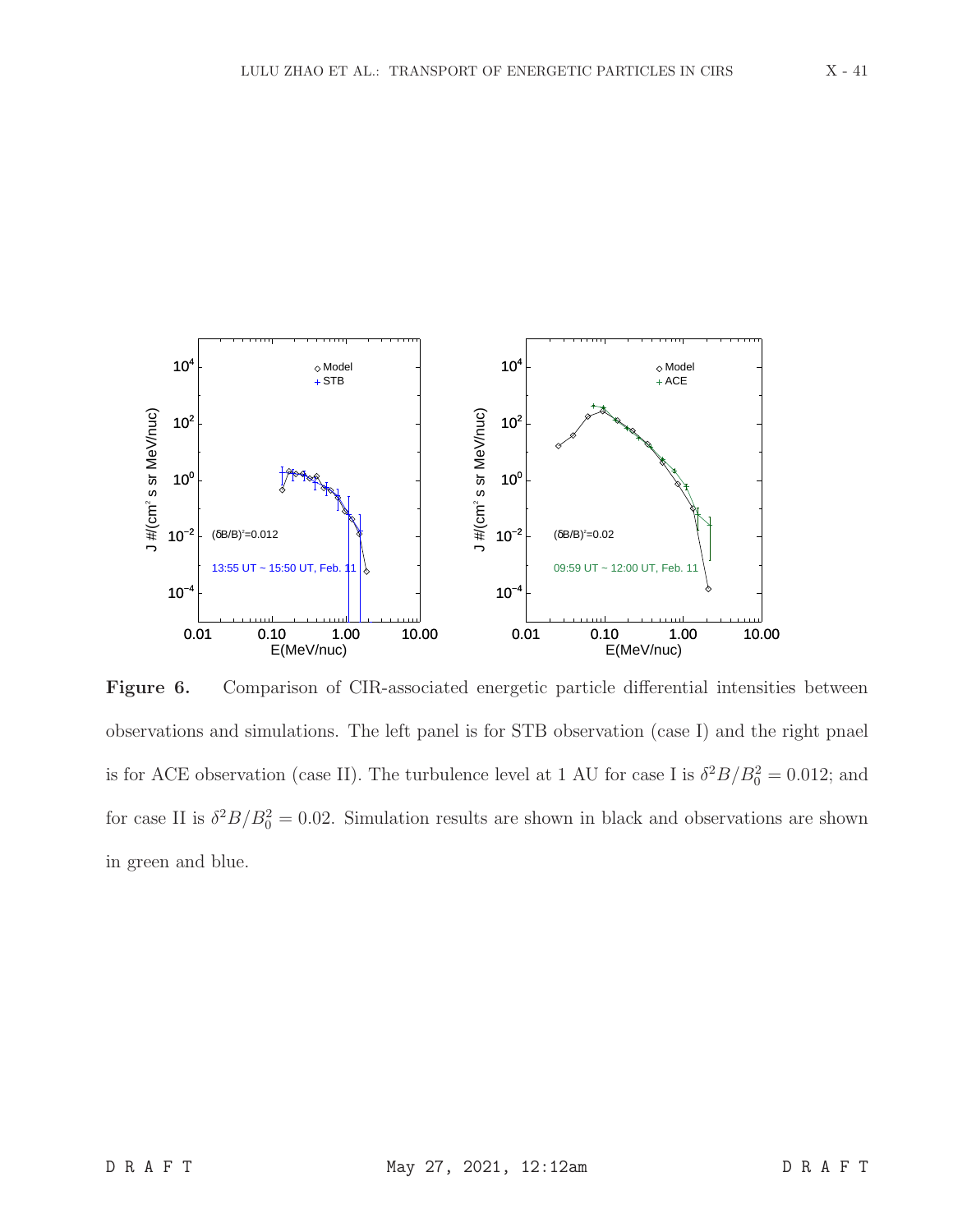

Figure 7. STB (left) and ACE (right) observation of the magnetic field. Upper left: observation of the magnetic field for the STB obsesrvation. Upper right: observation of the magnetic field for the ACE obsesrvation. Lower left: A 20-hour zoom-in plot of the upper left panel. Red curve is  $(\delta B/B)^2$ . Lower right: A 20-hour zoom-in plot of the upper right panel. Red curve shows  $(\delta B/B)^2$ .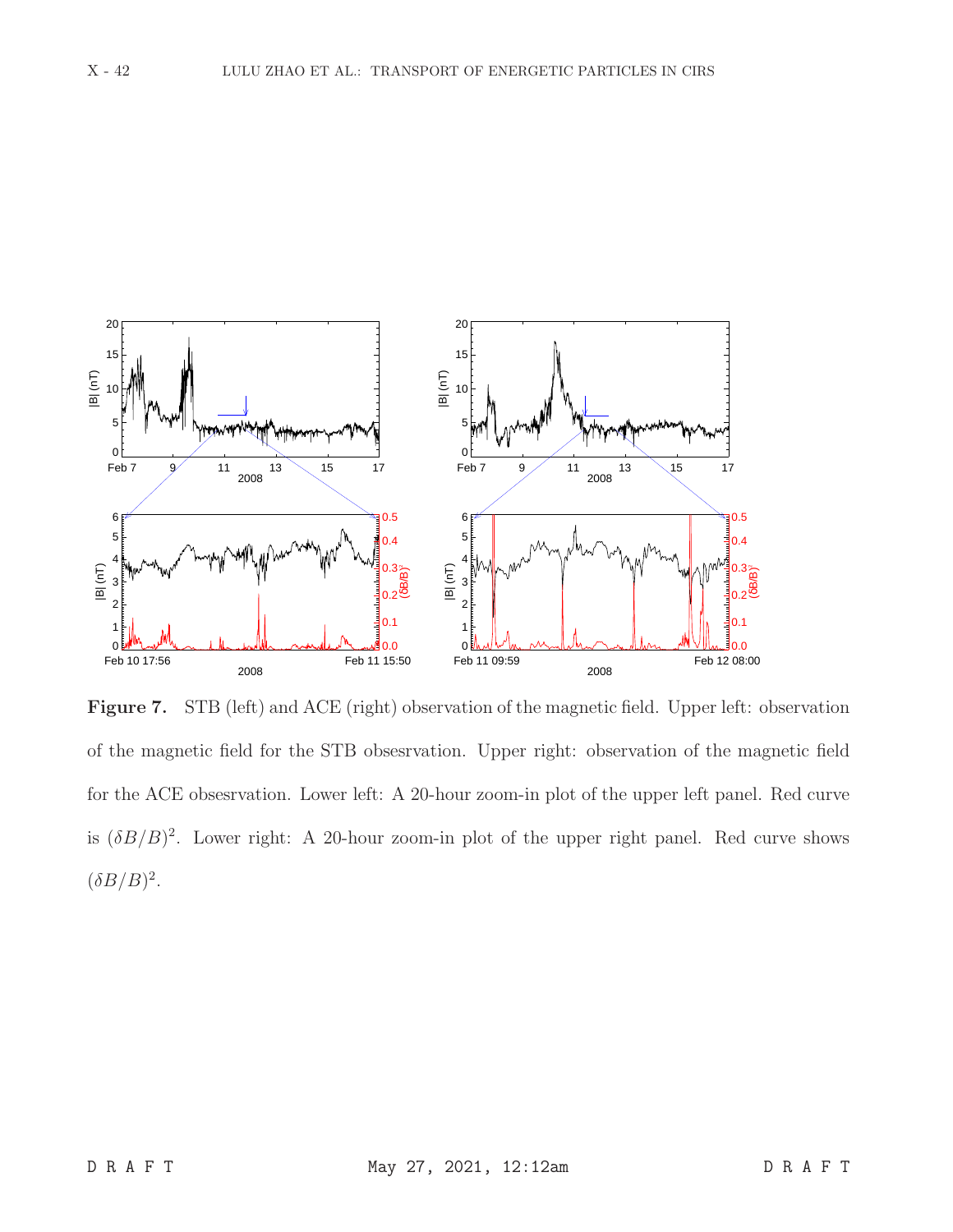

Figure 8. The Fisk-Lee fitting of the differential intensities at, 1) left panel: the reverse shock as observed in-situ by STB during during 17 : 54 UT ∼ 20 : 09 UT, Feburary 09, 2008 2) middle panel: upstream of the reverse shock for ACE observation during 02 : 30 UT  $\sim$  04 : 30 UT, Feburary 11, 2008; 3) right panel: upstream of the reverse shock for STB observation during 00 : 00 UT ∼ 02 : 0 UT, Feburary 11, 2008.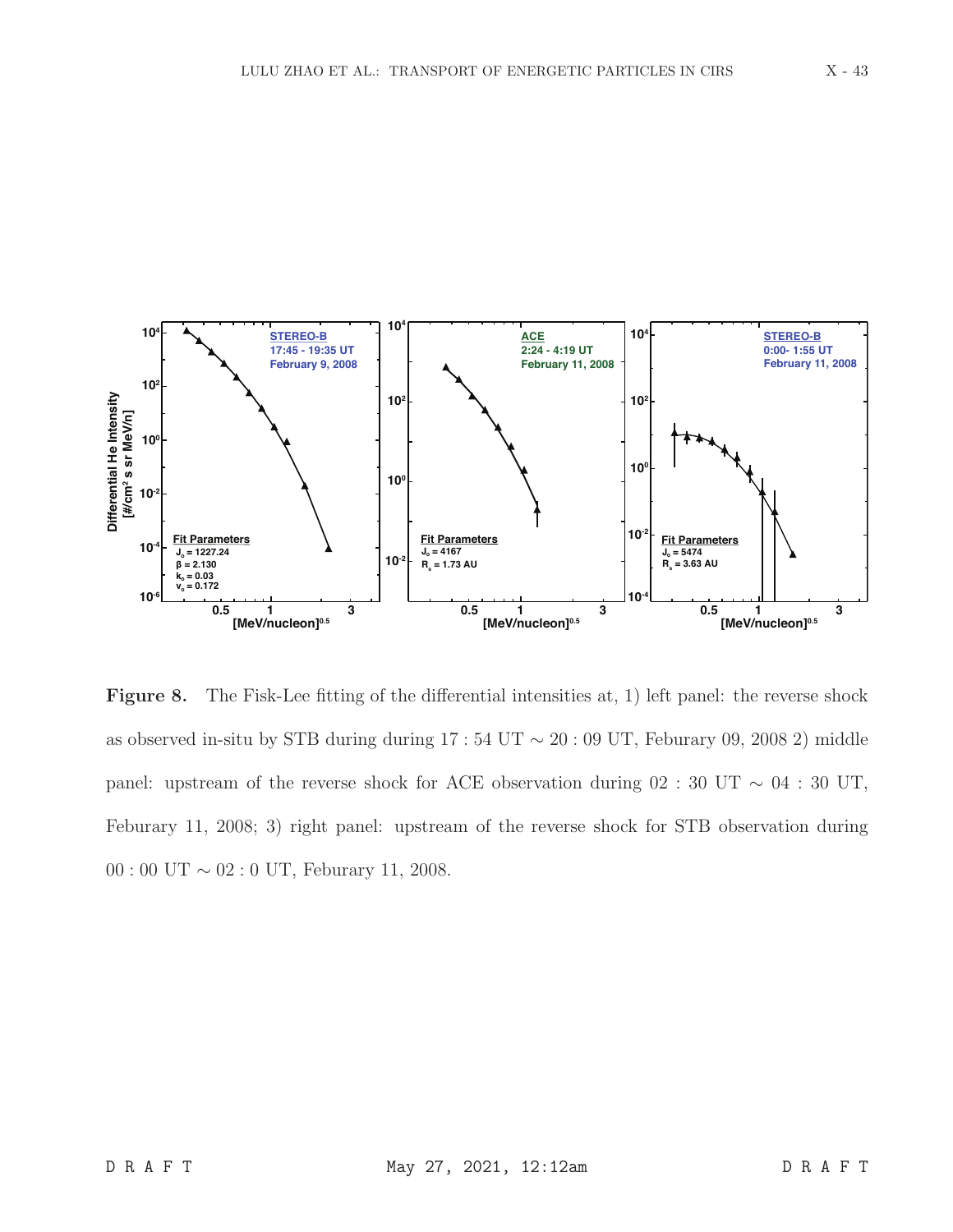

Figure 9. Sketch of frame transformation. (a): A and B are two adjacent points in a Parker spiral. The radial distance of A is  $R_1$  and of B is  $R_2$ .  $r_1$  ( $r_2$ ) is unit vector in the direction of  $R_1(R_2) \cdot \theta_1 (\theta_2)$  is unit vector in the direction perpendicular to  $r_1(r_2)$ .  $\Delta \psi$  is the angle between  $r_1$  and  $r_2$ . (b): Relative directions of the four unit vectors.